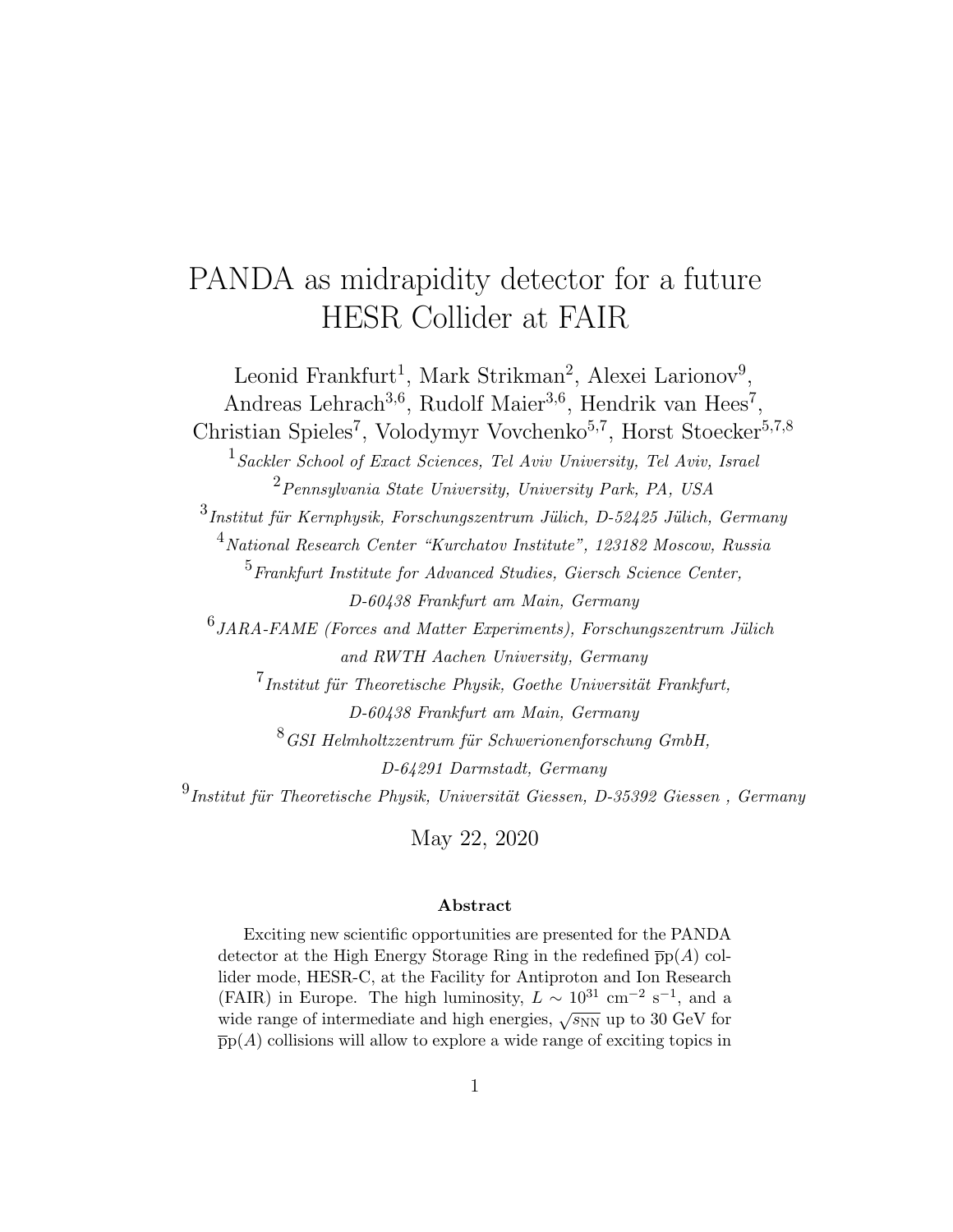QCD, including the study of the production of excited open charm and bottom states, nuclear bound states containing heavy (anti)quarks, the interplay of hard and soft physics in the dilepton production, probing short-range correlations in nuclei, and the exploration of the early, complete  $\bar{p}$ -p- annihilation phase, where an intially pure Yang-Mills gluon plasma is formed<sup>[1](#page-1-0)</sup>.

### 1 Introduction

The experimental discovery of charmonium [\[2,](#page-31-0) [3\]](#page-31-1) and bottomonium [\[4\]](#page-31-2) in e<sup>+</sup>e<sup>−</sup> and pA collisions suggests that hadrons containing heavy quarks can be investigated in hadronic processes, where a dense, strongly interacting medium is formed. It can be particularly useful to study the annihilation of antiprotons on free protons and baryons bound in nuclei in  $\overline{p}p(A)$  collisions, in both collider and fixed-target experiments at collision energies of  $\sqrt{s} = 2$ -200 GeV.

A unique opportunity to do this in the near future is provided by the Facility for Antiproton and Ion Research  $(FAIR)^2$  $(FAIR)^2$ , with the PANDA detector<sup>[3](#page-1-2)</sup> at the high-energy storage ring (HESR). This concerns both, the presently developed HESR fixed-target mode at  $\sqrt{s}$  < 5.5 GeV, and a future collider mode at  $\sqrt{s}$  < 30 GeV, with PANDA as midrapidity detector, see the Appendix for a brief description of the detector.

The collider mode would only need additional proton injection-/beam transfer lines from the SIS18 directly into HESR, as discussed in Ref. [\[5\]](#page-31-3). The proton beamline which shall shoot ions and protons clockwise directly into the HESR-Collider shall come down from the transfer beam line connecting the SIS18 with the SIS100. Two switches in both directions for clockwise and counterclockwise (and vice versa) rotating p and  $\bar{p}$  beams can be realized in a way similar to the double switch shown as the blue beamline in Fig. [1,](#page-2-0) so that both the antiprotons and the protons can be made to circulate the HESR-C counterclockwise and/or clockwise, whereas the PANDA detector can remain nearly unchanged. This allows to eliminate the need for an additional forward arm spectrometer. Fig. [1](#page-2-0) also shows the detector areas for

<span id="page-1-0"></span><sup>&</sup>lt;sup>1</sup>The present article is based on the article [\[1\]](#page-31-4) to be published in the Springer-Nature FIAS Interdisciplinary Science series.

<span id="page-1-1"></span> $^{2}$ <https://fair-center.eu/>

<span id="page-1-2"></span> ${}^{3}$ <https://panda.gsi.de/oldwww/>,<https://panda.gsi.de/frontpage>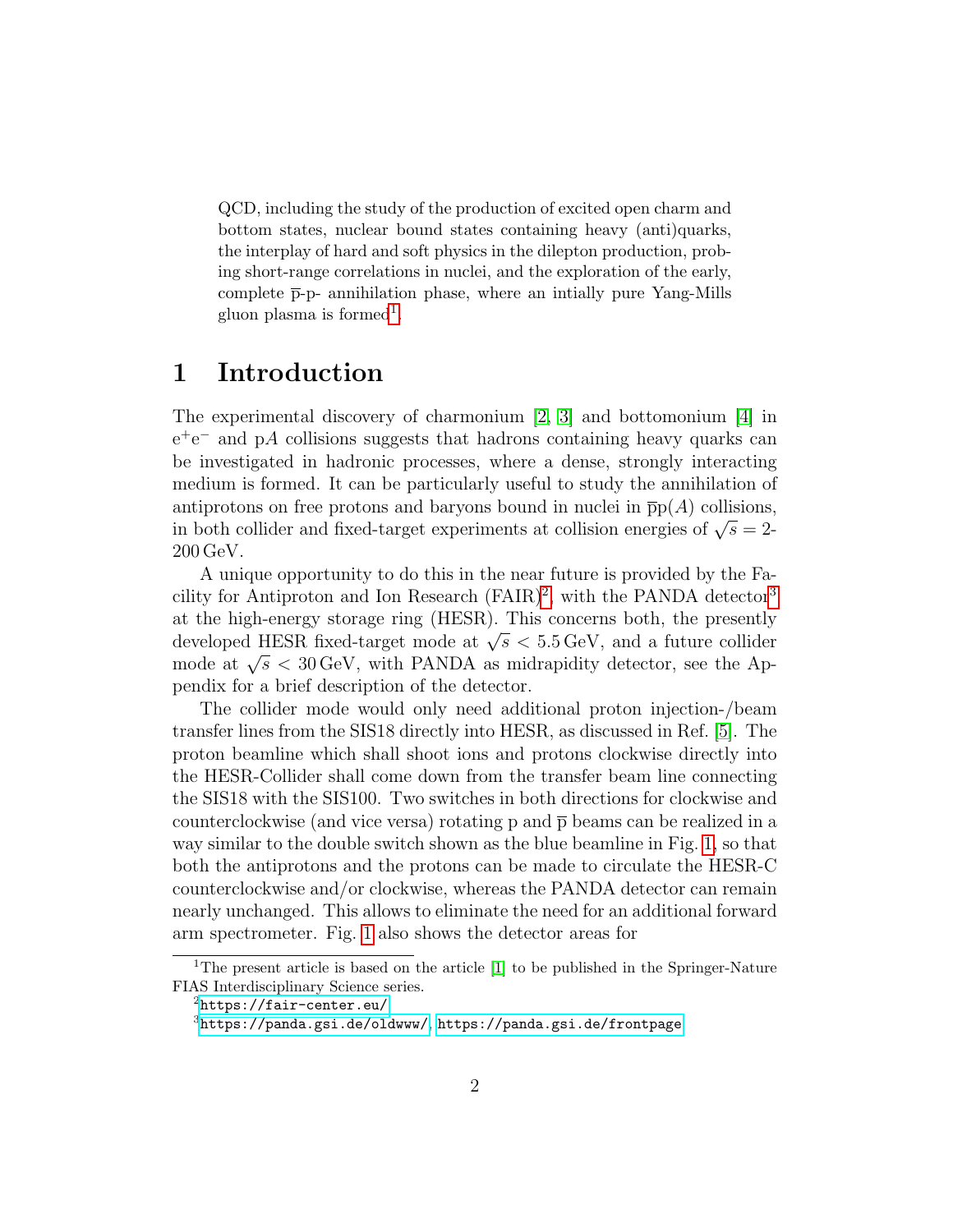

<span id="page-2-0"></span>Figure 1: The existing GSI facility is shown on the left, in dark-blue the existing GSI accelerator facilities and ion sources. On the right the new FAIR complex is displayed in red with its 100 and 300 Tm super-conducting double-ring synchrotrons SIS100 and SIS300 (Fig. adapted from [\[5\]](#page-31-3)).

- 1. atomic and plasma physics, biomedical and material sciences (APPA),
- 2. the relativistic nucleus-nucleus collision experiments CBM and HADES,
- 3. the radioactive beam facility (NUSTAR),
- 4. the hadron physics detector system PANDA as well as the rare- isotope and antiproton production targets with storage rings.

Proposed beamlines for transport of protons and ions from SIS18 directly to the High Energy Storage Ring HESR [\[5\]](#page-31-3) and of antiprotons and exotic ions from HESR to the ESR/CRYRING are shown in addition (light blue). To control the systematics and to cover the full range of kinematic acceptance with the PANDA setup it is important that for every injection point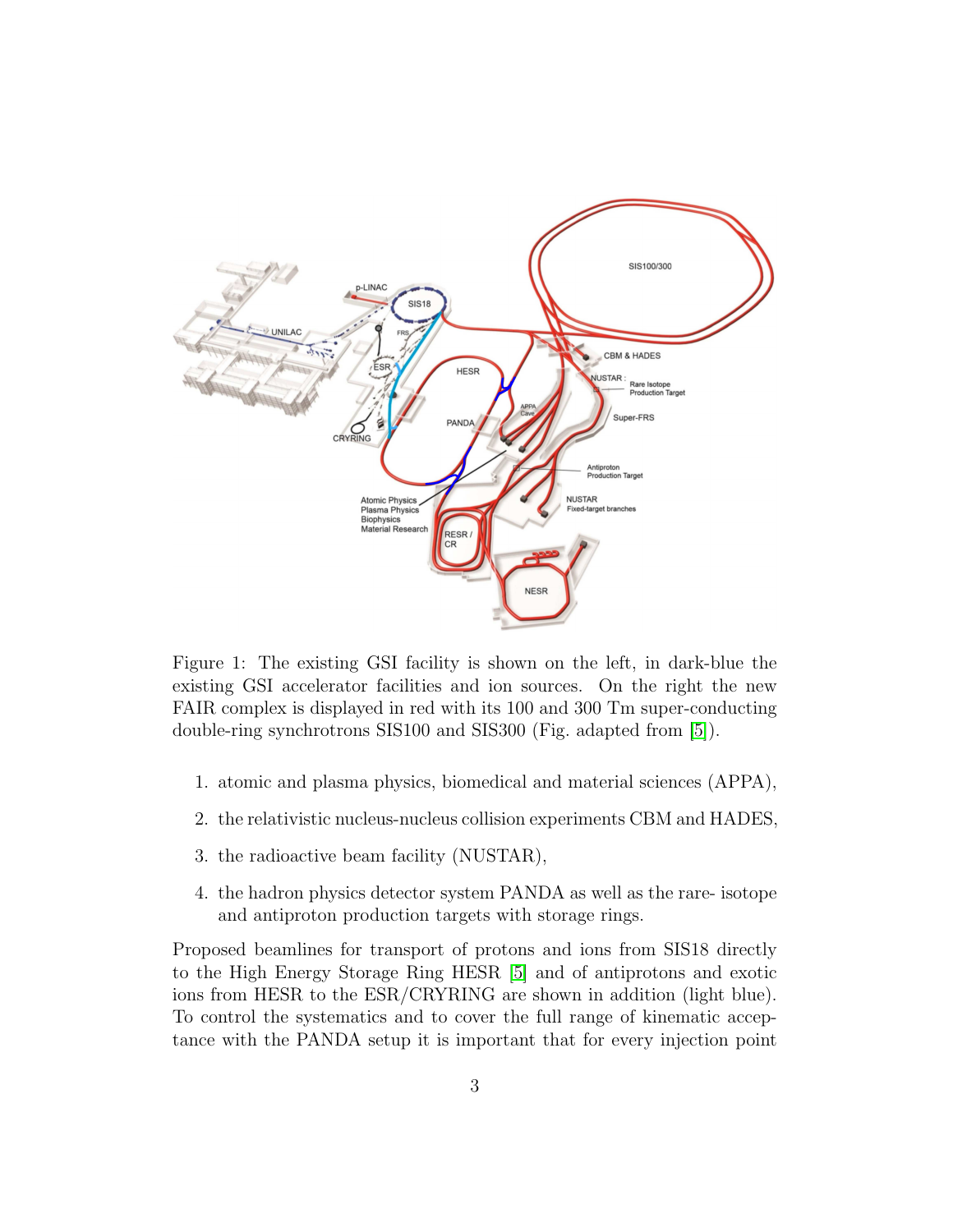of protons and antiprotons into the HESR-C, switches with two injection directions will be installed, such as shown in the dark-blue beamline, so that both the antiprotons and the protons can be made to circulate the HESR-C counterclockwise and/or clockwise.

After the start phase the facility will be completed by the experimental storage rings NESR (New Experimental Storage Ring) and RESR (Recuperated Experimental Storage Ring) enhancing the capabilities of secondary beams and by the superconducting synchrotron SIS300 providing true parallel operation of experimental programs as well as particle energies twentyfold higher compared to those achieved so far at GSI. Additionally, asymmetric HESR collider schemes with somewhat lower center-of-mass energies have been discussed in detail [\[6,](#page-31-5) [7,](#page-31-6) [8\]](#page-31-7). It may also be feasible to study  $\bar{p}A$  collisions for  $\sqrt{s_{NN}}$  of up to 19 GeV with interesting physics opportunities [\[9,](#page-32-0) [10\]](#page-32-1).

Luminosities of up to  $5 \cdot 10^{31}$  cm<sup>-2</sup>s<sup>-1</sup> can be reached at  $\sqrt{s} \simeq 30$  GeV in the symmetric  $\bar{p}p$  collider mode at the HESR [\[11,](#page-32-2) [12\]](#page-32-3). The collision scheme of twelve proton bunches colliding with the same amount of antiproton bunches has to be adapted to the HESR. This modification of the HESR requires a second proton injection, the Recuperated Experimental Storage Ring (RESR), the 8 GeV electron cooler and a modification of the PANDA interaction region.

Besides the deceleration of rare-isotope beams, the RESR storage ring also accumulates high-intensity antiprotons, via the longitudinal momentum stacking with a stochastic cooling system [\[13\]](#page-32-4). This is achieved by injecting and pre-cooling the produced antiprotons at 3 GeV in the Collector Ring (CR) storage ring.

The antiproton beam intensities in the HESR proton-antiproton collider version require a full-energy electron cooler (8 MeV) to avoid beam emittance growth, which results in a decreased luminosity during the cycle. The Budker Institute of Nuclear Physics (BINP) presented a feasibility study for magnetized high-energy electron cooling. An electron beam up to 1 A, accelerated in dedicated accelerator columns to energies in the range of 4.5-8 MeV has been proposed. For the FAIR full version, it is planned to install the highenergy electron cooler in one of the HESR straight sections [\[14,](#page-32-5) [15,](#page-32-6) [16\]](#page-32-7).

In the fixed-target mode, at  $E_{kin} = 4{\text -}10 \,\text{GeV}$ , it will be possible to perform complementary measurements of the cross section of charmonium interactions with nuclear matter with the PANDA detector.

A conservative estimate of the  $\bar{p}$  luminosities which can be reached at the startup phase without RESR is  $4 \cdot 10^{30} \text{ cm}^{-2} \text{s}^{-1}$ . We will use it below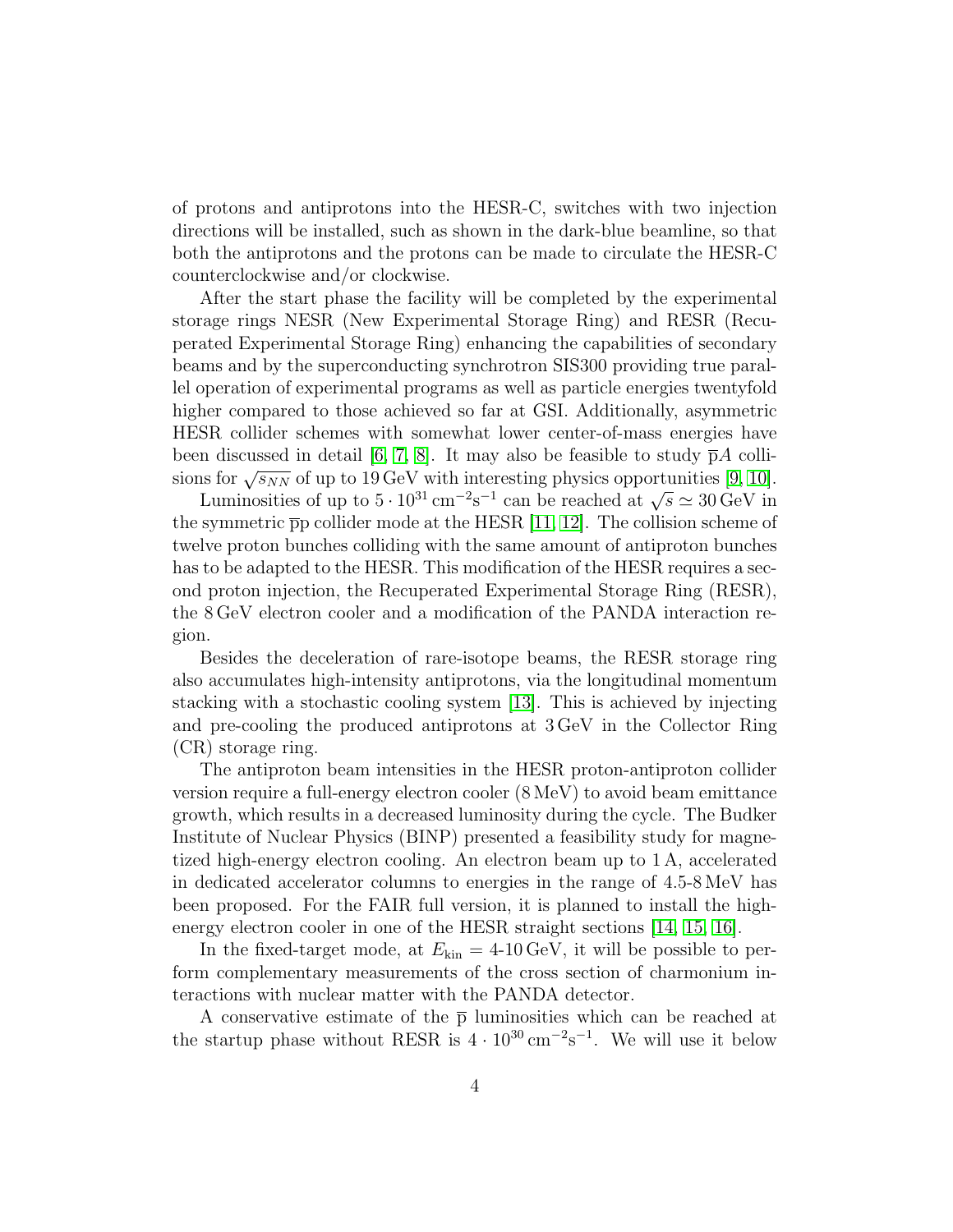in our estimates assuming a one-year run (10<sup>7</sup>sec). Energies of  $\sqrt{s}$  up to 30 GeV could be reached and it may also be feasible to study  $\bar{p}A$  collisions for  $\sqrt{s_{NN}}$  of up to 19 GeV. In the present work we outline how the collider at the HESR machine will extend the scope of the PANDA project, with a focus on a few highlights. In Sections 2 and 3 we discuss the potential of the  $p\bar{p}$  collider to provide new information in the field of heavy quark physics, with some attention devoted to the possible discovery of new states. Some other related opportunities are outlined in Sec. 4. Sec. 5 presents a number of additional physics topics that could be explored in both  $p\bar{p}$  and  $\bar{p}A$  modes. These include the production of nuclear fragments containing  $\bar{c}/b$ and/or  $c/b$  quarks,  $c\bar{c}/bb$  pair production, color-fluctuation effects, probing pure-glue matter, and the production of low-mass dileptons.

Concluding remarks in Sec. 6 close the article.

### 2 Study of heavy-quark bound states

A number of new states containing heavy quarks have been discovered recently. These can be interpreted as pentaquark and tetraquark states containing  $c\bar{c}$  pairs. Some of the states are observed in decays of mesons and baryons containing b-quarks, others in the final states of  $e^+e^-$  annihilation, for a review see  $|17|$ .

It is widely expected that these discoveries represent just the start of the exploration of rich new families of states containing heavy quarks. Understanding the dynamics responsible for the existence of these states would help to clarify many unresolved issues in the spectroscopy of light hadrons.

A unique feature of an intermediate-energy  $p\bar{p}$  collider is that it enables the study of the production of  $Q\overline{Q}$  ( $Q = c$ , b) pairs and the formation of various hadrons containing heavy quarks rather close to the threshold. The bb pairs are produced mostly by annihilation of valence quarks and antiquarks, i.e.  $q\bar{q} \rightarrow Q\bar{Q}$ . The production of  $c\bar{c}$  pairs in the antiproton fragmentation region also corresponds to this mechanism.

The invariant masses of the produced  $Q\overline{Q}$  pairs are much closer to the threshold in the discussed energy range than at LHC energies. It is natural to expect that the large probability to produce final states with small QQ invariant masses should lead to a higher relative probability to produce pentaquark and tetraquark states compared to the one at LHC energies. Additionally, the small transverse momenta of the  $Q\overline{Q}$  pairs facilitate the pick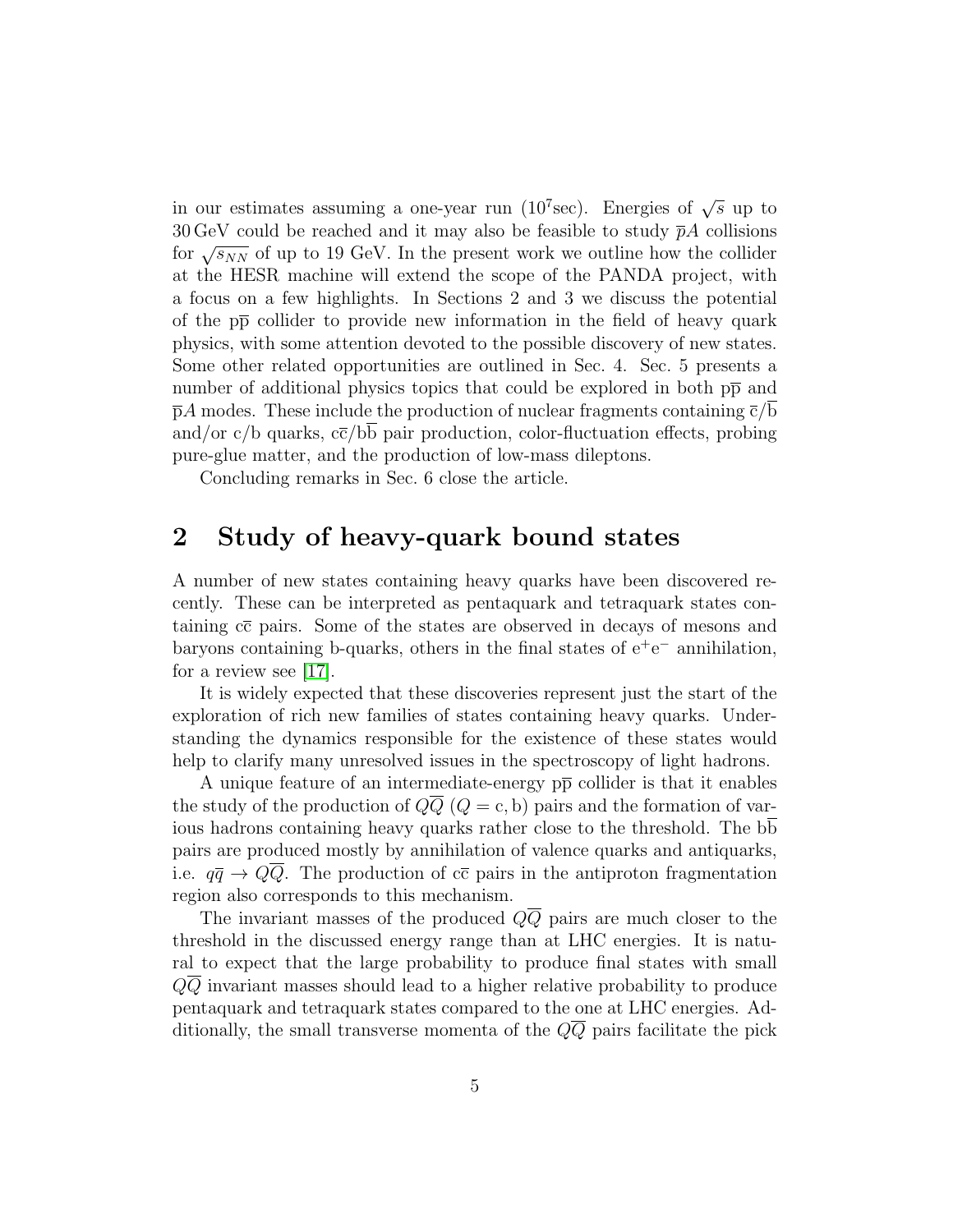up of light quarks as compared to Q or  $\overline{Q}$  fragmentation. In the antiprotonfragmentation region another  $Q\overline{Q}$  production enhancement mechanism, specific for antiproton interactions, is possible: the production of  $Q\overline{Q}$  pairs with large  $x \sim 0.2$ -0.4 in the annihilation of  $q\bar{q}$ , which could merge with a spectator antiquark of the antiproton carrying  $x \sim 0.2$ .

Another effect which can help to observe new states in medium-energy pp collisions is the relatively low spatial density of the system produced at moderate energies. This should suppress final-state interactions, which could possibly hinder the formation of weakly bound clusters of large size. An additional advantage is a relatively small bulk hadron production which reduces the combinatorial background significantly as compared to the LHC.

#### 2.1 The heavy quark production rates

The need for tt-production cross sections has stimulated the development of new computational techniques for heavy-quark production in hadron-hadron collisions (see, e.g., Refs. [\[18,](#page-33-1) [19\]](#page-33-2)), in particular those which include the effects of threshold resummation.

These calculations, which are currently being validated by comparison to data at high collision energies, predict the following cross section for the bb pair production in  $\bar{p}p$  collisions [\[20\]](#page-33-3):

<span id="page-5-0"></span>
$$
\sigma_{b\overline{b}}(\sqrt{s} = 30 \,\text{GeV}) = 1.8 \cdot 10^{-2} \,\mu\text{b.} \tag{1}
$$

This calculation has a relative uncertainty of about 30%, and the predicted cross-section value is about seven times higher than the corresponding cross section for pp scattering because of the contribution of the valence-quark valence-antiquark annihilation present in  $\bar{p}p$ . The  $b\bar{b}$  cross section per nucleon for the 15 GeV  $\times$  6 GeV kinematics is a factor of 100 smaller. Charm production is dominated by gluon annihilation,  $gg \to Q\overline{Q}$ . This fact implies that the corresponding cross sections are similar in pp and  $p\bar{p}$  collisions, with the exception  $x_F$  close to one. The experimental data in this case are rather consistent between pp and  $\bar{p}p$  and correspond to

<span id="page-5-1"></span>
$$
\sigma_{\rm c\bar{c}} = 30 \,\mu b. \tag{2}
$$

For the 15 GeV  $\times$  6 GeV scenario the cross section per nucleon drops by a factor of 3.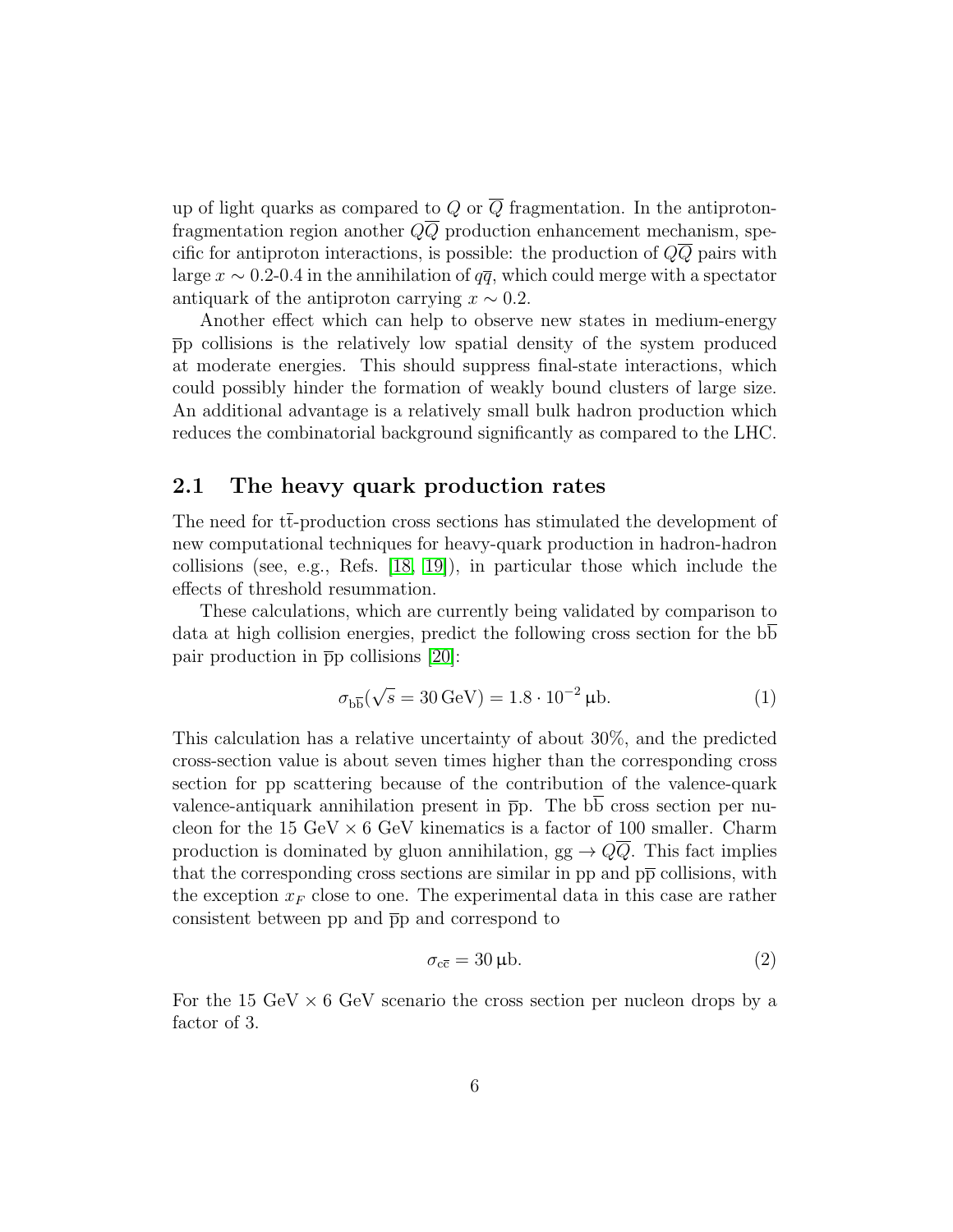#### 2.2 Rate estimates

The cross sections in Eqs. [\(1\)](#page-5-0) and [\(2\)](#page-5-1) correspond to significant event rates for one year ( $10^7$  s) of running at a luminosity of  $4 \cdot 10^{30}$  cm<sup>-2</sup>s<sup>-1</sup>. We find

$$
N_{\text{b}\overline{\text{b}}} = 10^6, \quad N_{\text{c}\overline{\text{c}}} = 10^9. \tag{3}
$$

These numbers can be easily rescaled for a run at a different luminosity, if required.

In b-mesons and baryons b-quarks carry most of the hadron light cone fraction. In the discussed energy range b-quarks are produced with large light cone fractions  $x_{\rm b} \sim 2m_{\rm b}/\sqrt{s}$  comparable with those of the valence (anti)quarks,  $x_q$ . However the valence quarks have a large probability to loose their light cone fraction due to the final state interaction. This enhances the coalescence probability of the b-quark and the valence antiquark. One finds a broad distribution over invariant mass of  $b\bar{q}$ , leading to the expectation of significant formation of excited states in both the meson and the baryon channels, as well as an enhanced probability of the production of theexcited bb $q\bar{q}$  tetraquark or  $(b\bar{q})-(bq)$  mesonic molecular states. The probability for the formation of  $\bar{b}\bar{q}$  mesons with a given flavor is about 30% of the total cross section because of the competition between different flavors. In the discussed processes gluon radiation is a small correction because of the restricted phase space and the large b-quark mass.

At the collision energies considered here, the combinatorial background is significantly smaller than at the LHC energies, which makes the observation of the excited states containing heavy quarks easier.

#### 2.3 Hidden beauty resonance production

In contrast to charm production, the cross section for hidden beauty resonance production  $p\bar{p} \to \chi_b$  may be too low to be observed at the HESR. Within the standard quarkonium models, where a  $Q\overline{Q}$  pair annihilates into two gluons which subsequently fragment into light quarks, one can estimate that this cross section drops with  $M_Q$  as  $R_Q = \Gamma(\chi_Q \to p\overline{p})/\Gamma_{tot}(\chi_Q) \propto$  $\alpha_s^8/M_Q^8$ . This is because this cross section is proportional to the partial width of the decay  $p\bar{p} \to \chi_{b}$ , which drops with an increase of  $M_Q$ . The ratio of cross sections of beauty production through a  $\chi_{\rm b}$  intermediate state to that for charm is  $\approx \left[ \alpha_s(M_Q)/\alpha_s(M_c) \right]^8/[M_c/M_b]^{10}$  with an additional factor of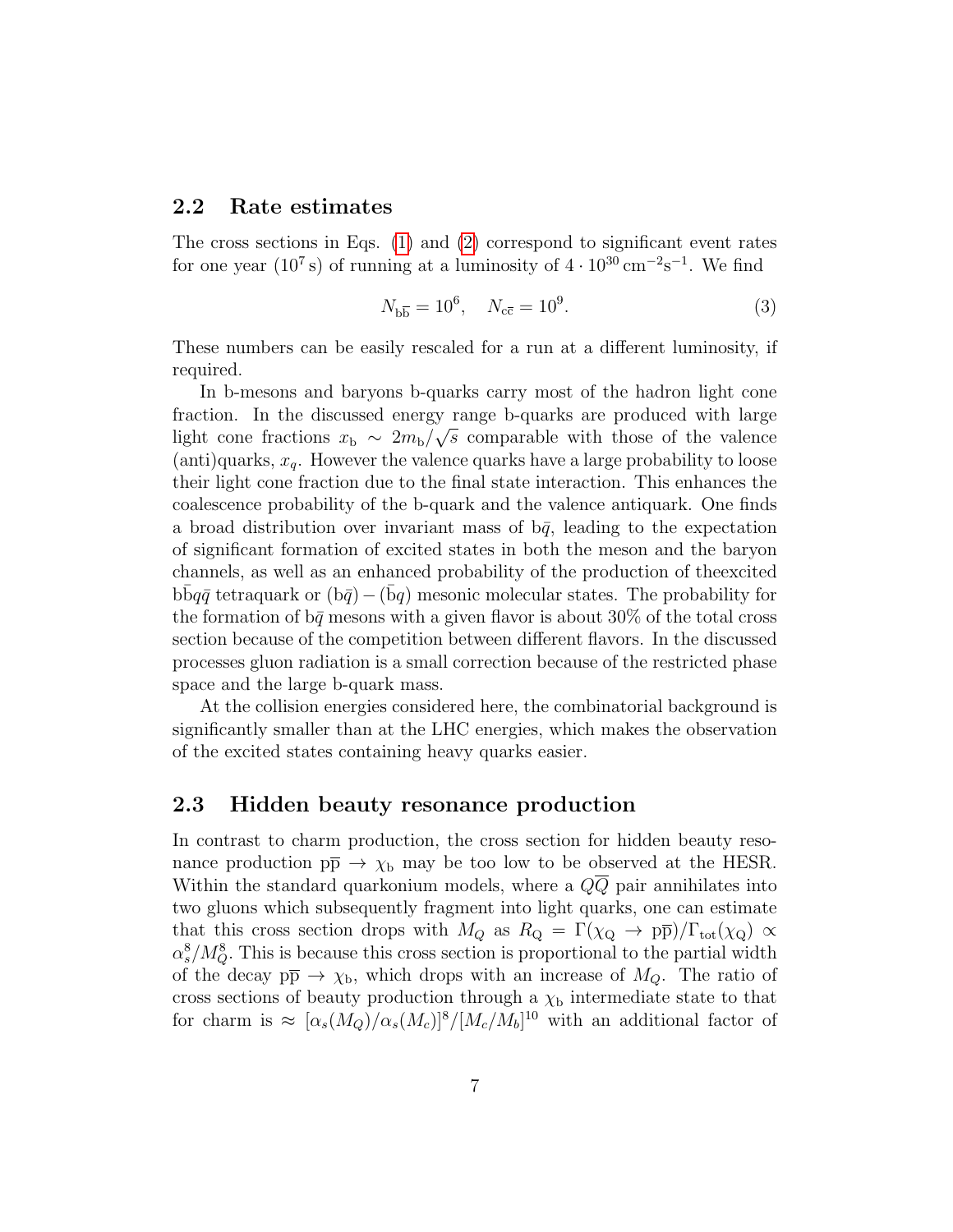$M_Q^{-2}$  stemming from the expression for the resonance cross section. The suppression is due to the necessity of a light-quark rearrangement in the wave functions of the proton and antiproton to obtain decent overlapping with  $\chi_{\rm b}$ states. In the non-relativistic approximation the wave functions of  $\chi_{\rm b}$  states vanish at zero inter-quark distance. Thus the overall suppression for the total cross section of  $\chi_{\rm b}$  production as compared to that of  $\chi_{\rm c}$  production is approximately 10<sup>−</sup><sup>7</sup> .

## 3 Potential for discovery of new states

Investigating  $p\bar{p}$  collisions at moderate energies carries specific advantages for searches of new states as the bb-production rate is relatively high, while the overall multiplicity, which determines the background level, is rather modest. Also, an equal number of states containing quarks and antiquarks is produced enabling cross checks of observations using conjugated channels. In the following we will discuss resonances containing heavy quarks with the understanding that everything said equally applies to the resonances containing heavy antiquarks. Although the rates in many cases are rather modest, we nevertheless include the discussion of these channels in view of the possibility to have a higher-energy collider, as discussed in the final remarks (Sec. 6).

#### 3.1 bqq-baryons and  $b\bar{q}$  mesons

The current knowledge of the spectrum of the excited states containing b- or  $\overline{b}$ -quarks is very limited. According to the PDG [\[21\]](#page-33-4), in the  $q\overline{b}$  sector there are two states  $B_J(5970)^+$  and  $B_J(5970)^0$  with unknown quantum numbers which could be excited states of the  $B^+$  and  $B^0$ , respectively. In the bqq-sector there are two baryons  $\Lambda_b(5912)^0$  and  $\Lambda_b(5920)^0$  which can be regarded as orbitally excited states of  $\Lambda_b^0$  and one excited  $\Sigma_b^*$  state. This is much less in comparison with the cqq sector where five excited  $\Lambda_c^+$  states and two excited  $\Sigma_c$  states are listed in the Review of Particle Physics (all having a weak experimental rating  $***$ ).

So there are plenty of opportunities here. One noteworthy issue is the comparison of the accuracy with which the heavy-quark limit works for hadrons containing b quarks vs. those containing c quarks.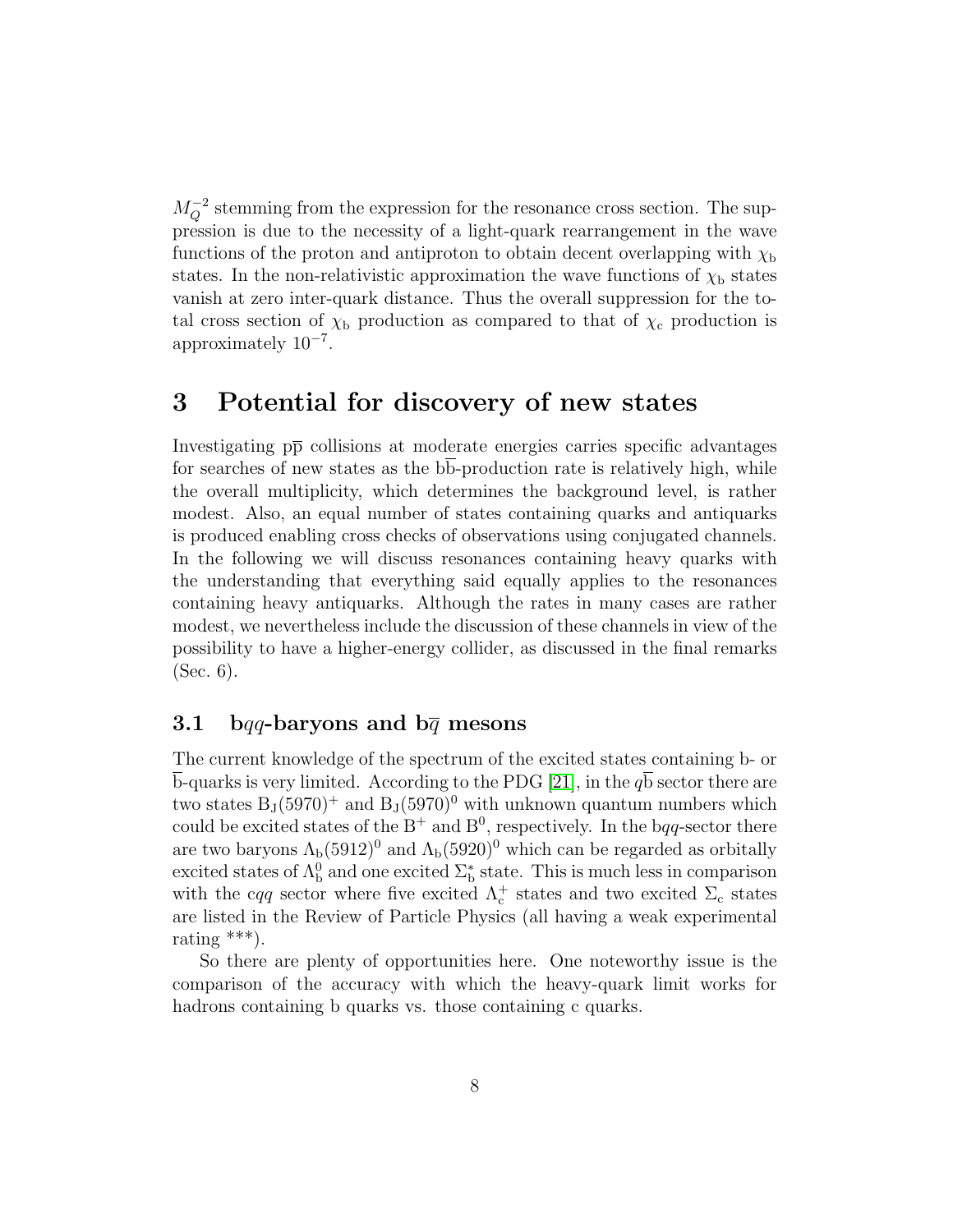

<span id="page-8-0"></span>Figure 2: Double parton interaction mechanism for the production of two pairs of heavy quarks.

### 3.2 Excited states containing  $b\overline{b}$

As argued above it is very difficult to produce bound states containing bb in the resonance process of  $p\bar{p}$  annihilation. Nevertheless, many of these states, as well as other states like analogs of X, Y, Z charmonium states, could be produced in inelastic  $p\bar{p}$  interactions. This is because the invariant mass of the produced  $b\overline{b}$  system is rather close to the threshold, and because the bb pair is produced in association with several valence quarks and valence antiquarks which have rather low momenta relative to the bb pair.

#### 3.3 Baryons and mesons containing two heavy quarks

Since there are three valence antiquarks colliding with three valence quarks in  $\overline{p}p$ , one can produce two pairs of heavy quarks in a double quark-antiquark collision. This entails a possibility for producing the following baryons and mesons containing two heavy quarks:

(i) ccq baryons.

At the collision energies discussed, the contribution of the leading-twist mechanism of  $2g \rightarrow Q\overline{Q}Q\overline{Q}$  for the double heavy-quark production should be quite small as it requires very large  $x$  of the colliding partons (the situation might be less pronounced for the case of the double  $c\bar{c}$  production than for bb). Therefore, the only effective mechanism left is the production of two pairs of heavy quarks in two hard parton-parton collisions (see Fig[.1\)](#page-2-0).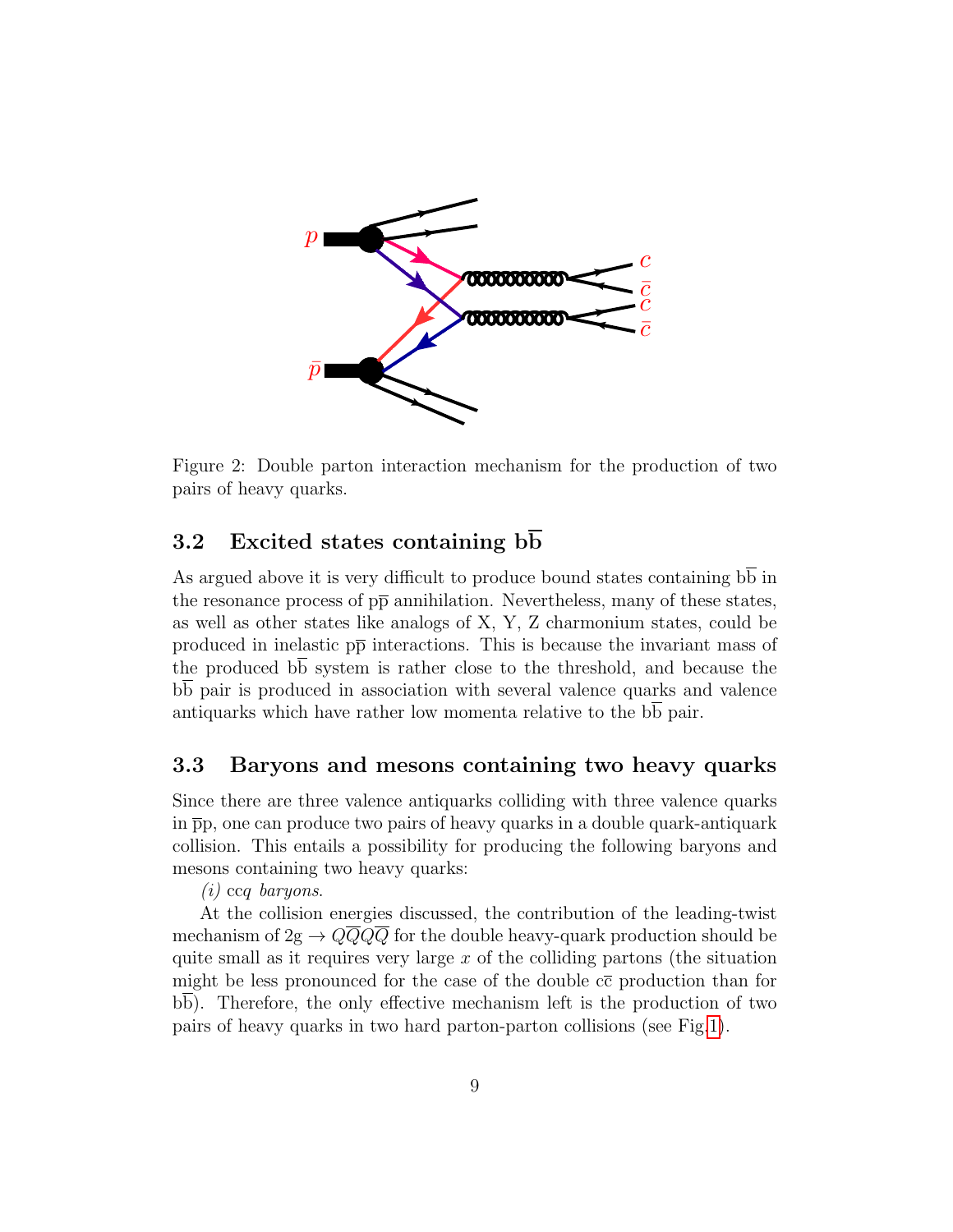For the case of double  $c\bar{c}$  pair production, one can estimate cross sections by considering the suppression factor for the production of the second  $c\bar{c}$  pair relative to a single  $c\bar{c}$  pair. This factor can be roughly estimated using the high-energy experimental studies of double-parton collisions at the Tevatron collider. One finds a probability of about 10<sup>−</sup><sup>3</sup> for the ratio of the cross section for producing two  $c\bar{c}$  pairs relative to a single pair. (To be conservative we took a factor of two larger value of  $\sigma_{\text{eff}} = 30 \,\text{mb}$  corresponding to no correlations of gluons in the nucleon wave function. This is a factor of two larger than the value measured at Tevatron where small-x effects reduce  $\sigma_{eff}$ , for a recent review see [\[22\]](#page-33-5). ) These considerations result in

$$
N_{\rm c\bar{c},\rm c\bar{c}} = 10^6,\tag{4}
$$

as an estimate for the yearly number of events with two pairs of  $c\bar{c}$ . Since the available phase space is rather modest, there is a significant probability that the relative velocity of two c-quarks would be small, and therefore a ccq state would be formed.

Other interesting channels are the production of an open charm-anticharm pair plus a charmonium, and simultaneous production of two charmoniums.

(*ii*) bcq baryons and  $b\bar{c}$  mesons.

The bbcc pairs are produced pretty close to threshold and have small relative velocities. Hence there is a good chance that they would form a bcq baryon. About  $10^3$  events per year of running with  $b\overline{b}c\overline{c}$  could be expected based on the double parton interaction mechanism.

(iii) bbq baryons.

Assuming bb is produced via double parton interaction mechanism ( Fig. [2\)](#page-8-0) we estimate that a production of  $\sim 10^2$  bbbb would require a a one-year run at a much higher luminosity of  $10^{33} \text{ cm}^{-2}\text{s}^{-1}$ . The velocities of two b quarks are expected to be close in about 1/2 of the events. So there should be a significant chance for them to form bbq baryons.

(iv) bcc baryons.

Whether it is feasible to observe bcc states requires more detailed estimates and may depend on the structure of the three-quark configurations in the nucleon. A naive estimate based on the triple parton scattering mechanism is that  $10^2$  events with bcc $\overline{bcc}$  would be produced in a one-year run at a higher luminosity of  $10^{33} \text{ cm}^{-2} \text{s}^{-1}$ .

Note also that even though a  $b\bar{c}$  meson has been observed (although its quantum numbers are not known), there are potentially many other states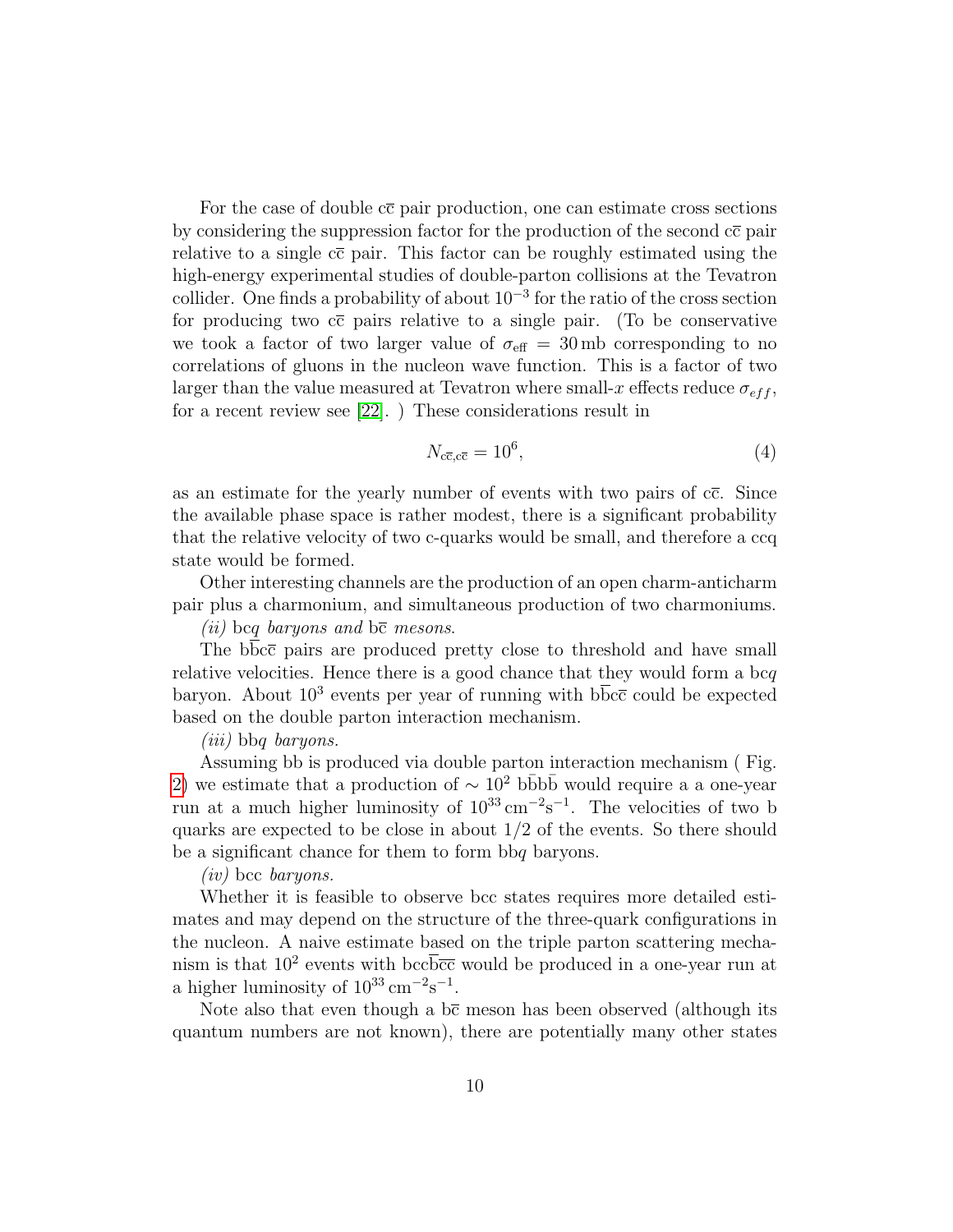built of these quarks suggesting a rich spectroscopy (mirroring the spectra of  $c\bar{c}$ - and bb-onium states).

#### 3.4 Summary

To summarize, it would be possible with PANDA at the HESR-C  $\bar{p}p$  collider to discover and to study properties of meson and baryon states containing one b quark and light (anti) quarks, complementing the charmonium states which are planned to be explored in the PANDA fixed-target experiment. There are also good chances to discover the double-heavy-quark baryonic and mesonic states. These new potential observations will allow to achieve a much deeper understanding of the bound-state dynamics in QCD.

### 4 Other opportunities

In the last decades much effort has been devoted to studying high-energy properties of QCD in the vacuum channel - the so-called perturbative Pomeron. Interactions in non-vacuum channels, on the other hand, have practically not been studied. The PANDA experiment at a collider provides a perfect kinematic coverage to study the behavior of Regge trajectories in both the non-perturbative regime (small Mandelstam  $|t|$ ) as well as the possible onset of the perturbative regime. One advantage of the antiproton beam is the possibility to study a wide range of baryon and meson Regge trajectories, possibly including Regge trajectories with charmed quarks. The latter will allow to check the non-universality of the slopes of the Regge trajectories which were observed already at positive  $t$  values.

Other possibilities include Drell-Yan-pair measurements, which at the lower end of the discussed energy range, may be extended to the limit of exclusive processes like  $\bar{p}p \to \mu^+\mu^-$  + meson which are sensitive to generalized parton-distribution functions, etc.

Another direction of studies is the investigation of correlations between valence (anti)quarks in (anti)nucleons using multi-parton interactions (MPI) analogous to those shown in Fig. [2.](#page-8-0) In the discussed energy range MPI get a significant contribution from collisions of large- $x$  partons (double Drell-Yan, Drell-Yan  $+$  charm production, etc.), and the rate of the MPI is inversely proportional to the square of the average distance between the valence quarks. In particular the rates would be strongly enhanced in the case of a large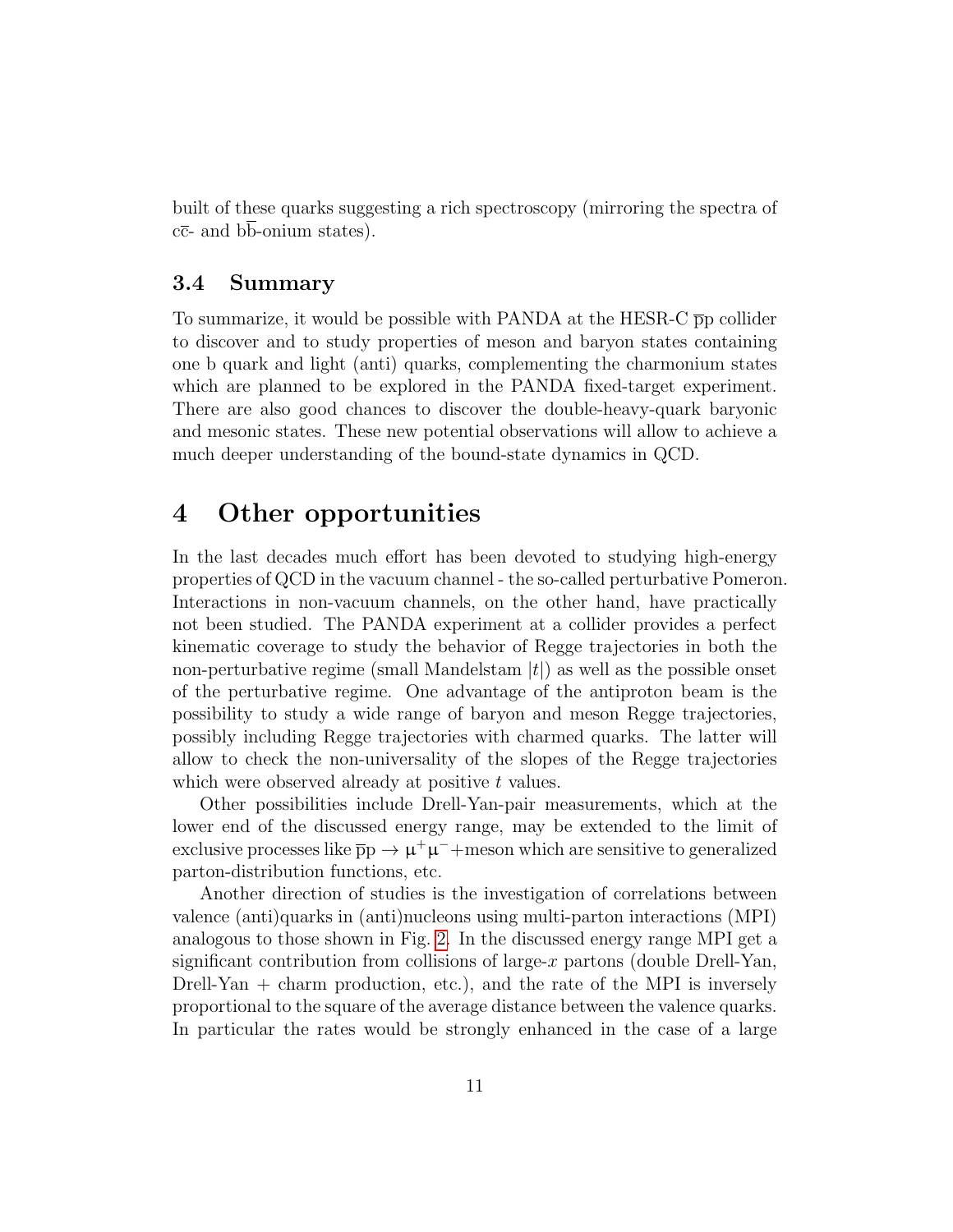probability of (anti)quark-(anti)diquark configurations in the (anti)nucleon.

The analysis of the production of heavy-quark pairs discussed above would also be of great interest for the study of the multiparton structure of nucleons.

#### 4.1  $\bar{p}p$  and  $\bar{p}A$  elastic scattering and absorption

Recently the TOTEM collaboration at the LHC performed a high precision measurement of the ratio of the real and imaginary of pp scattering at  $\sqrt{s}$  = 13 TeV. They found it to be significantly smaller than the expectations based on the vacuum ("Pomeron") C-even exchange[\[23\]](#page-33-6). Furthermore, they observed that pp and pp elastic cross sections for  $\sqrt{s} = 1.96 \text{ TeV}$  and  $\sqrt{s}$  = 2.76 TeV respectively differ strongly in the region of the minimum (  $-t \sim 0.7 \,\text{GeV}^2$ ) where the cross section is dominated by the real part of the amplitude [\[24\]](#page-33-7). No such significant energy dependence of the real part is  $e$ xpected in the Pomeron  $+$  cuts scenario,

This seems to suggest that the contribution of the C-odd amplitude is not as small as suggested by the existing fits based on the C-even dominance. It was suggested to refer to the C-odd exchange as Odderon [\[25\]](#page-33-8). In pQCD such an exchange is present as the ladder which starts from the three gluon exchange though its absolute rate cannot be calculated so far; pQCD model calculations lead to the expectation that the ratio of the Odderon and Pomeron amplitudes should drop with energy. If so, one should look for the Odderon effects at significantly smaller energies than 2 TeV. Hence high precision measurements of  $\text{Re}/\text{Im}$  in  $p\bar{p}$  scattering at a range of energies, and their comparison with the pp data would be highly desirable.

A complementary information can be obtained from measurements in elastic antiproton-nucleus collisions. So far such measurements were done only at LEAR for  $p_{\text{lab}} < 1 \text{ GeV}/c$ . It has turned out that owing to the forward-peaked pp elastic scattering amplitude the Glauber model describes LEAR data on the angular differential cross sections of  $\bar{p}A$  elastic scattering surprisingly well. This is in contrast to the  $pA$  elastic scattering where the Glauber model description starts to work only above  $p_{\text{lab}} \sim 1.5 \text{ GeV/c}$  [\[26\]](#page-34-0).

Glauber theory analysis [\[27\]](#page-34-1) has shown that the  $\bar{p}A$  and pA angular differential elastic scattering cross sections at  $p_{\text{lab}} = 10 \,\text{GeV}/c$  (fixed target PANDA) strongly differ in the diffraction minima due to the different ratios of the real-to-imaginary parts of  $\bar{p}N$  and  $pN$  elastic scattering amplitudes. Experimental confirmation of such a behavior would be a good validity test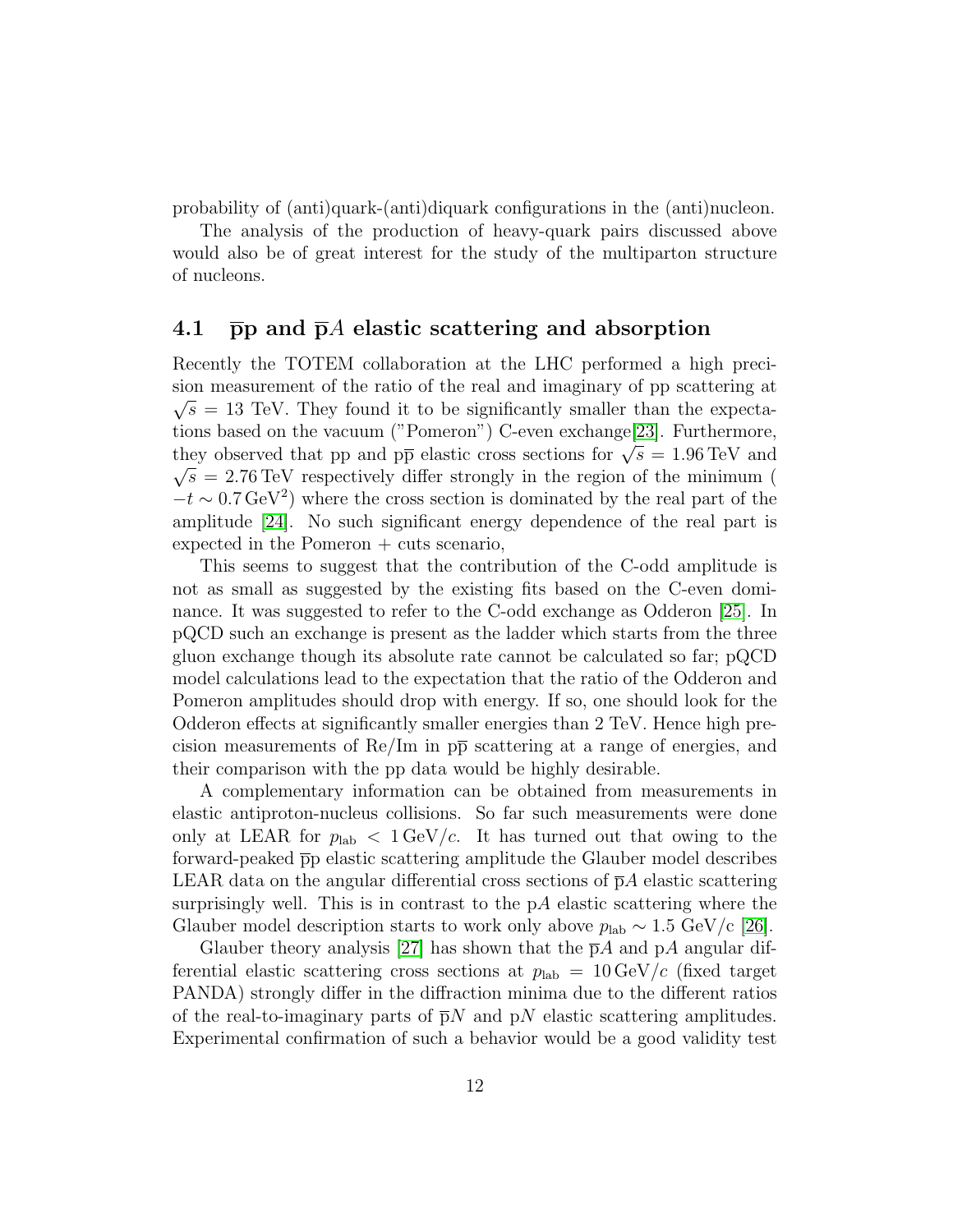of the Glauber theory, important in view of its broad applications for other reaction channels, and of the input elementary amplitudes which are typically given by Regge-type parameterizations. In particular, the  $\overline{p}$  p elastic amplitude is accessible only by scattering on complex nuclei. The determination of diffractive structures at  $\bar{p}A$ -collider energies would require good transverse momentum transfer resolution  $\sim 10 \,\text{MeV}/c$  and the capability to trigger on the events where the nucleus remains intact (see the discussion in Sec. [5.2\)](#page-14-0). Light nuclear targets are preferred as their diffractive structures are broader in  $p_t$ , and there is a smaller number of possible excited states. Spin-0 targets like <sup>4</sup>He are especially suitable for these purposes. Since <sup>4</sup>He has zero spin the depth of the minimum at  $-t \approx 0.2 \,\text{GeV}^2$  [\[28\]](#page-34-2) is given by the real part of the amplitude. Note that here the contribution of the Reggeon-exchange like  $\rho$  exchange is absent in this case due to the zero isospin of the deuteron.

A related problem is the determination of the antiproton absorption cross section on nuclei (defined as the difference between total and elastic cross sections). Experimental data on the antiproton absorption cross section above LEAR energies are quite scarce, although such data are needed for cosmic ray antiproton flux calculations [\[29\]](#page-34-3).

### 4.2 Rapidity migration of the fragments of the projectile

The dynamics of the fragmentation of the hadronic projectiles in the scattering off protons and nuclei is not studied in much detail especially for forward rapidities. The use of antiprotons for these purposes has certain advantages as compared to the use of protons as for large rapidity intervals it allows to distinguish contributions of the projectile and nucleus fragmentation. It would be possible to study how much the fragmentation of the projectile is suppressed as a function of multiplicity of hadrons produced at the central rapidities as well as in the nucleus fragmentation region. Use of several nuclei would allow to study the dependence of the rapidity distribution of  $\bar{p}$ ,  $\bar{\Lambda}$ , etc. as a function of the nuclear thickness,  $T(b) \int_{-\infty}^{\infty} dz \rho_A(b, z)$ . In particular one would be able to study how the spectra of antibaryons having one or two common antiquarks vary with the projectile.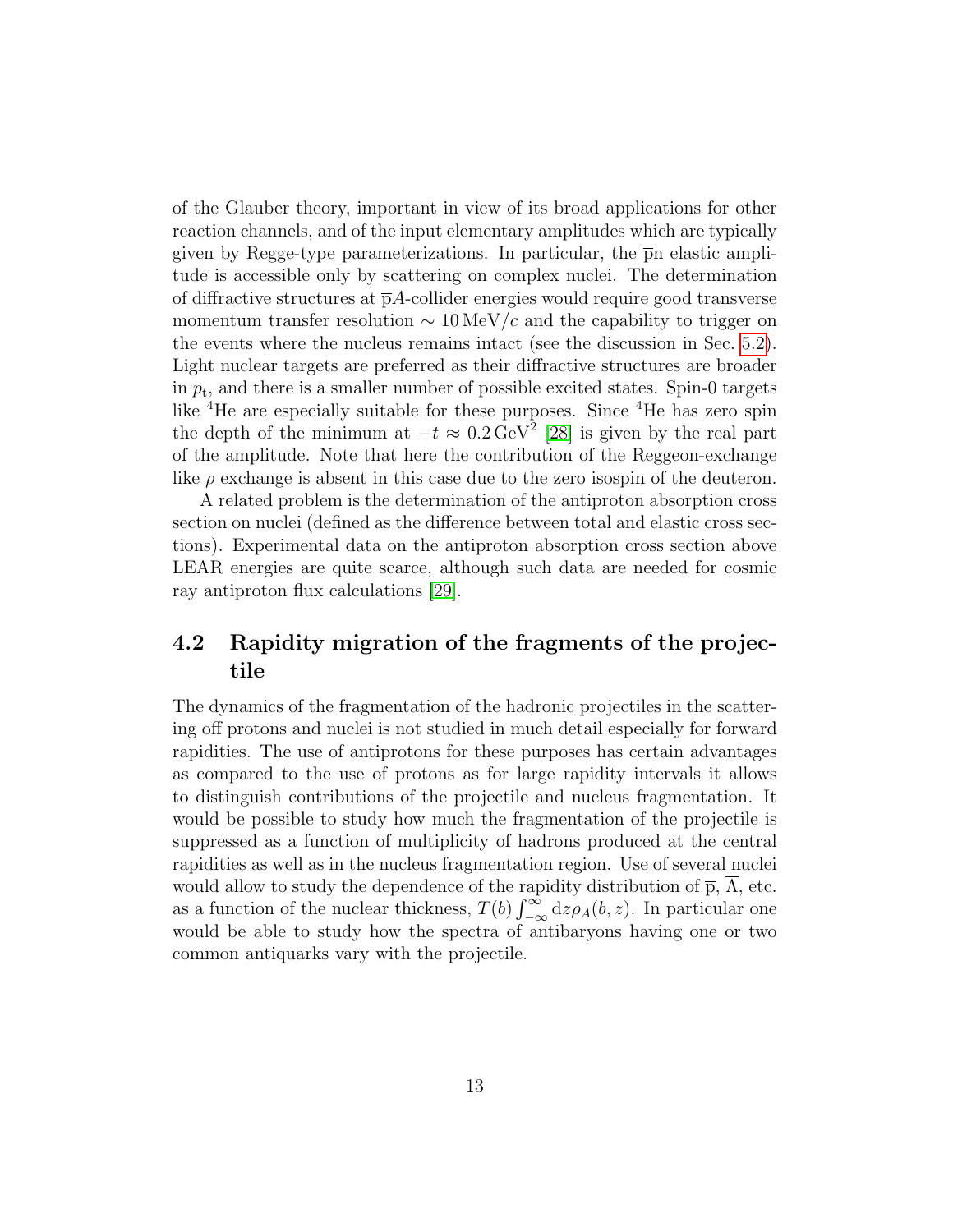#### 4.3 Coherent hypernuclei production

While ordinary  $\Lambda$ -hypernuclei were discovered long ago, the  $\Lambda_c^+$ - and  $\Lambda_b^0$ hypernuclei were predicted in the mid-70s [\[30,](#page-34-4) [31\]](#page-34-5) but have not been observed so far. However, their existence is expected based on a number of models, e.g. the quark-meson coupling model [\[32\]](#page-34-6).

The processes  $\overline{p}p \to \overline{Y}Y$ , where  $Y = \Lambda, \Lambda_c^+$  or  $\Lambda_b^0$ , have the lowest thresholds among all possible other channels of the respective  $\bar{s}s$ ,  $\bar{c}c$  or bb production channels in pp collisions. Thus, they are preferred for Y -hypernuclei production as the momentum transfer to the hyperon is relatively small.

The coherent reactions  ${}^A Z(\overline{p}, \overline{\Lambda}) {}^A_A (Z-1)$  for the different states of the hypernucleus have never being studied experimentally. It is expected that these reactions have cross sections of the order of a few 10 nb at  $p_{\text{lab}} \sim$ 20 GeV/c [\[33\]](#page-34-7). Thus, they can serve as a powerful source of  $\Lambda$ -hypernuclei production at the lower end of the  $\bar{p}A$ -collider energies. Here, the amplitude  $\overline{p}p \to \overline{\Lambda}\Lambda$  should be dominated by the K<sup>\*</sup> (or K<sup>\*</sup> Regge trajectory) exchange.

More challenging is the coherent process  ${}^AZ(\overline{p}, \overline{\Lambda}_c)$  $\left(\begin{smallmatrix} -\ & \lambda \\ c \end{smallmatrix}\right) \left(\begin{smallmatrix} A \ A \end{smallmatrix}\right)$  $^{A}_{\Lambda_{c}^{+}}Z$  [\[34\]](#page-34-8) where the underlying  $\bar{p}p \to \bar{\Lambda}_{c}^{-} \Lambda_{c}^{+}$  amplitude is due to  $D^{0}$  and  $D^{*0}$  exchanges. One can also think of the  ${}^{A}Z(\overline{p}, \overline{\Lambda}^{0}_{b})$  $_{\text{b}}^{\text{0}}$   $_{\Lambda_{\text{b}}^{0}}^{\Lambda}(Z-1)$  coherent reaction.

# 5 Unique opportunities for probing QCD properties at the  $\bar{p}A$  collider

### 5.1 Space-time picture of the formation of hadrons containing heavy quarks

The kinematics of heavy-quark-state production in collisions of  $p(\bar{p})$  with proton or nuclei (neglecting Fermi motion effects) dictates that heavy states can only be produced with momenta

<span id="page-13-0"></span>
$$
p_Q > M_Q^2 / 2m_N x_q - m_N x_q / 2 \tag{5}
$$

in the rest frame of the nucleus. Here  $x_q$  is the x of the quark of the nucleus involved in the production of the  $Q\overline{Q}$  pair. For  $x_q \leq 0.5$  this corresponds to a charm momentum above  $4 \,\mathrm{GeV}/c$  which is much larger than typical momenta of the heavy system embedded in the nucleus.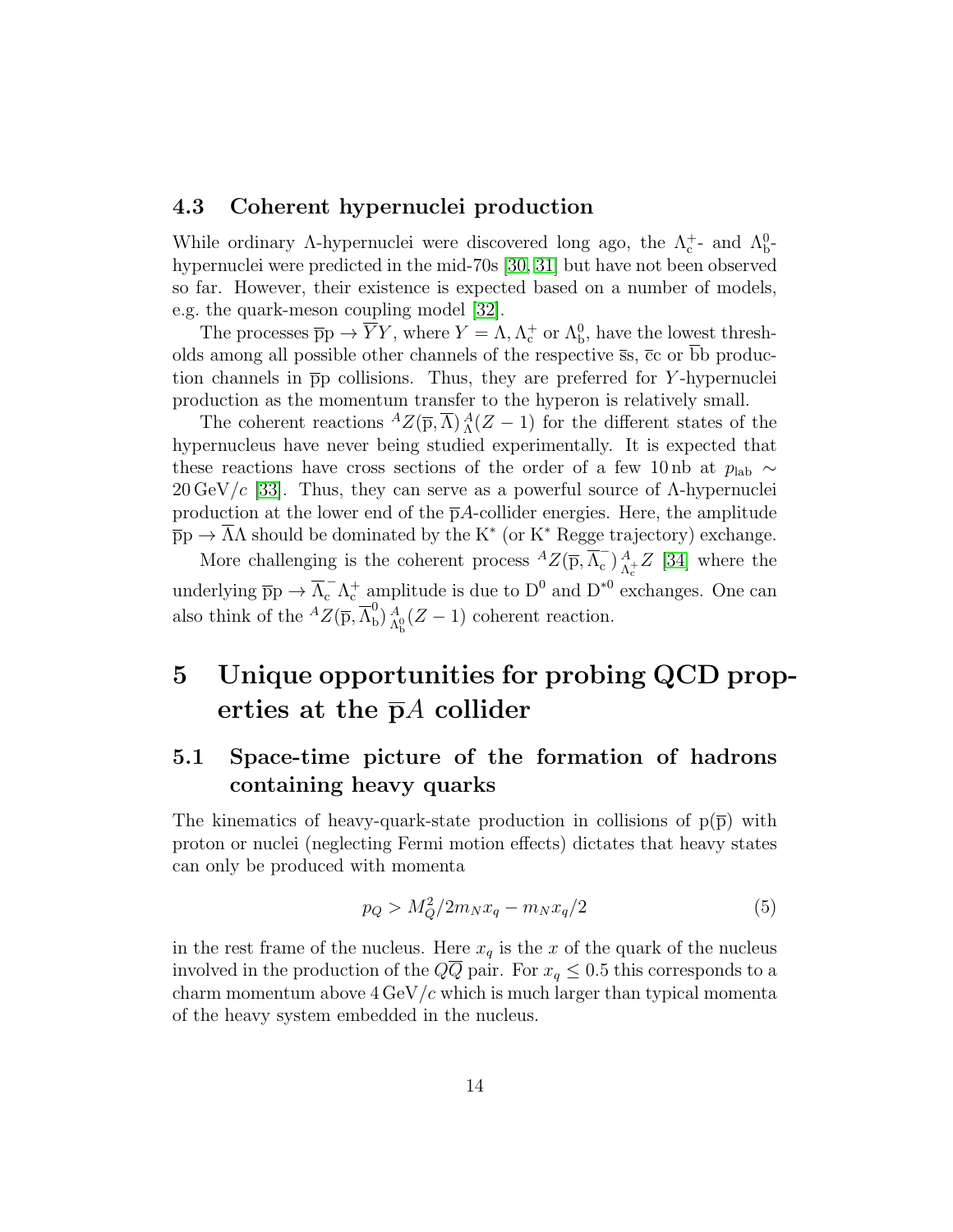However, there is a significant probability that D,  $\Lambda_c$ ,... hadrons slow down due to final-state interactions. Indeed, it is expected in QCD that the interaction strength of a fast hadron with nucleons is determined by the area in which the color is localized. For example, the cross section of the  $\psi'$ -N and kaon-nucleon interaction should be comparable. At the same time the  $\psi'$ -N cross section should be much larger than the J/ $\psi$ -N cross section, since the color is localized in a small volume in  $J/\psi$ , see for example discussion in [\[35\]](#page-34-9). Also the cross sections of open charm (bottom) interactions should be on the scale  $\geq 10$  mb.

The formation distance (coherence length) can be estimated as

$$
l_{\rm coh} \simeq \gamma l_0,\tag{6}
$$

where  $l_0 \simeq 0.5$ -1.0 fm. For the discussed energies and the case of scattering off heavy nuclei the condition

$$
l_{\rm coh} \le R_A,\tag{7}
$$

is satisfied for hadrons produced in a broad range of momenta including the central and nucleus fragmentation region. So it would be possible to explore the dependence of the formation time and interaction strength on, for example, the orbital angular momentum of D<sup>∗</sup> . This would allow to test the expression for the formation distance  $l_{\text{coh}} = 2p/\Delta M^2$  [\[36\]](#page-35-0), where p is the hadron momentum and  $\Delta M^2$  is typically given by the difference of masses of the hadron and the closest mass states with the same quantum numbers.

Observing these phenomena and hence exploring QCD dynamics in a new domain could be achieved by studying the A-dependence of charm production at momenta  $\lesssim 10 \,\mathrm{GeV}/c$  (in the rest frame of the nucleus).

#### <span id="page-14-0"></span>5.2 Charm bound to nuclear fragments

The formation of heavy mesons or baryons, H, inside nuclei implies final-state interactions which slow down these heavy hadrons, leading to the production of hadrons at low momenta forbidden for scattering off a free proton (cf.  $Eq.5):$  $Eq.5):$  $Eq.5):$ 

$$
p_{\rm H} \le (m_{\rm H}^2 - m_N^2)/2m_N. \tag{8}
$$

In this kinematics the slow-down may be sufficient to allow for the production of (anti-)charm quarks embedded in nuclear fragments. The collider kinematics would make it easier to detect decays of such nuclei than in fixed-target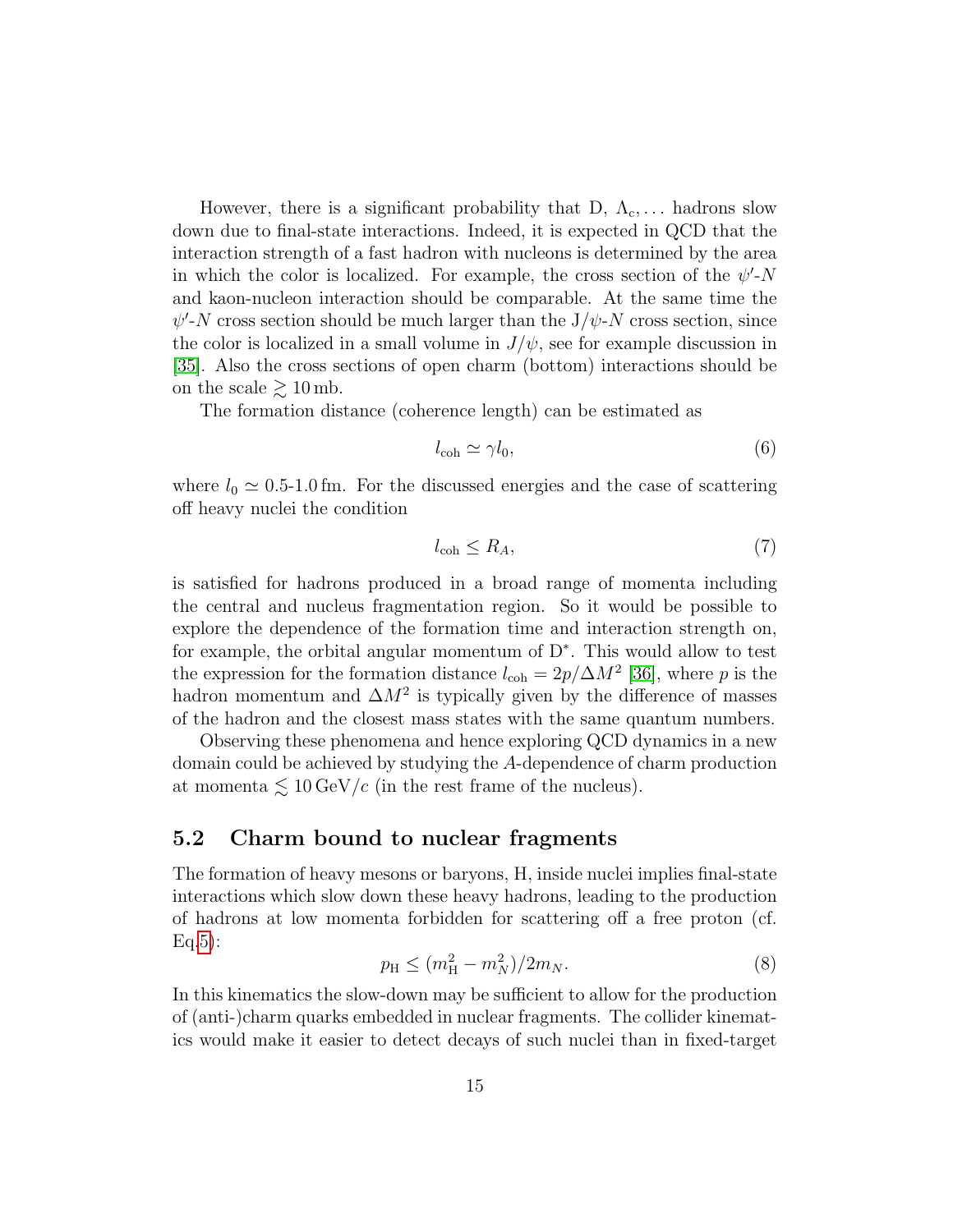setups as these nuclei would be produced with high momenta (velocities comparable to those of ordinary nuclear fragments). Thus the discussed HESR-C collider in the  $\bar{p}A$  mode would have a high discovery potential for observing various nuclear states containing c and/or  $\bar{c}$ .

Higher luminosities and higher collider energies will allow the search for analogous b and/or b states.

#### 5.3 Color fluctuations in nucleons

At high energies hadrons are thought to be interacting with each other in frozen configurations which have different interaction strengths – so-called color fluctuations. One can explore these phenomena in (anti)proton-nucleus collisions in a number of ways. Here we give as one example the study of the interaction strength of a hadron in the case of a configuration that contains a large-x  $(x \geq 0.4)$  parton. One expects that in such configurations the average interaction strength is significantly smaller than  $\sigma_{\text{tot}}(hN)$ . In these configurations color screening leads to a suppression of the gluon fields and of the quark-antiquark sea [\[37\]](#page-35-1). This picture has allowed to explain [\[38,](#page-35-2) [39\]](#page-35-3) strong deviations of the centrality dependence of the leading-jet production from the geometrical picture (Glauber model of inelastic collisions) observed at the LHC in p-Pb collisions and at RHIC in d-Au collisions.

Due to a fast increase of the interaction strength for small-size configurations with increasing energy, the strength of color fluctuations drops at higher energies. Correspondingly color-fluctuation effects are expected to be much enhanced at the HESR-C  $\bar{p}A$ -collider energies. For example, for  $x \simeq 0.6$ , the cross-section ratio, of the average strength of the interaction of a proton in a configuration containing a quark with given x,  $\sigma_{\text{eff}}(x)$  and  $\sigma_{\text{tot}}(NN)$ , is expected to be  $\sim 0.25$ , while at the LHC it is  $\sim 0.6$ .

To observe this effect one would need to study Drell-Yan production at large x. A strong reduction of hadron production in the nucleus fragmentation region would be a strong signal for the discussed effect. For its detailed study measurements with different nuclei would be desirable.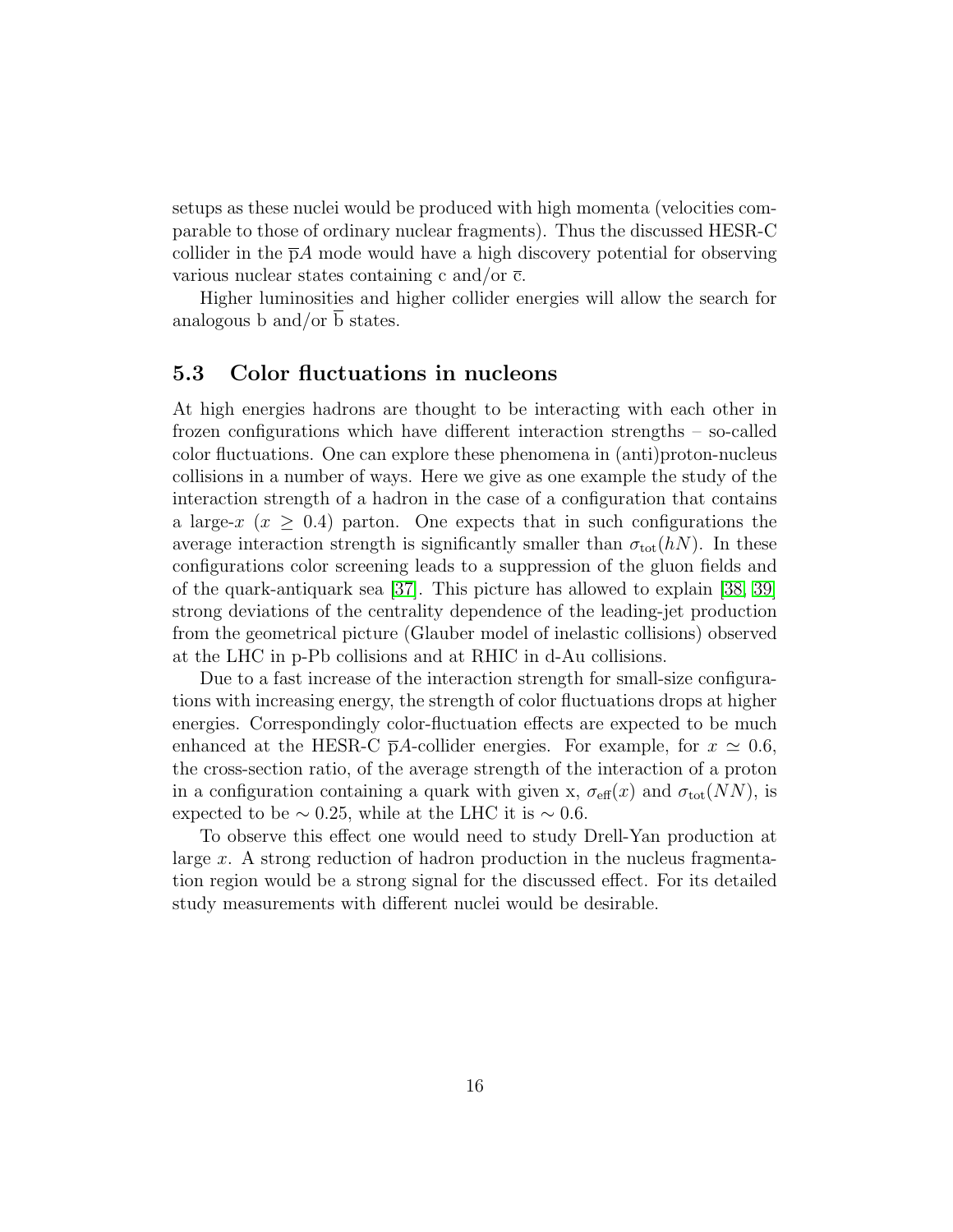### 5.4 Study of short range correlations at a hadron collider

#### 5.4.1 Brief summary of the studies of the short -range correlations

The presence of the high momentum correlated component in the nuclear wave function was expected within microscopic theories of nuclei since the 1960s, see for example [\[40,](#page-35-4) [41,](#page-35-5) [42\]](#page-35-6).

A distinctive feature of these correlations is that the singular nature of the short range NN interaction generates a universal (up to normalization and isospin effects) high-momentum component in the nucleus wave function with the fast nucleon momentum balanced by a few nucleons, predominantly by one –  $2N$  short range correlation (SRC). In the SRC the distances between nucleons are much smaller than on average, leading to local densities comparable to densities in the cores of neutron stars.

Thus the investigation of the inner structure of SRCs and the pattern of balancing the large momentum recoil are an important step in probing the dynamics of the cores of neutron stars in the laboratory.

A number of attempts to observe experimentally such correlations have been undertaken and it has been repeatedly found that multistep processes mask the contribution of the SRCs leading to a widely held belief that SRCs cannot be observed. However, the multistep processes in similar reactions may probe the cumulative phenomenon of sub-threshold particle production [\[43\]](#page-35-7). This has been confirmed by microscopic transport calculations [\[44,](#page-35-8) [45\]](#page-35-9) and is still to be verified experimentally.

It has been concluded in [\[46,](#page-36-0) [47\]](#page-36-1) that these failures are explained by the lack of a significant difference between the scales of the energy-momentum of the probed bound state and the energy-momentum transfer in the measured process.

The condition for resolving said 2N SRCs is that the energy- and momentum transfer,  $q$ , satisfies the condition

<span id="page-16-1"></span><span id="page-16-0"></span>
$$
q_0 \gg k^2/m_N, \quad q_3 \gg 2k,\tag{9}
$$

where  $k$  is the momentum of struck nucleon.

The first high-energy signal for the presence of SRCs in nuclei comes from the studies of the processes

$$
a + A \to \text{fast backward nucleon} + X, a = p, \pi, \gamma, \nu,
$$
 (10)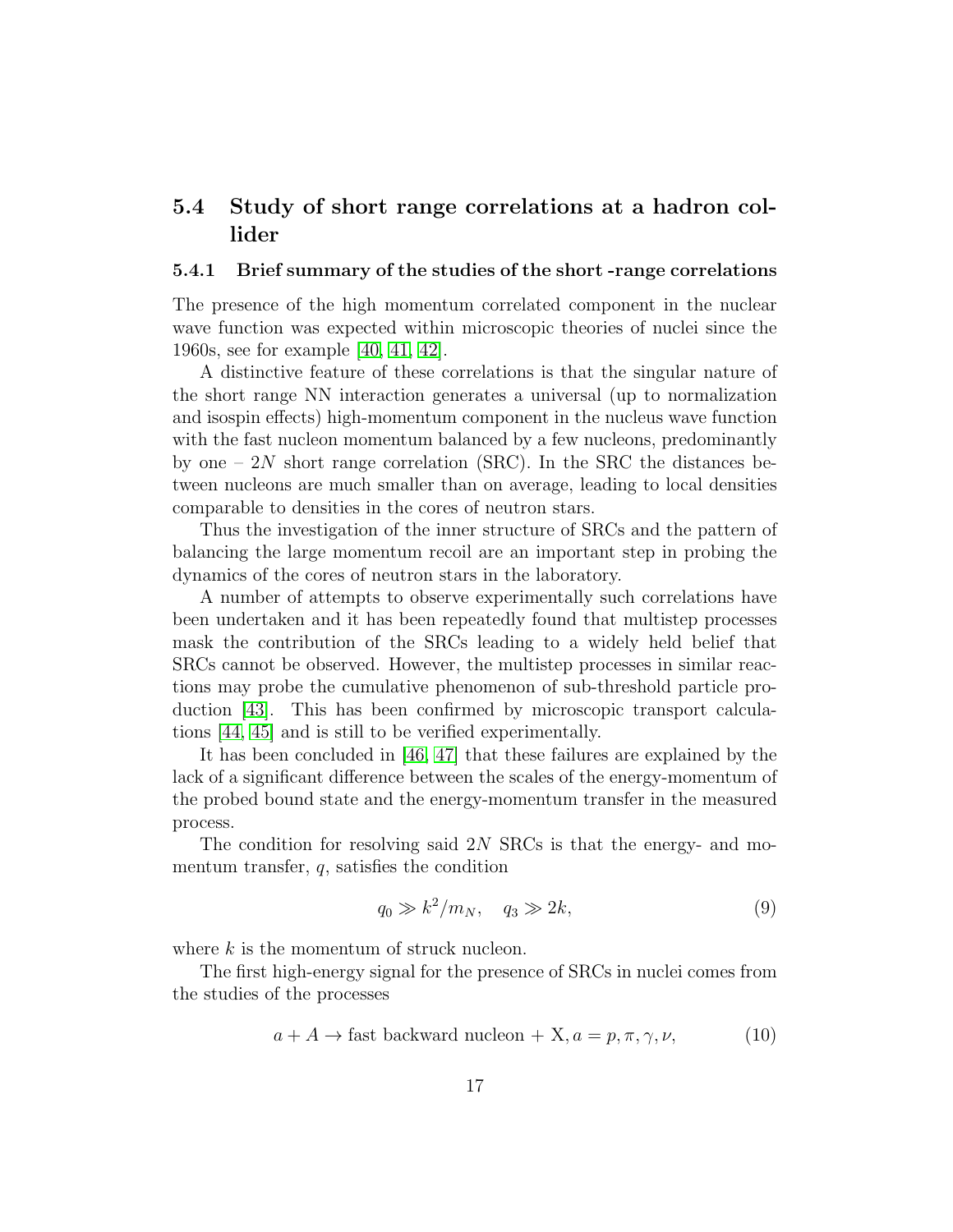in the kinematics where the Feynman  $x_F$  for the nucleon scaled to A exceeds  $1 + k_{\text{F}}/m_N$ , where  $k_{\text{F}}$  is the nucleon Fermi momentum.

We will discuss the case of the fragmenting nucleus viewed as a "projectile". In the frame where the nucleus is fast, the Feynman variable can be thus defined as

$$
x_{\mathcal{F}} = \frac{p_N^z}{P_A^z},\tag{11}
$$

where  $p_N^z$  and  $P_A^z$  are the longitudinal momenta of the emitted nucleon and the nucleus, respectively. In the case of a hadron-nucleus interaction it is convenient to introduce a scaled variable

$$
\alpha_N = x_{\rm F} A. \tag{12}
$$

In the reference frame, where the nucleus has large a momentum  $P$ ,

$$
\alpha_N = Ap_N/P.\tag{13}
$$

Since the produced nucleon cannot carry the momentum fraction larger than 1 of the involved nucleon subsystem, the production of a nucleon with  $\alpha \geq j$ (where j is an integer  $\geq 1$ ) requires a process involving at least  $j+1$  nucleons.

The spectator mechanism of the production of a fast backward nucleon has been proposed in which the projectile hadron (photon, neutrino) interacts inelastically with one nucleon of the 2N SRC, carrying a light-cone fraction  $\alpha_1$  and releasing the second nucleon of the SRC [\[46\]](#page-36-0) with  $\alpha_2 \approx 2-\alpha_1$ . (Note here that in typical high energy interactions with a nucleon and momentum transfer to the nucleon satisfy Eq. [9.](#page-16-0)) The model predicts that the spectra of nucleons from deuteron and <sup>4</sup>He would be close between  $\alpha \geq 1.3$  and  $\alpha \sim 1.6$ with an upper limit determined by the contribution from  $3N$  SRCs and that for  $A \geq 4$  the  $\alpha$ -distributions are practically the same at least up to  $\alpha \sim 2$ . These expectations have been confirmed by the data; for a summary see [\[47\]](#page-36-1).

Furthermore for light nuclei the relative probability of 2N correlations in the nuclei and the deuteron has been determined which has been confirmed in large- $Q^2$ ,  $x \geq 1.4$  inclusive  $A(e, e')$  reactions [\[48\]](#page-36-2) which have tested both the universality of  $2N$  correlations and the dominance of the light-cone dynamics in the (e,e') reactions.

The following studies have focused on quasi exclusive reactions starting with the large momentum transfer  $(-t \sim 5 \,\text{GeV}^2)$  reaction

$$
p + C \to pp + \text{backward neutron} + (A - 2)^*.
$$
 (14)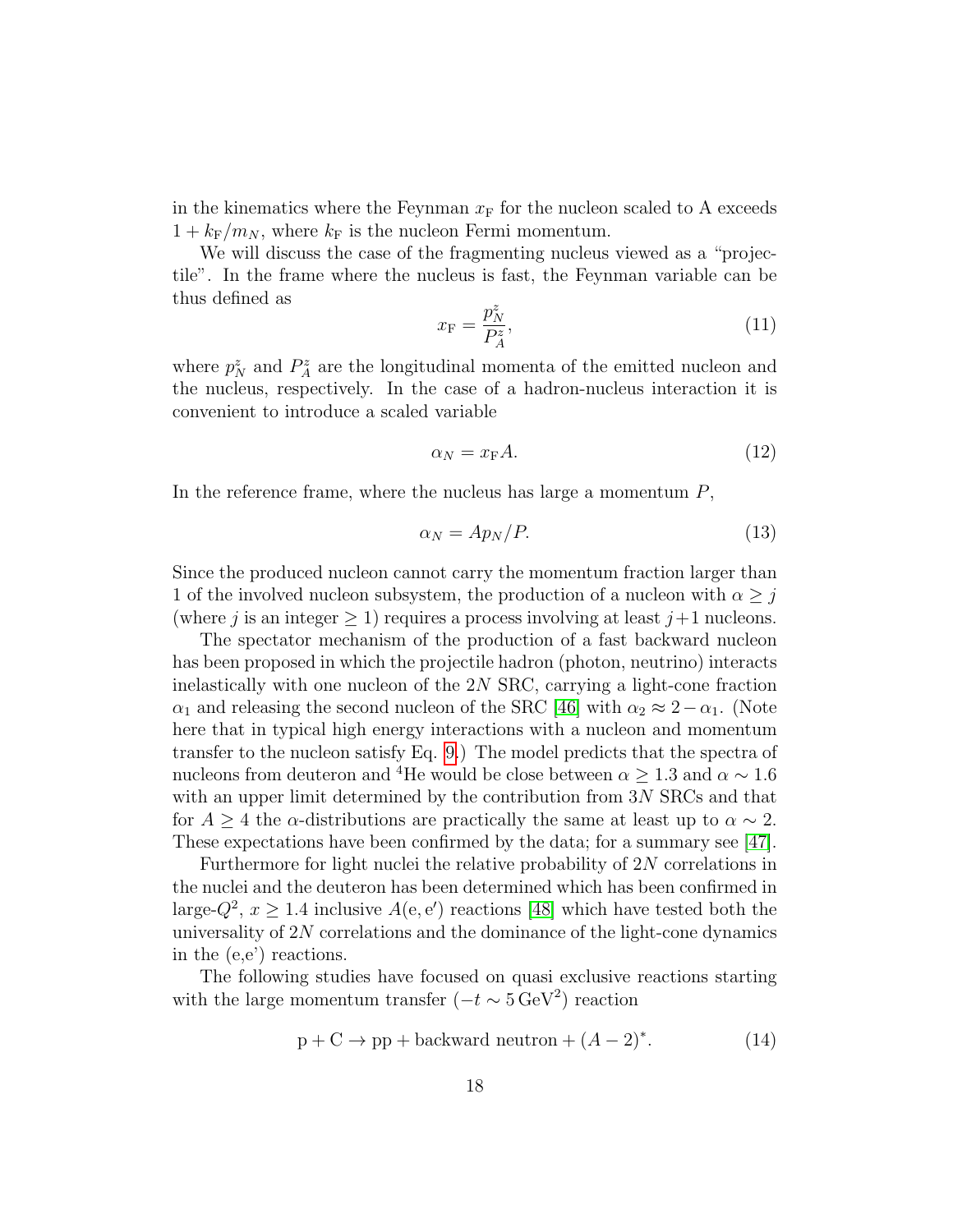It has been observed that for momenta  $\geq 250 \,\text{MeV}$  of the struck nucleon in about 90% of the scattering events of a fast proton a backward neutron with balancing momentum is produced  $|49|$ . Such a dominance of neutron emission is the natural consequence of the dominance of  $I = 0$ ,  $S = 1$  NN SRCs in the nucleus wave function.

Further studies at Jlab of the reactions

$$
e + A \rightarrow e + forward p + spectator n(p) + (A - 2)^*,
$$
 (15)

$$
e + A \to e + \text{forward n} + \text{spectator p} + (A - 2)^*,\tag{16}
$$

at  $x \ge 1.2$ ,  $Q^2 \ge 1.5 \,\text{GeV}^2$  have confirmed the dominance of the scattering off 2N SRCs and tested the dominance of the pn SRCs (see [\[50\]](#page-36-4) and references therein). Note that measurements with proton and electron projectiles are complementary as in the case of the proton projectile the primary interaction occurs with the forward nucleon, and the spectator is emitted in the backward direction, while in the electron case the kinematics has been studied in which the electron is interacting with a backward nucleon  $(\alpha > 1)$  and the spectator is emitted forward. Also, due to a stronger absorption in the case of proton projectiles, the proton induced reactions probe lower densities than electroninduced processes. The collider kinematics has a number of advantages as compared to the fixed target setup. In particular, in the Collider setup it is rather easy to detect all products of interactions with a SRC - as they move along the projectile direction. On the contrary, in case of the proton projectile the SRC constituents fly in different directions - both forward and backward.

Comment. The concept of the relativistic nucleon momenta within a SRC is beyond the framework of the non-relativistic theory. Popular model assumptions like the ones used in [\[51,](#page-36-5) [52\]](#page-36-6) violate probability conservation as well as the global symmetries. They also lead to the presence of certain configurations in nuclei which cannot be knocked out from the nucleus - an obvious contradiction with quantum mechanics. In the relativistic limit one has to take into account the production of virtual  $N\overline{N}$  pairs. These effects can be adequately taken into account in light-cone quantum mechanics of nuclei which is in a direct correspondence with the space-time evolution of high-energy processes (for an extensive discussion see [\[47\]](#page-36-1)). Note also that high-energy processes allow to investigate modifications of quark and gluon distributions in bound nucleons and the onset of the transition to collective behavior of quarks and gluons which is manifested in the EMC effect.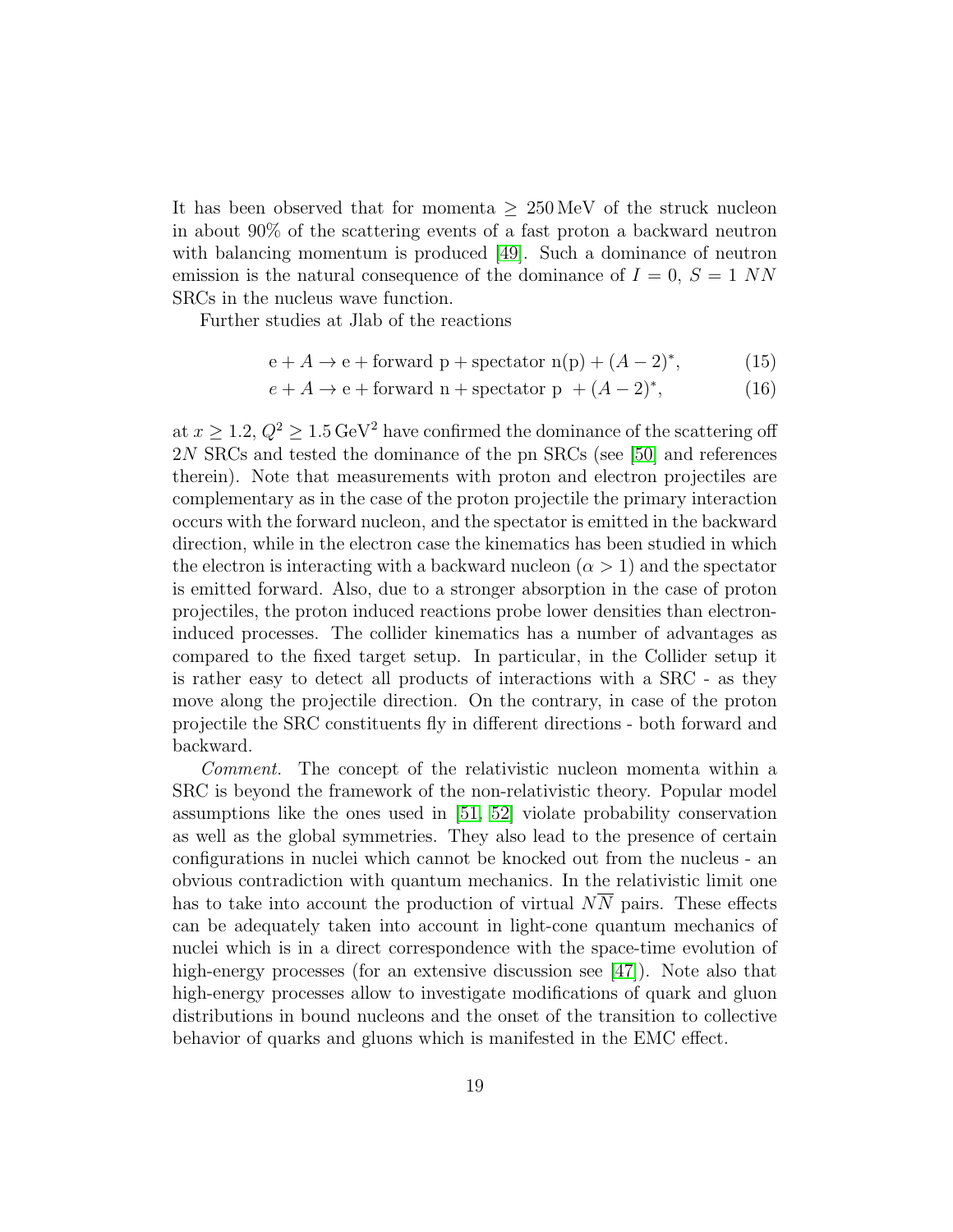#### 5.4.2 Opportunities at Colliders

In the collider kinematics it would be possible to study in greater detail the dynamics of interactions of antiprotons with  $2N$  correlations in the inelastic channels including shadowing due to simultaneous interaction with two nucleons of the correlation, studying transverse momentum balance between an  $\alpha_N < 1$  nucleon (fast backward in the nucleus rest frame) and  $\alpha_N > 1$ ) nucleons (forward-emitted in the nucleus rest frame). The selection of events with fast backward nucleons may give unique information about the interplay between Glauber like mechanisms of knock out of nucleons and mechanisms involving secondary cascade interactions.

It would also be possible to study quasi-elastic channels for a range of momentum transfers above  $1 \text{ GeV}^2$  for the scattering off both  $\alpha_N > 1$  and  $\alpha_N < 1$  nucleons (in the case of medium energies only studies of scattering off  $\alpha_N < 1$  moving nucleons is feasible due to the strong suppression of the cross section for scattering at large angles).

Using hadronic projectiles may play a very important role in the studies of higher order (in particular 3N) SRCs. Such correlations can emerge from an iteration of two hard NN interactions or from the genuine three-nucleon interaction. The ratio of the probability of  $3N$  and  $2N$  SRCs is expected to grow with nuclear density for large nucleon momenta. Hence they could play a significant role in the cores of the neutron stars.

The current evidence for the 3N SRCs comes from the studies of the reaction [\(10\)](#page-16-1) for  $\alpha \geq 1.6$  where contribution of 2N SRCs is suppressed, from modeling 3N SRCs as an iteration of the hard interactions of two nucleons [\[47\]](#page-36-1), studies of the <sup>3</sup>He wave function [\[53\]](#page-36-7), as well as studies of the  $(e,e)$ ] reaction at  $x > 2.5$  [\[54\]](#page-37-0).

The studied reactions do not explicitly probe  $3N$  correlations as they do not measure the final state  $((e,e)$  reactions) or just measure one nucleon (reaction [10\)](#page-16-1). Obviously more exclusive measurements are necessary. The production dynamics of a nucleon spectator from  $j > 2$  SRCs is more complicated than in the case of 2N SRCs. In the 2N case it is sufficient to transfer a large energy and momentum to the second nucleon [\(9\)](#page-16-0). However in the case of 3N SRCs this is not sufficient, as the second nucleon of the correlation does not receive a large kick, and the bond between this nucleon and the spectator is not destroyed, leading to a significant final-state interaction and a suppression of the yield of the fast nucleon. A much more effective mechanism is the interaction of the projectile with two nucleons balancing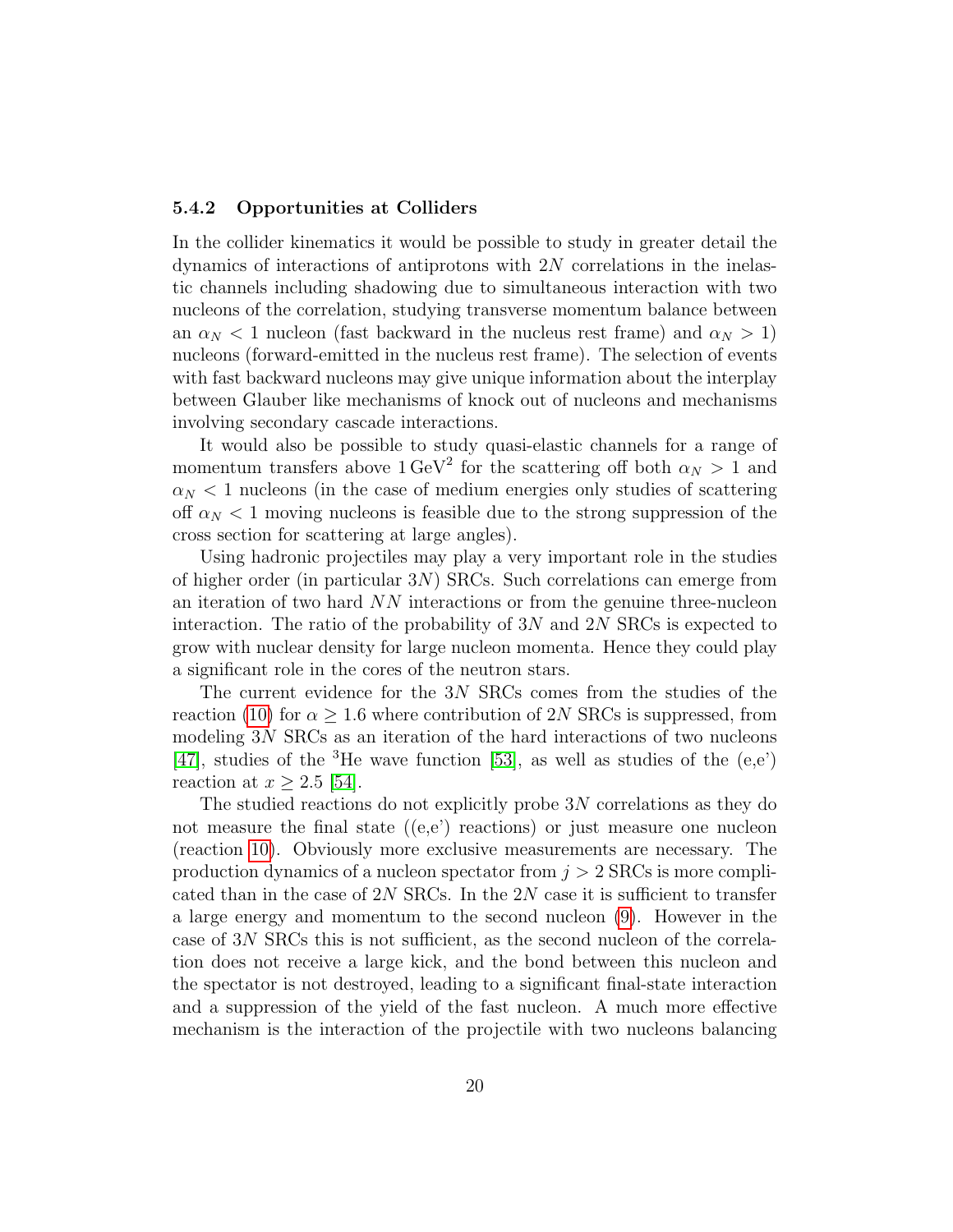a large  $\alpha$  nucleon [\[47\]](#page-36-1). In the case of hadronic projectiles such double interactions occur without suppression since the three nucleons are close to each other. However in DIS such interactions are strongly suppressed (if x is not small). Hence a comparison of the  $p(\bar{p})A$  and  $\gamma^*A$  production of fast backward nucleons would allow to separate different SRCs. It would be also possible to use the final-state information to select events in which one or two nucleons of the target are involved in the high-energy interactions with the projectile. In the case of quasielastic scattering at large  $|t|$ one can also separate events originating from  $2N$  and  $3N$  SRCs by studying how many nucleons are balancing the nucleon with large  $\alpha$  and  $p_t^2 \ge 2 \,\text{GeV}^2$ . In the case of two nucleons it should be predominantly a pn system, for three nucleons – ppn or nnp:  $h + A \rightarrow h(p_t \ge 1.5 \,\text{GeV}) + \text{pn} + (A - 2)^*$ ,  $h + A \to h(p_t \ge 1.5 GeV) +$ ppn (nnp) +  $(A - 2)^*$ .

At the collider one can also study effects of nonnucleonic degrees of freedom like  $\Delta$  isobars,  $N^*$ , etc.

Obviously these would be challenging measurements, with their interpretations leading to a better understanding of the dynamics of hadron-nucleus scattering. Having complementary programs at fixed-target and electron-ion colliders would be critical for the success of such studies as comparisons of these seemingly different reactions would test the factorization of observed cross sections into a product of the elementary cross section and nuclear decay function and address the question of the role of the f.s.i. which are very different in the electron and hadron reactions.

#### 5.5 Probing pure glue matter

One of the central questions in high-energy hadronic and nuclear collisions is how the initially non-equilibrium system evolves towards a state of apparent (partial) thermodynamic equilibrium at later stages of nuclear collisions. Presently, the community favors a paradigm of an extremely rapid (equilibration time  $t_{\text{eq}}$  less than  $0.3 \text{fm}/c$ ) thermalization and chemical saturation of soft gluons and light quarks.

The large gluon-gluon cross sections lead to the idea [\[55\]](#page-37-1) that the gluonic components of colliding nucleons interact more strongly than the quarkantiquark ones. A two-step equilibration scenario of the quark-gluon plasma (QGP) has been proposed in [\[56,](#page-37-2) [57,](#page-37-3) [58\]](#page-37-4). It has been assumed that the gluon thermalization takes place at the proper time  $\tau_{\rm g}$  < 1 fm/c and the (anti)quark equilibration occurs at  $\tau_{\text{th}} > \tau_{\text{g}}$ . The estimates of Refs. [\[59,](#page-37-5) [60,](#page-37-6) [61\]](#page-37-7) show that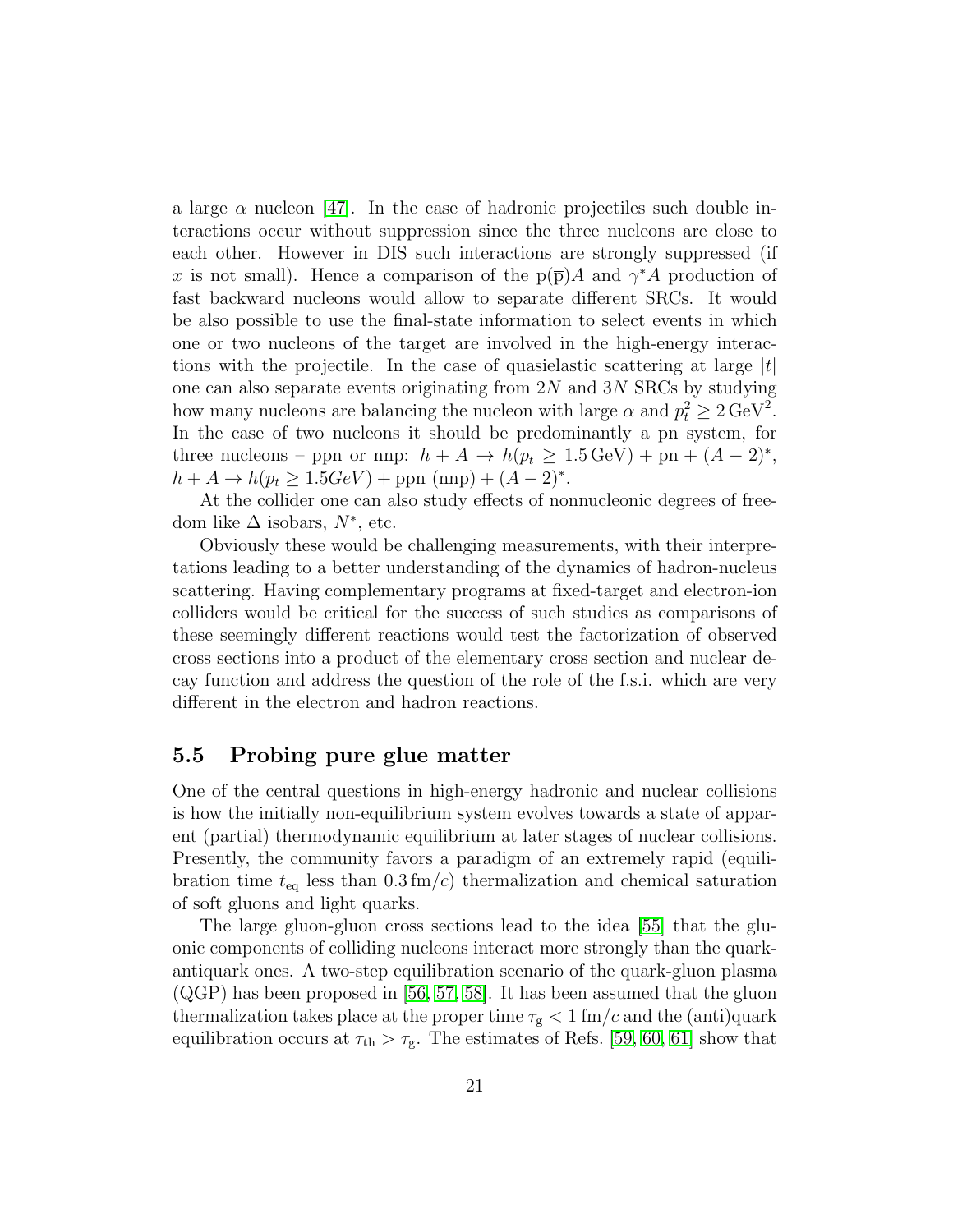the quark equilibration time  $\tau_{\text{th}}$  can be of the order of  $5 \text{ fm}/c$ . More recent studies [\[62,](#page-37-8) [63\]](#page-37-9), based on QCD effective kinetic theory [\[64\]](#page-38-0), suggest smaller values of  $\tau_{\text{th}} \sim 1$ -2 fm/c and that a longitudinally expanding system is not yet thermalized at chemical equilibration but exhibits a considerable momentum anisotropy. The hydrodynamic behavior, however, sets in before chemical equilibration, making a viscous fluid dynamical description applicable already at the early stages [\[65,](#page-38-1) [66\]](#page-38-2). In the present exploratory study we shall focus on the effects of chemical non-equilibrium while preserving the ideal hydrodynamic description for simplicity. A more quantitative future study shall take into account the viscous corrections and effects of momentum anisotropy.

The *pure glue* scenario has been proposed for the initial state at midrapidity in Pb+Pb collisions at the Relativistic Heavy Ion Collider (RHIC) and Large Hadron Collider (LHC) energies [\[67,](#page-38-3) [68\]](#page-38-4). According to lattice-QCD calculations [\[69\]](#page-38-5), quarkless purely gluonic matter should undergo a first-order phase transition at a critical temperature  $T_c = 270 \,\text{MeV}$ . At this temperature the deconfined pure-glue matter transforms into the confined state of pure Yang-Mills theory, namely into a glueball fluid. This is in stark contrast to full QCD equilibrium with  $(2+1)$  flavors, where a smooth crossover transition takes place (see Fig. [3](#page-23-0) for a comparison of the corresponding equations of state).

At  $\sqrt{s_{NN}} \simeq 30 \,\text{GeV}$   $\bar{p}p(A)$  collisions can create only small systems. Baryon free matter can be expected if the  $\overline{p}p$  annihilation occurs briefly in the initial stage of the collision. An enhanced annihilation probability can be expected in  $\bar{p}A$  collisions over the  $\bar{p}p$  collisions. However, the matter created in  $\bar{p}A$  collisions will not be net-baryon free. In the following we focus on the particular class of pp events where baryon free matter is created. Note that the described pp collisions at PANDA are quite different from the heavy-ion program of the future compressed baryonic matter (CBM) experiment at FAIR. The heavy-ion collisions at CBM will create excited baryon-rich QCD matter rather than baryon-free pure glue matter in PANDA. Therefore, the PANDA program will be complementary to the CBM experiment.

If indeed a hot thermalized gluon fluid, initially containing no (anti)quarks, is created in the early stage of a  $\bar{p}p$  (or  $\bar{p}A$  collision) at mid rapidity, it will quickly cool and expand until it reaches a mixed-phase region at  $T = T_c^{\text{YM}}$ . After the initial pure gluon plasma has completely transformed into the glueball fluid, the system will cool down further. The heavy glueballs produced during the Yang-Mills hadronization process, where the pure glue plasma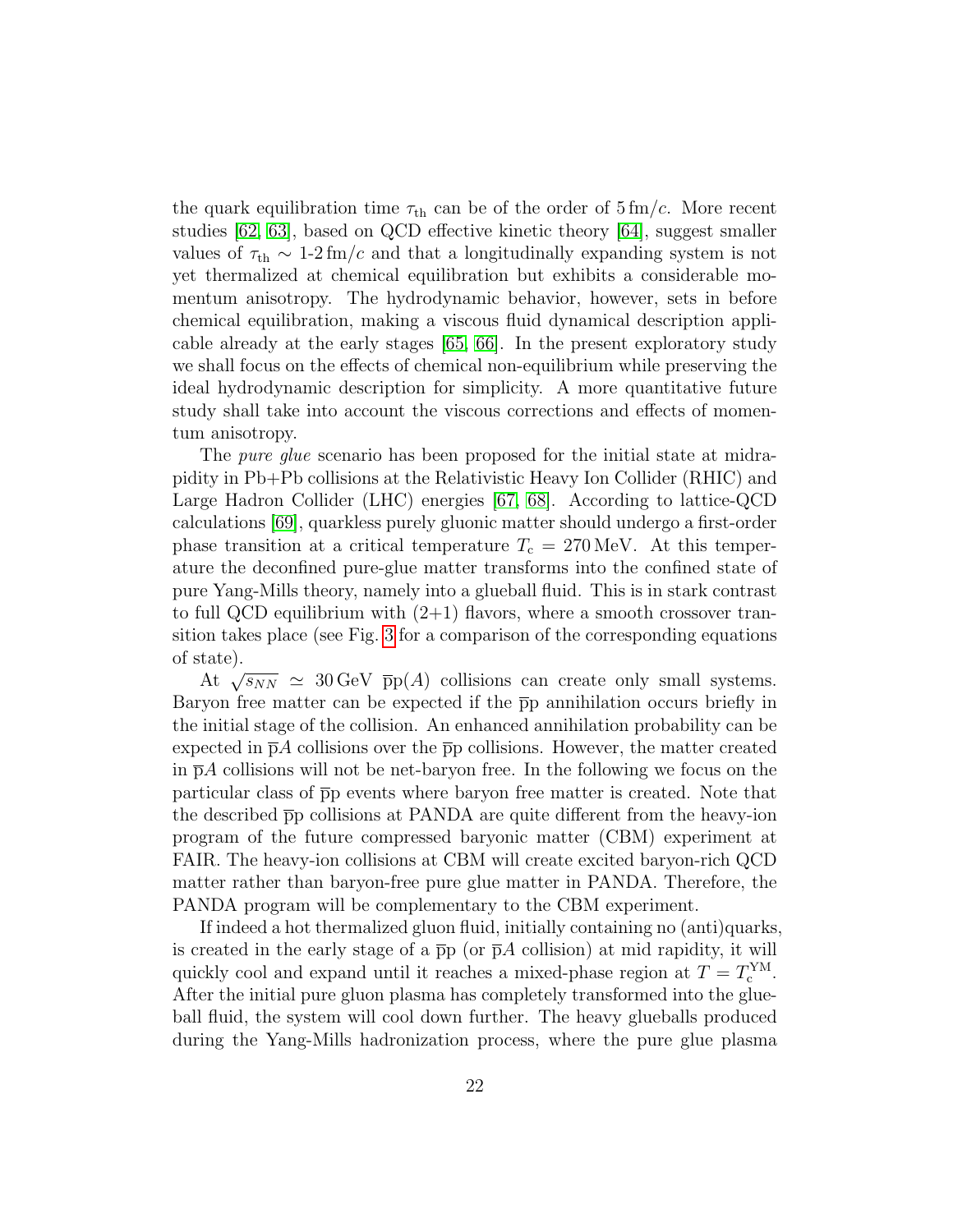forms a glueball fluid, will later evolve into lighter states, possibly via a chain of two-body decays [\[70\]](#page-38-6), and finally decay into hadronic resonances and light hadrons, which may or may not show features of chemical equilibration.

Of course, a more realistic scenario must take into account that some quarks will be produced already before and during the Yang-Mills driven first-order phase transition. This scenario can be modeled by introducing a time-dependent effective number of (anti)quark degrees of freedom, given by the time-dependent absolute quark fugacity  $\lambda_q$  [\[71\]](#page-38-7):

$$
\lambda_q(\tau) = 1 - \exp\left(\frac{\tau_0 - \tau}{\tau_*}\right). \tag{17}
$$

Here  $\tau_*$  characterizes the quark chemical equilibration time, and  $\tau$  is the longitudinal proper time.

To illustrate the above considerations, we apply the  $(2+1)$ -dimensional relativistic hydrodynamics framework with a time-dependent equation of state, developed in Refs. [\[72,](#page-38-8) [73\]](#page-39-0) and implemented it in the vHLLE package  $[74]$ , to  $p\bar{p}$  collisions at HESR. The equation of state interpolates linearly between the lattice equations of state for the purely gluonic Yang-Mills (YM) theory [\[69\]](#page-38-5)  $P_{YM}(T)$  at  $\lambda_q = 0$  and for the full QCD with (2+1) quark flavors [\[75\]](#page-39-2)  $P_{\text{QCD}}(T)$  at  $\lambda_q = 1$ :

$$
P(T, \lambda_q) = \lambda_q P_{\text{QCD}}(T) + (1 - \lambda_q) P_{\text{YM}}(T)
$$
  
=  $P_{\text{YM}}(T) + \lambda_q [P_{\text{QCD}}(T) - P_{\text{YM}}(T)].$ 

 $P_{YM}(T)$  and  $P_{\text{QCD}}(T)$  are shown in Fig. [3.](#page-23-0)

The hydrodynamic simulations of  $p\bar{p}$  collisions at  $\sqrt{s} = 30 \,\text{GeV}$  discussed below assume a hard-sphere initial energy density profile with radius  $R =$ 0.6 fm. The normalization of the energy is fixed in order to yield an initial temperature of 273 MeV in the central cell, which is slightly above the critical temperature of 270 MeV. This choice is motivated by Bjorken-model based estimates at  $\sqrt{s} = 30 \,\text{GeV}$  for small systems [\[76\]](#page-39-3).

Figure [4](#page-24-0) (a) shows the  $\tau$ -dependence of the temperature in the central cell for different quark equilibration times:  $\tau_* = 0$  (instant equilibration),  $1 \text{ fm}/c$ (fast equilibration),  $5 \text{ fm}/c$  (moderate equilibration),  $10 \text{ fm}/c$  (slow equilibration), and  $\tau_* \to \infty$  (pure gluodynamic evolution). In the pure gluodynamic scenario,  $\tau_* \to \infty$ , the system spends a very long time in the mixed-phase region. A fast quark equilibration shortens the time period spent in the mixed phase significantly. Nevertheless, a significant fraction of the system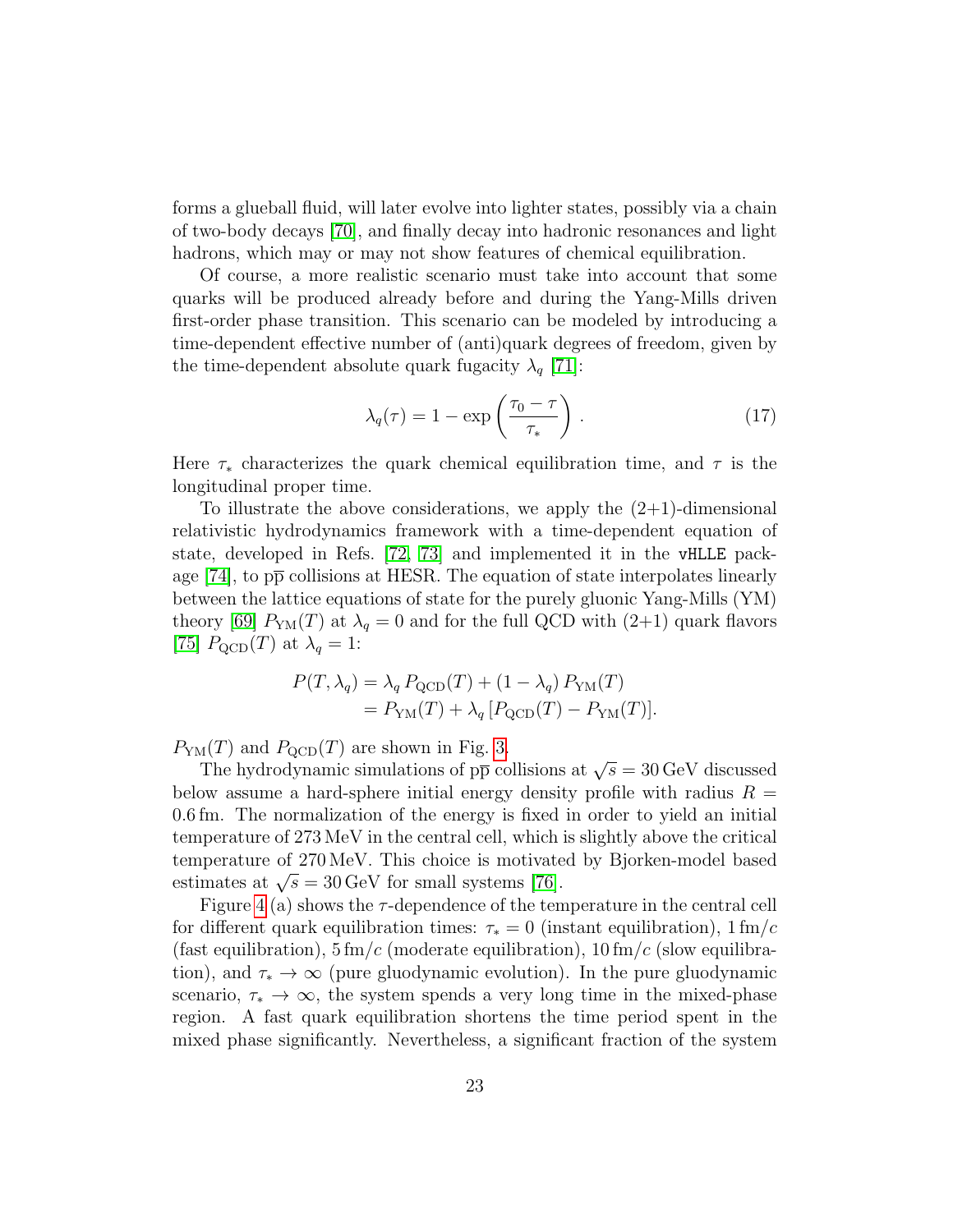

<span id="page-23-0"></span>Figure 3: Temperature dependence of the scaled pressure,  $p/T<sup>4</sup>$ , obtained in lattice QCD calculations of the Wuppertal-Budapest collaboration for  $(2+1)$ flavor QCD [\[75\]](#page-39-2) (red line) and for Yang-Mills matter [\[69\]](#page-38-5) (blue line). The black dash-dotted line depicts the difference between the pressure in full QCD and in Yang-Mills theory.

evolution takes place in the mixed phase of the gluon-glueball deconfinement phase transition for a moderately fast quark equilibration ( $\tau_* = 5 \text{ fm}/c$ ), as illustrated by Fig. [4b](#page-24-0). Thus, significant effects of the initial pure-glue state on electromagnetic and hadronic observables are expected for this collision setup.

These results illuminate the future HESR-collider option with the central PANDA experiment detector as an exciting upgrade for FAIR, a promising option to search for even heavier glueballs and hadrons than envisioned for the fixed target mode, and for other new exotic states of matter. Of course, the results have been obtained within a largely schematic calculation of  $\bar{p}p$ collision dynamics which employs ideal hydrodynamics and chemical equilibration of quarks put in by hand. Nevertheless, we hope that the possibility to observe remnants of the first-order phase transition in pure gluodynamics suggested by the result will motivate experimental measurements at PANDA as well as more detailed theoretical studies based e.g. on viscous hydrodynamics or partonic transport theory.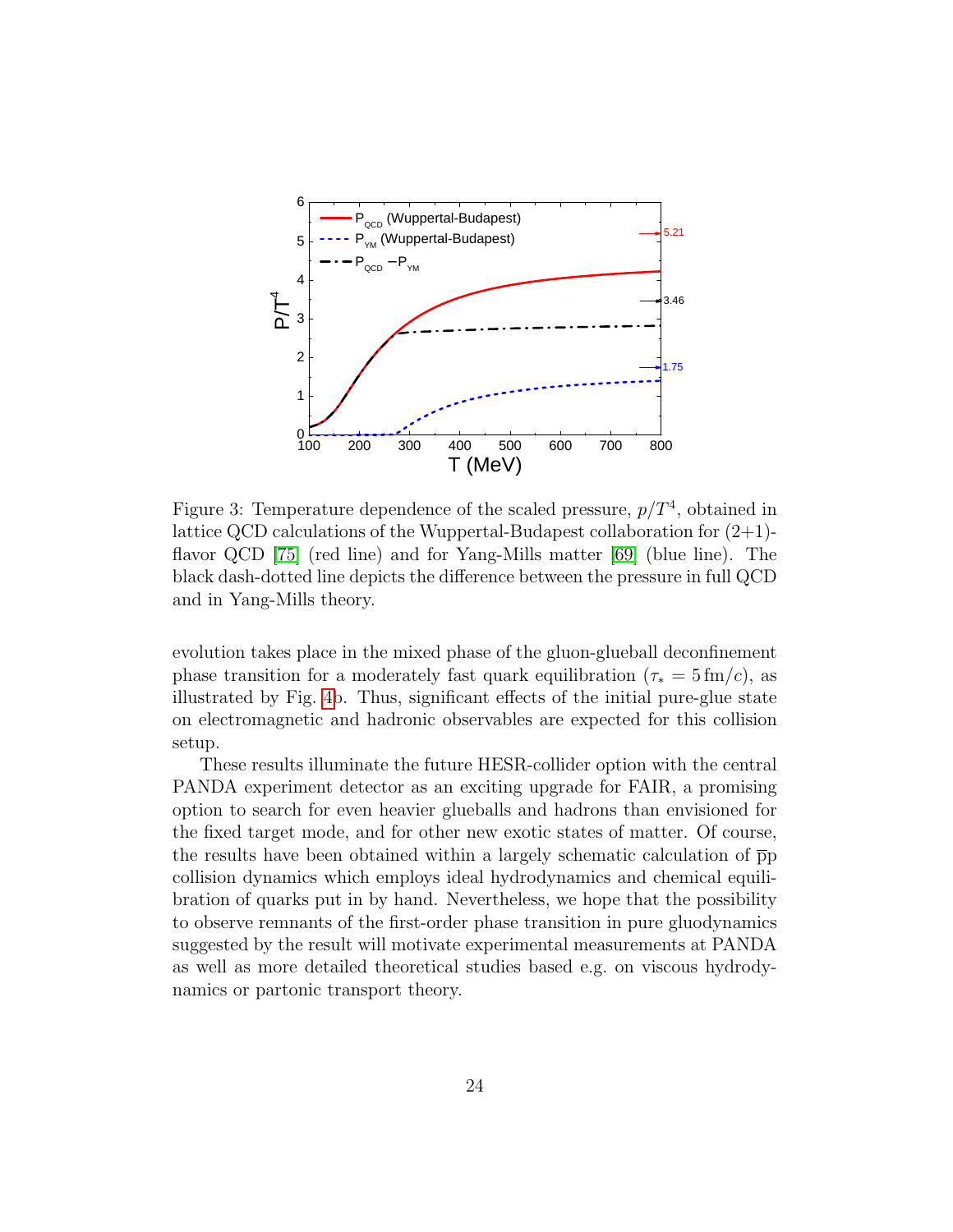

<span id="page-24-0"></span>Figure 4: The temperature profile of the central cell in the longitudinally boost invariant  $(2+1)$ -dimensional hydro evolution for  $p\bar{p}$  collisions in the pure-glue initial state, the Yang-Mills scenario. A hard spheres overlap, transverse density profile with radius  $R = 0.6$  fm is used as the initial condition. The normalization is fixed in order to yield an initial temperature of 273 MeV in the central cell. (a) The  $\tau$ -dependence of the temperature is given for the central cell for different quark equilibration times:  $\tau_* = 0$ (instant equilibration),  $1 \text{ fm}/c$  (fast equilibration),  $5 \text{ fm}/c$  (moderate equilibration), 10 fm/c (slow equilibration), and for  $\tau_* \to \infty$  (pure gluodynamic evolution). (b) The temperature profile in the  $x - \tau$  plane for  $\tau_* = 5 \text{ fm/c}$ .

### 5.6 Constituent antiquark-quark Drell- Yan processes and dilepton production

Low-mass lepton pair production has raised the interest in the field for decades. A quite robust theoretical understanding [\[77,](#page-39-4) [78,](#page-39-5) [79,](#page-39-6) [80,](#page-39-7) [81,](#page-40-0) [82\]](#page-40-1) of dilepton production in heavy-ion collisions at various energies has been gained. There dileptons play a special role as messengers from the early stages, as penetrating probes.

At large invariant dilepton masses the perturbative Drell-Yan (DY) mechanism of QCD sets in. The minimal  $M_{DY}^2$  value, where the DY mechanism dominates, is not well known as it is difficult to separate it experimentally from the contribution of charm and  $J/\psi$  production. It seems that the DY pair production mechanism dominates at  $M_{DY} \geq 2 \text{ GeV}$ . For  $\bar{p}p(A)$  collisions at intermediate energies,  $M_{DY}$  should be lower than for proton projectiles due to the lower background contributions to lepton pairs from hadronic decay because of the presence of abundant valence antiquarks as discussed above.

Higher-twist mechanisms may delay the inset of the leading-twist contri-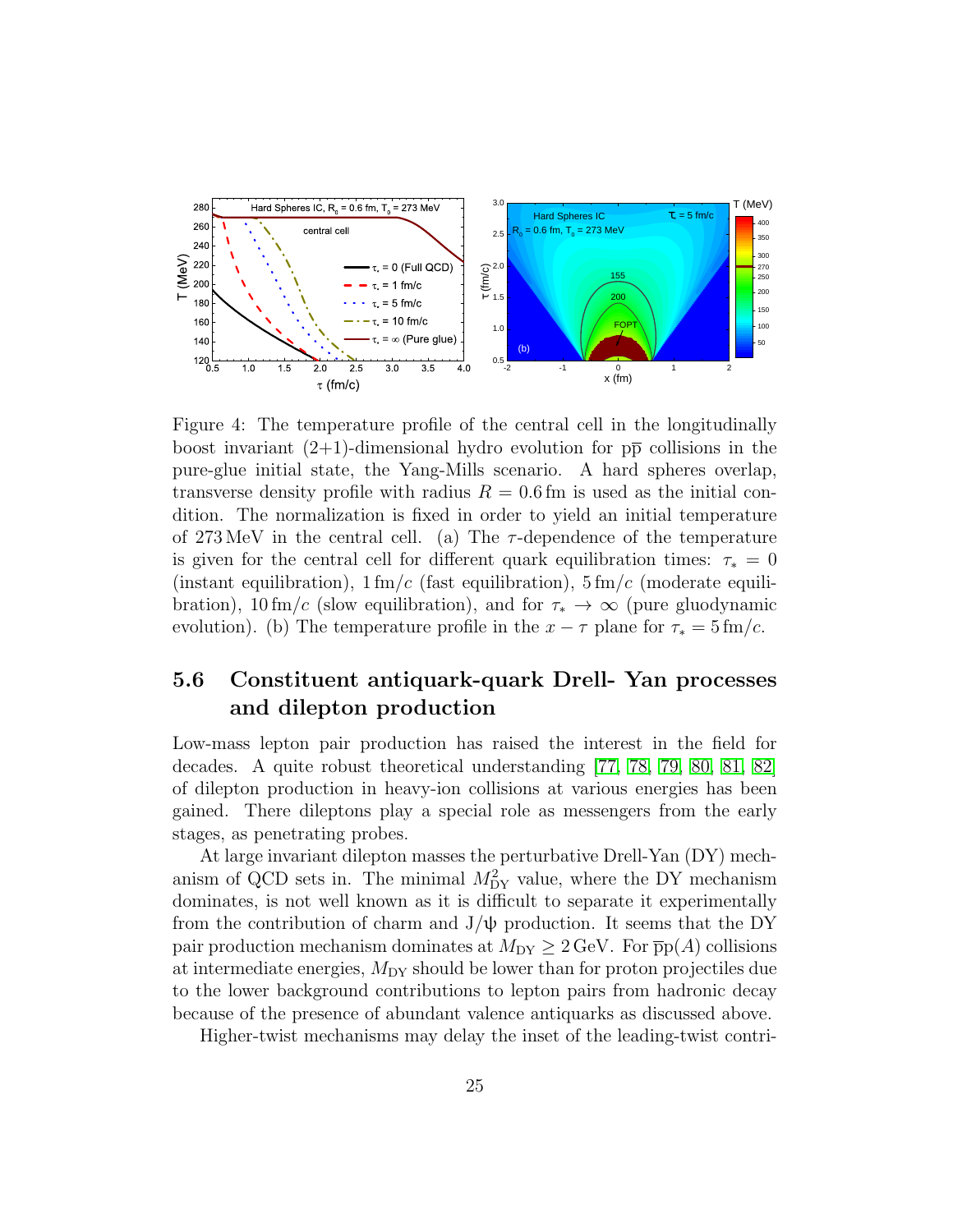

<span id="page-25-0"></span>Figure 5: Left: The GRV LO light-anti-quark parton-distribution functions (PDFs) at  $m^2 = 10 \text{ GeV}^2$  (thin lines) and  $m^2 = 1 \text{ GeV}^2$  (bold lines) for antiprotons, protons [\[83\]](#page-40-2), and pions [\[84\]](#page-40-3). Right: The ratio of the PDFs for light anti-quarks in antiprotons and in protons. For further details, see [\[85,](#page-40-4) [86,](#page-40-5) [87\]](#page-40-6).

bution in the case of interactions with nuclei. Drell-Yan production of dileptons at intermediate invariant masses by reactions with secondary mesons and (anti-)baryons in pA and AA collisions has been investigated in [\[85,](#page-40-4) [86,](#page-40-5) [87\]](#page-40-6). At the lower beam energies of the beam-energy scan at RHIC, at FAIR, and at NICA, strong contributions from secondary DY processes are predicted for low- and intermediate-mass dilepton pairs due to the formation of mesons at time scales  $\leq 1$  fm/c, i.e. during the interpenetration stage of projectile and target. This implies that inflying primordial projectile and target nucleons from the interpenetrating nuclei collide with just newly formed mesons (e.g.,  $\rho$  and  $\omega$  with constituent-quark and constituent-antiquark masses of  $\sim$  300 MeV each).

For  $\bar{p}p$  and  $\bar{p}A$  reactions, the Drell-Yan production is enhanced already for the primordial collisions due to the presence of valence antiquarks of the antiproton, as displayed in Fig. [5](#page-25-0) which shows the ratio of light-antiquark PDFs in antiprotons and protons. With the HESR-C  $\bar{p}p$  and  $\bar{p}A$  collider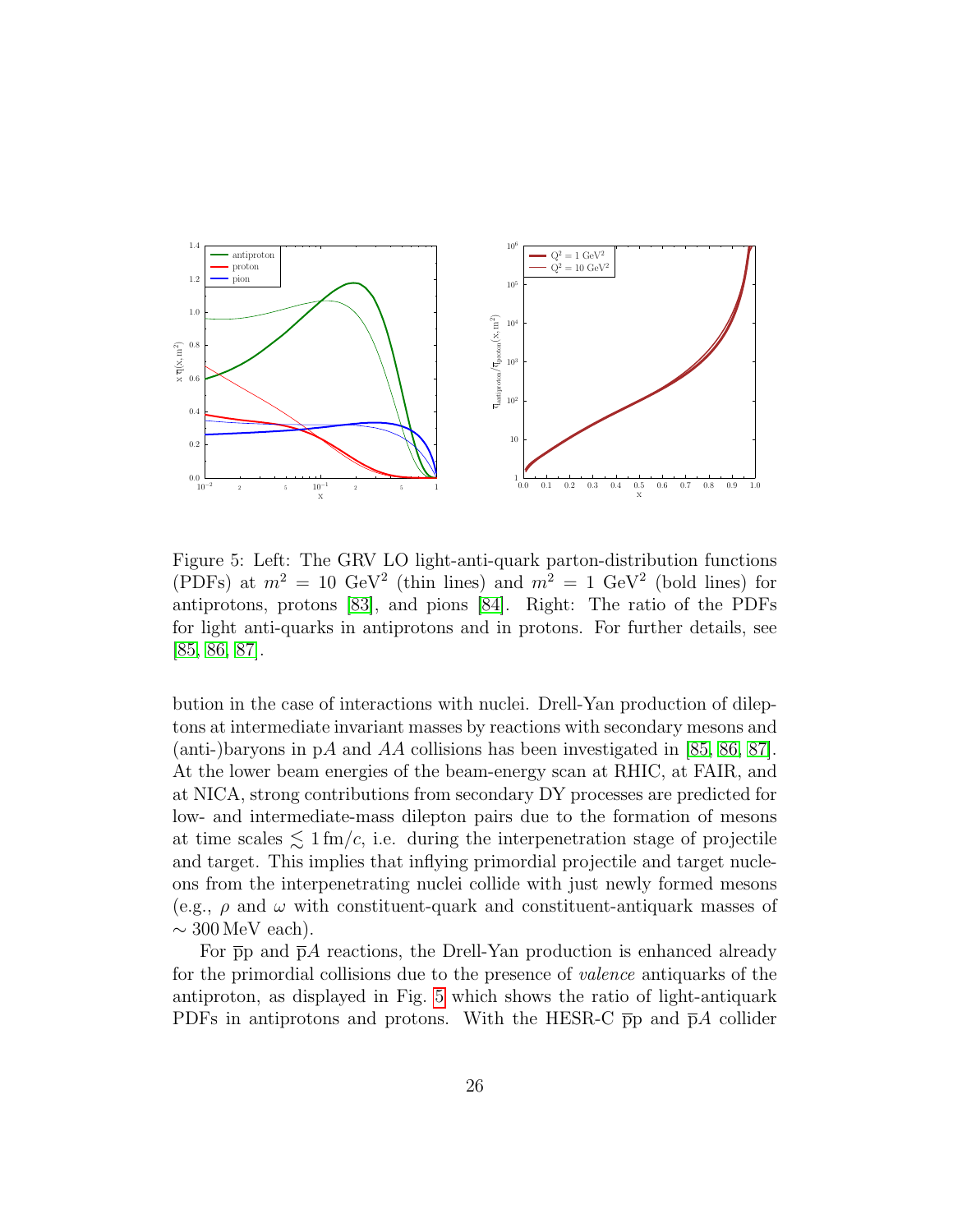discussed here a direct assessment of the valence-quark valence-antiquark parton distributions in  $\bar{p}p$  and  $\bar{p}A$  collisions is accessible. The comparison of dilepton production by proton and antiproton induced reactions provides unique information on the relative role of initial- and final-state mechanisms. In particular, by comparing dilepton production in proton and antiproton fragmentation regions one may expect the maximal difference between the two cases.

Calculations of the inclusive (integrated over transverse momenta) DY production can be performed now in the NNLO DGLAP approximation. The techniques were developed for calculations of transverse momentum distributions which include effects of multiple gluon emissions (the Sudakov form factor effects) and nonperturbative transverse momentum distributions (TMD), see e.g. [\[88\]](#page-40-7) and references therein. TMDs contribute to the differential cross section predominantly at small transverse momenta of the DY pairs and for moderate masses of the pairs.

For large masses the theory works now very well providing a parameter free description of Z−boson production at the LHC including the transversemomentum distribution.

Corresponding high precision data for fixed target energies are very limited especially for the antiproton projectiles. As an illustrative example Fig. [6](#page-27-0) shows the result of the model for  $\bar{p}W$  collisions of the E537 collaboration at  $\sqrt{s} = 15 \text{ GeV} [89]$  $\sqrt{s} = 15 \text{ GeV} [89]$ .

The data are compared with the model calculation [\[90\]](#page-41-1) which includes pQCD parton evolution, and the TMD effects.

The model parameters have been fixed by using data on dimuon transversemomentum spectra in pp collisions at  $\sqrt{s} = 39 \,\text{GeV}$  from the E866 collaboration in [\[92,](#page-41-2) [93\]](#page-41-3). This model describes the dimuon production data without any adjustment of model parameters quite well, in particular, the absolute cross section in pd collisions from the E772 collaboration [\[94\]](#page-41-4), in pCu collisions from the E605 collaboration [\[95\]](#page-41-5) at the same collision energy, as well as in pA collisions from the E288 collaboration [\[96\]](#page-41-6) and in pW collisions from the E439 collaboration [\[97\]](#page-42-0) at  $\sqrt{s} = 27$  GeV.

The presence of the abundant anti-quarks and the forward kinematics experimental arm of PANDA at the HESR-C  $\bar{p}p$  collider allows to determine the minimal  $M^2$  for which the DY mechanism works since the background contributions are expected to be surpressed in comparison to pp collisions due to the above discussed presence of the valence-anti-quarks in the  $\bar{p}$ . (Note that the charm contribution is strongly suppressed at  $x_p \geq 0.4$  as a lepton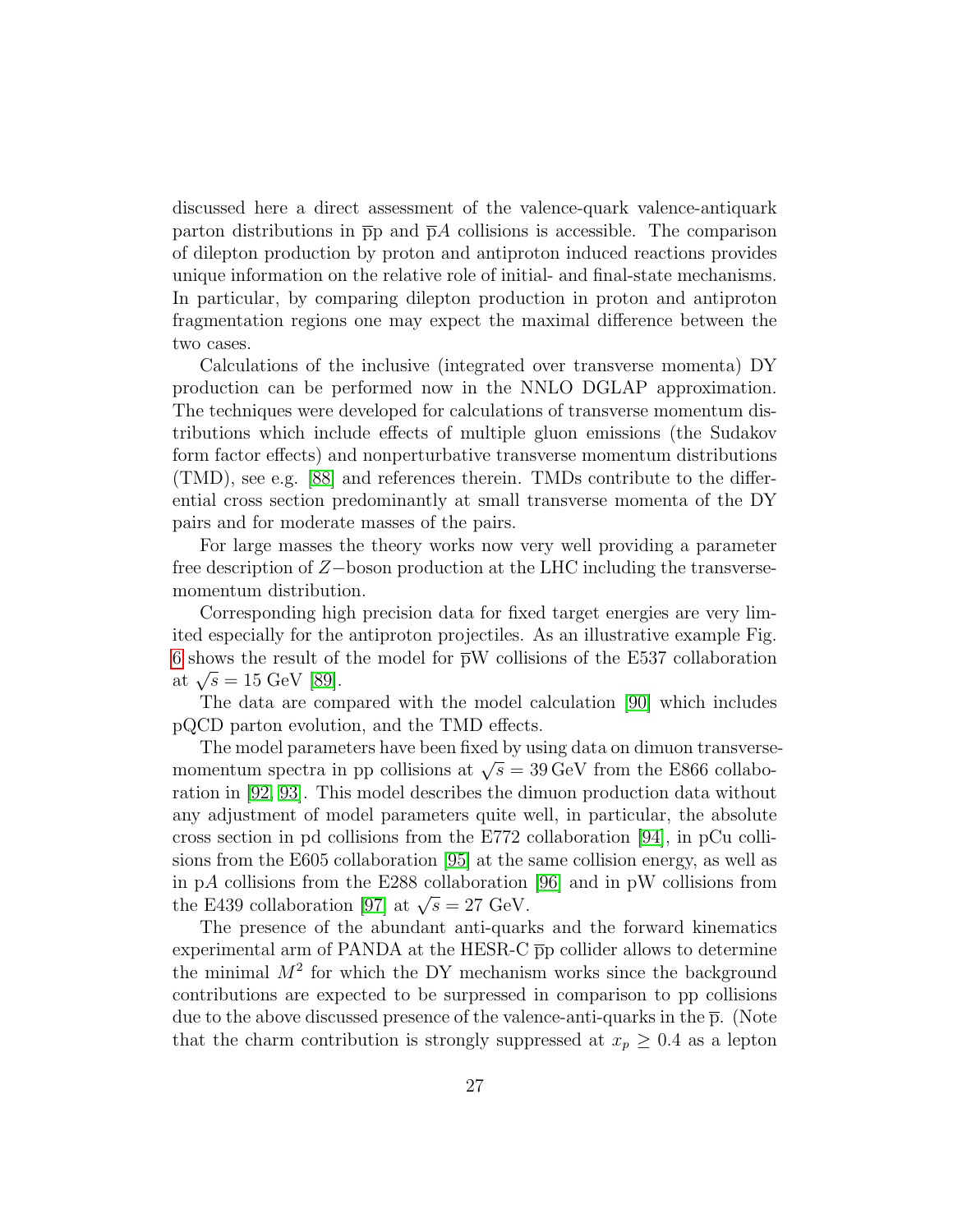

<span id="page-27-0"></span>Figure 6: Invariant-mass (left) and transverse-momentum spectra (right) of DY dimuon pairs in  $\bar{p}W$  at  $\sqrt{s} = 15$  GeV collisions from the model described in [\[90\]](#page-41-1) in comparison to data are from the E537 collaboration [\[89\]](#page-41-0). The used integrated PDF's are the MSTW2008LO68cl set [\[91\]](#page-41-7).

in a charm decay carries, on average, only 1/3 of the D-meson momentum (and even less for charm baryons, and that in addition PANDA is designed to measure this contribution accurately).

The onset of factorization in the DY process with nuclei has still not been explored, but will be very interesting. Indeed, as mentioned already, the formation length in these processes is pretty small. Hence, one could think of the process in a semiclassical way, for a rather broad range of energies. In this picture, in the case of a nuclear target, the antiproton may experience one or more (in)elastic rescatterings on the target nucleons – before it annihilates with a proton into a dilepton pair. This effect can be taken into account within transport models, e.g. GiBUU [\[98\]](#page-42-1) calculations, which are a good setup for the antiproton-nucleus dynamics. The antiproton stopping shall lead to a softening of the invariant-mass and transverse-momentum spectra of the dilepton pairs. It is also important to include these effects in future calculations, as it influences the conclusions on the in-medium modifications of the nucleon PDFs.

At high enough energies the formation time becomes large, but an antiquark which is involved in the DY process can experience energy losses growing quadratically with the path length [\[99\]](#page-42-2). Here one expects  $p_T$  broadening  $\propto A^{1/3}$ . These studies, if performed as a function of the atomic number and of the collision energy at fixed  $x_{\overline{q}}$ , may allow to explore these important effects in great detail.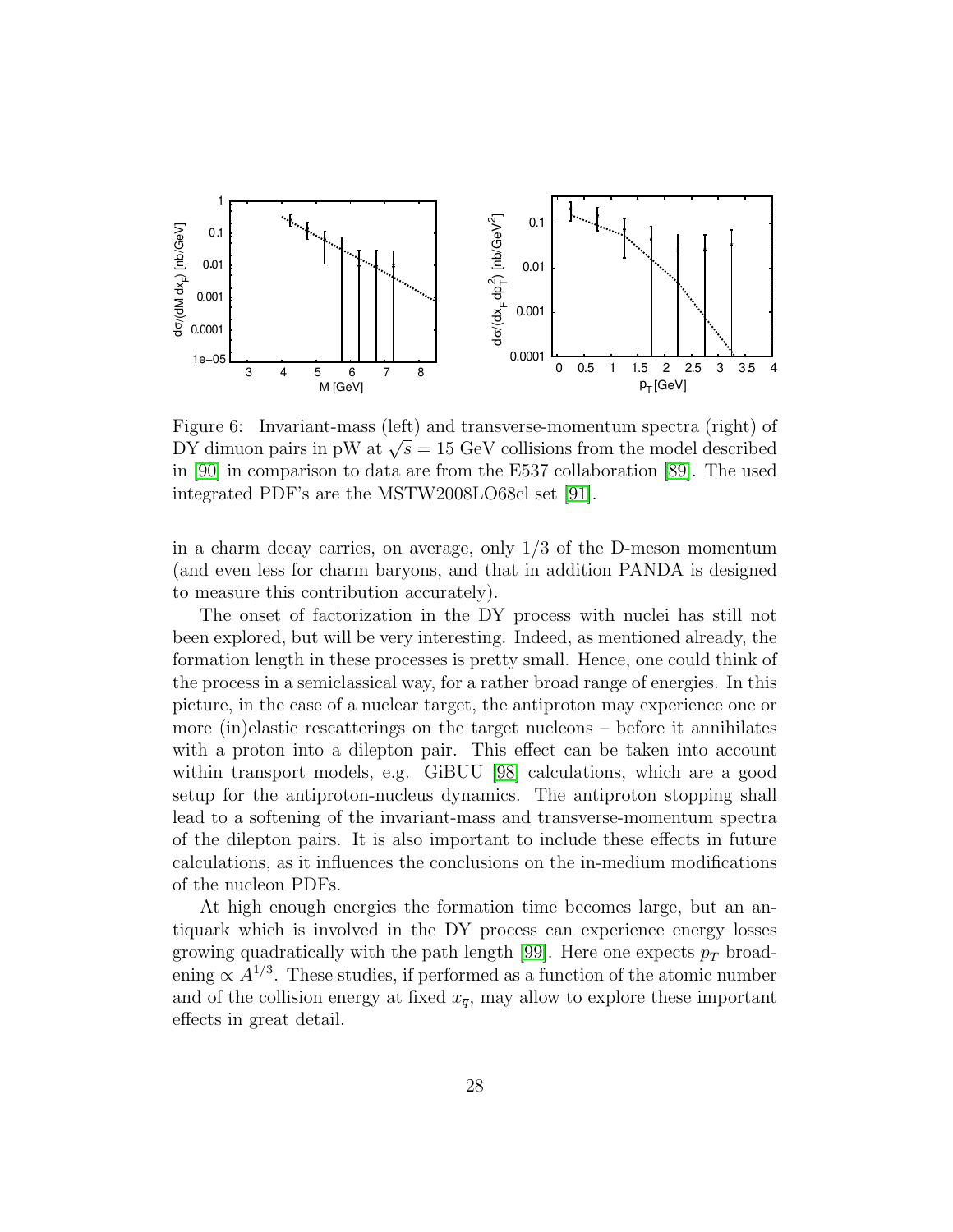### 6 Final remarks

The exciting science discussed here could be extended to much higher energies and heavier states if  $-$  in a later phase of  $FAIR$  – one can manage to reinject antiprotons from the HESR into one or two of the higher energy main FAIR synchrotrons, SIS100 for  $\sqrt{s} \leq 60 \,\text{GeV}$  and SIS300 for  $\sqrt{s} \leq 180 \,\text{GeV}$  pp collisions. Then  $\bar{p}p$  collisions can be synchronized to run effectively and with high luminosity in a collider mode too. Also, crossing beams of SIS100 with SIS300, e.g. 45 AGeV heavy ions in the SIS300 colliding with 30 GeV antiprotons (or protons), or with ions of 15 AGeV in the SIS100 can be envisioned. Also other asymmetric collisions maybe feasible, e.g., 90 GeV antiprotons/protons (SIS300) colliding with 15 AGeV heavy ions (or with 30 GeV protons or antiprotons), in the SIS100, when a common interaction region between SIS100 and SIS300 can be established.

### Acknowledgments

We thank M. Cacciari and R. Vogt for discussions on charm and beauty production in pp scattering, A. Motornenko for pointing at recent work on correlations as well as L. Schmitt and U. Wiedner for providing detailed information about the present status of the PANDA detector. The research by L.F. and M.S. was supported by the US Department of Energy Office of Science, Office of Nuclear Physics under Award No. DE-FG02-93ER40771. M.S. also acknowledges support by the A. von Humboldt foundation. A.L. acknowledges partial financial support by the Helmholtz International Center (HIC) for FAIR. H.v.H. acknowledges the support from Frankfurt Institute for Advanced Studies (FIAS). H.St. acknowledges the support through the Judah M. Eisenberg Laureatus Chair by Goethe University and the Walter Greiner Gesellschaft, Frankfurt. A. Larionov acknowledges support by the German Federal Ministry of Education and Research (BMBF), Grant No. 05P18RGFCA.

### Appendix: PANDA detector

The PANDA detector at FAIR can be used without modifications as a midrapidity detector in a future antiproton-proton/ion HESR-collider: primary high energy proton beams from the SIS18 at GSI are injected clockwise or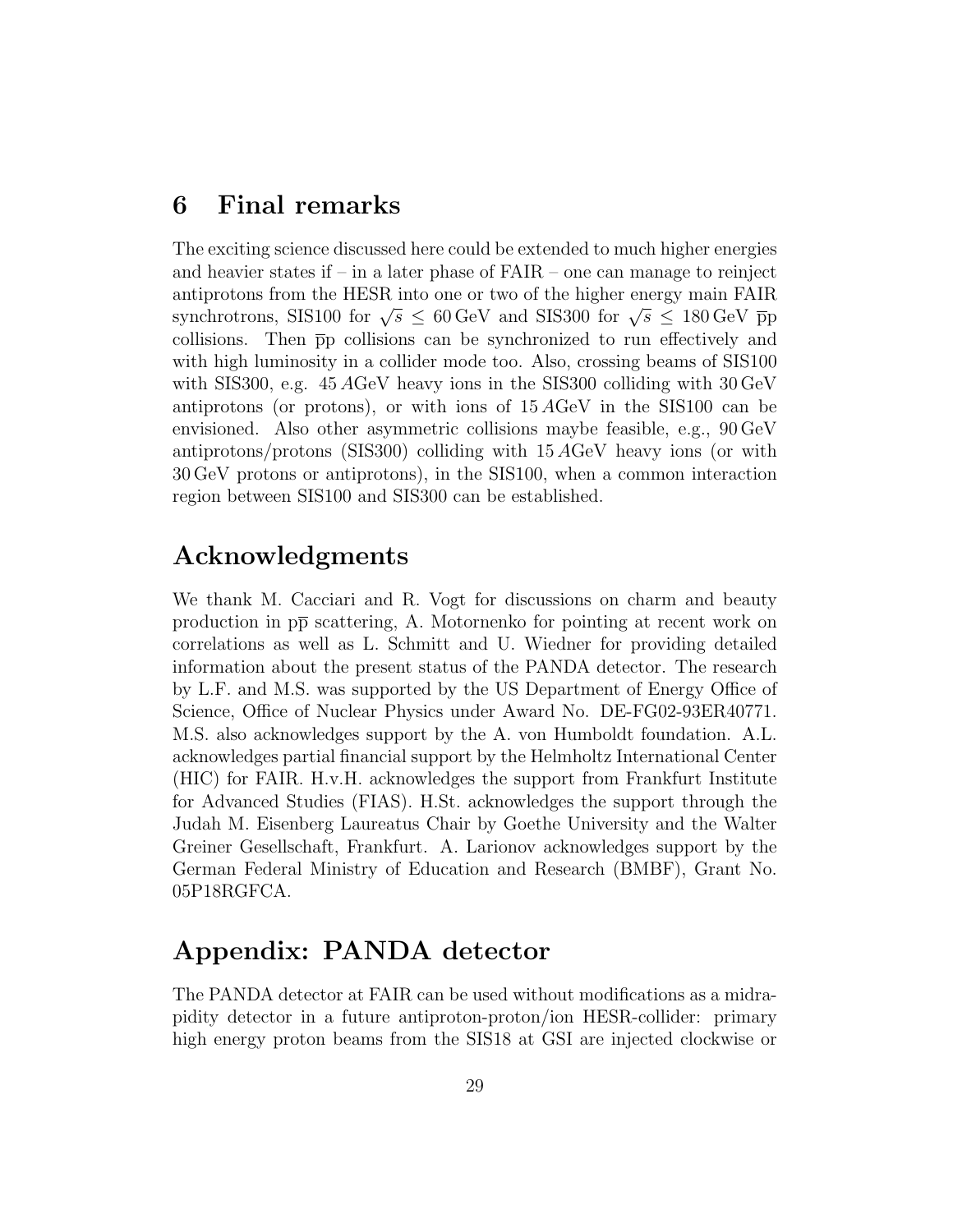counterclockwise into the HESR-C, see the dark-blue lines in Fig. [1,](#page-2-0) and collide with the  $\bar{p}$ 's created at the SIS100 synchrotron complex, collected in the collector ring and from there filled counterclockwise or clockwise into the High Energy Storage Ring (HESR);  $\bar{p}$  and p then can be simultaneously accelerated in the magnetic fields in the HESR. The  $\bar{p}$ 's shall collide with the proton beam injected from SIS18 in the middle of the PANDA Detector. The PANDA collaboration focuses, in the presently planned fixed target mode with  $\sqrt{s_{\text{max}}} \sim 5.5 \,\text{GeV}$ , on hadron spectroscopy, search for exotic hadrons, hadrons in media, nucleon structure and "(multi-)hyper- , strangelets, charmed and future beauty exotic nuclei". To fully exploit PANDA and the HESR, we present the next generation physics interest for the high energy antiproton-proton collider physics, which can be realized in a highly cost effective manner by just adding one simple beam line from the existing SIS18 synchrotron to the HESR, and by using the versatile, basically unmodified PANDA detector, to provide precise trajectory reconstruction, energy and momentum measurements and an efficient particle identification system, for a momentum range from 1.5 to  $15 \,\mathrm{GeV}/c$ , with peak luminosities up to  $\sim 10^{31} \text{cm}^{-2} \text{s}^{-1}$ , and a number of stored antiprotons and protons,  $N \sim 10^{11}$ . PANDA provides nearly full coverage of the solid angle for the produced particles, together with good particle identification and high momentum  $(\Delta p/p < 1\%)$  and angular resolutions for both, charged particles and photons.

PANDA is subdivided into the target spectrometer (TS), consisting of a large solenoid around the interaction region, and a forward spectrometer (FS), based on a dipole, to momentum-analyze the forward-going particles, allowing for the full angular coverage, for a wide range of energies.

The tracking systems are, from the inside outwards: the Micro-Vertex-Detector (MVD) in the TS yields a precise determination of secondary decay vertices of short-lived particles, the Straw Tube Tracker (STT) serves as central tracking device in the magnetic field providing a good momentum resolution.

A large area planar Gaseous Electron Multiplier GEM-Tracker provides trajectory position resolution of  $< 100 \mu m$  for the forward going tracks in the TS.

The Forward Tracker (FT) is based on the same type of straws as the STT and is designed for momentum analysis of charged particles deflected in the field of the PANDA dipole magnet aiming at a momentum resolution better than 1%.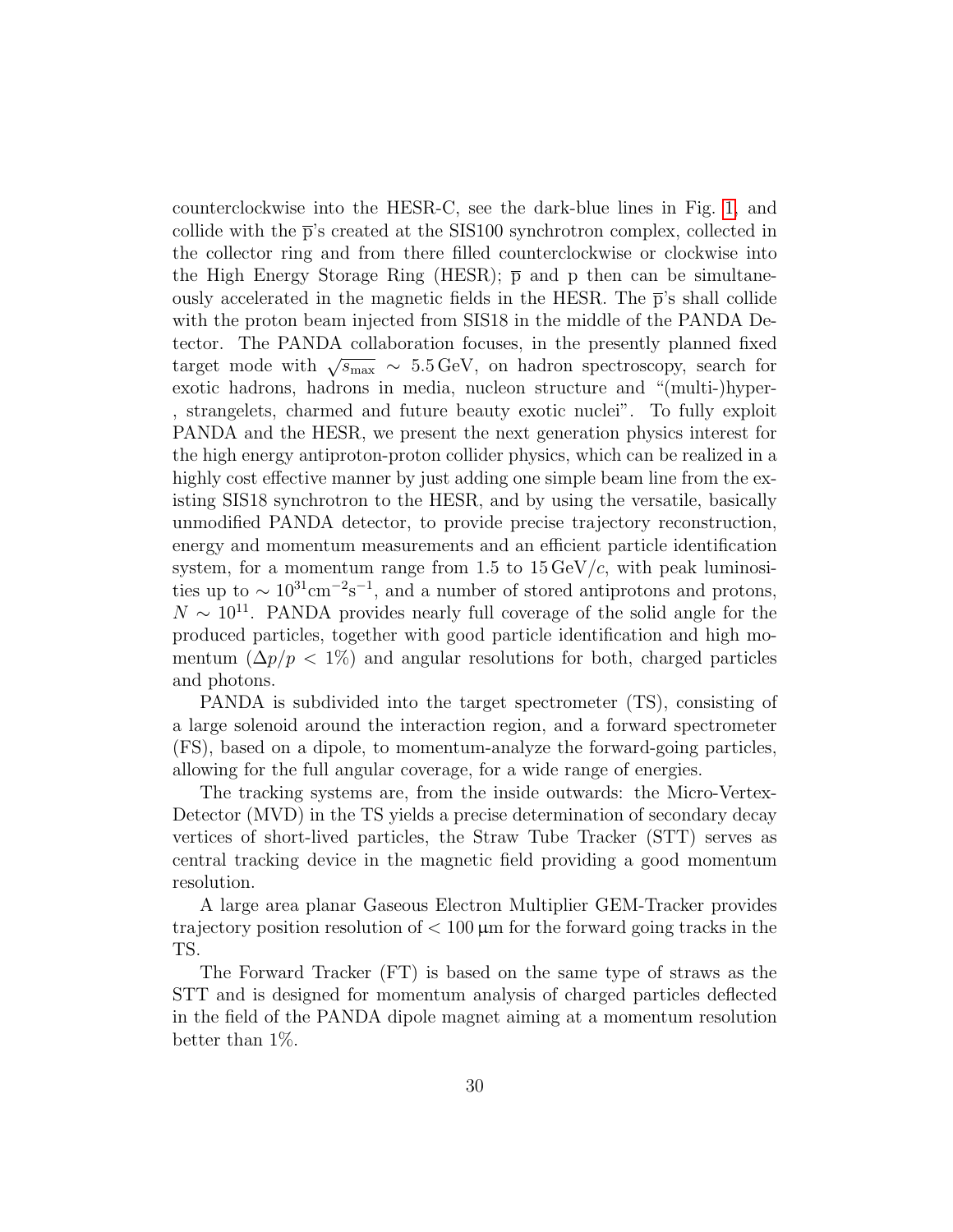Electromagnetic Calorimetry of PANDA allows for high count rates the target spectrometers consist of  $> 15000$  PbWO<sub>4</sub> crystals for an excellent pion/electron discrimination for momenta above  $0.5 \,\text{GeV}/c$  and is designed to detect photons in the energy range between 10 MeV and 15 GeV with a resolution  $\sim 2\%$ .

The identification of charged particles with extreme accuracy is one of the key requirements for unveiling many aspects of both, the fixed target program as well as the new collider physics program envisioned here for PANDA in the decade 2030-2040.

The PANDA Detector features dedicated particle identification (PID) systems which classify particle species over a wide kinematic range, in addition to  $dE/dx$  measurements from tracking and information from electromagnetic calorimetry, the Detection of Internally Reflected Cherenkov light (DIRC) in the TS, a Time Of Flight System, a Muon Detection System and a Ring Imaging Cherenkov Detector in the FS.

This fully equipped PANDA Detector System, as now designed for the fixed target mode of the FAIR-MSV, is also a formidable multi-purpose instrument when used as a midrapidity HESR-collider detector:

The unchanged fixed target design's forward arm can be used for both the antiproton side - but also for the proton side in the collider mode, if the antiprotons' injection direction into HESR can be switched from upwards to downwards - and, simultaneously for the protons, from downwards to upwards.

This can be accomplished in a cost effective manner, i.e. without changing the location of the forward arm and without adding a second spectrometer, in the following manner: both injection lines into the HESR-collider, namely

- the new short proton beam line, shown in red in Fig. 1, which comes directly from the SIS18 transfer beamline to SIS100 and
- the antiproton beam line, coming from the SIS100-antiproton production target, through the CR,

will be equipped not with only one, but with two deflector switches each, respectively, into the HESR-Collider, allowing for clockwise and counterclockwise rotation of both beams, protons and antiprotons, similar as the LHCb detector at CERN.

This enables the full HESR-C physics program - with minor adjustments to HESR - as described in the present paper - with an unmodified PANDA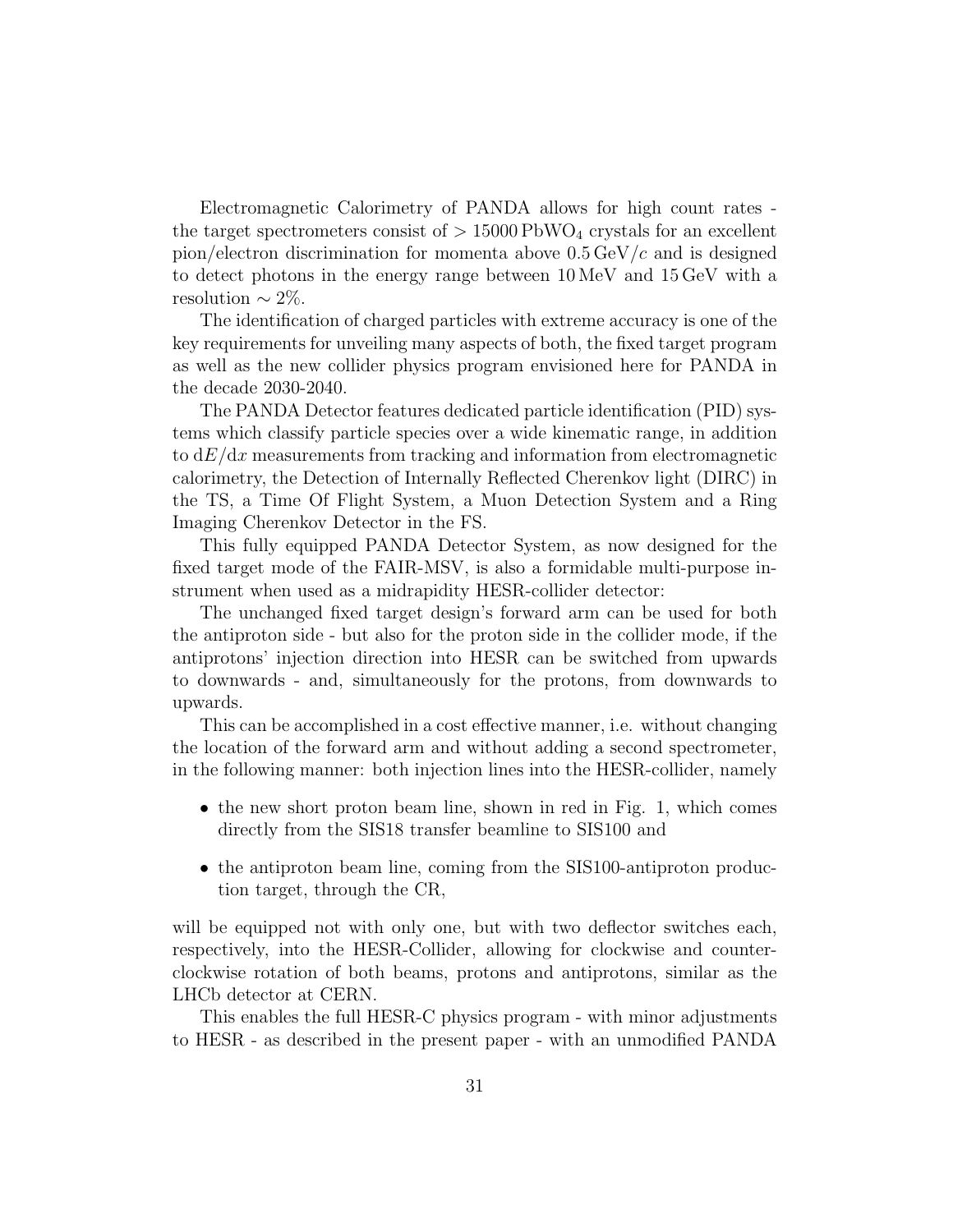detector - a most cost-effective proposal for realizing most exciting scientific goals.

### References

- <span id="page-31-4"></span>[1] L. Frankfurt, M. Strikman, A. Larionov, A. Lehrach, R. Maier, H. van Hees, C. Spieles, V. Vovchenko, and H. Stöcker, Novel physics opportunities at the HESR-Collider with PANDA at FAIR, to be published in FIAS Interdisciplinary Science series (2019), [arXiv:1808.09550\[hep-ph\]](arXiv: 1808.09550 [hep-ph]).
- <span id="page-31-0"></span>[2] J. E. Augustin et al. (SLAC-SP-017 Collaboration), Discovery of a Narrow Resonance in  $e^+e^-$  Annihilation, Phys. Rev. Lett. 33, 1406 (1974), <http://dx.doi.org/10.1103/PhysRevLett.33.1406>.
- <span id="page-31-1"></span>[3] J. J. Aubert et al. (E598 Collaboration), Experimental Observation of a Heavy Particle J, Phys. Rev. Lett. 33, 1404 (1974), <http://dx.doi.org/10.1103/PhysRevLett.33.1404>.
- <span id="page-31-2"></span>[4] S. W. Herb et al., Observation of a Dimuon Resonance at 9.5 GeV in 400 GeV Proton-Nucleus Collisions, Phys. Rev. Lett. 39, 252 (1977), <http://dx.doi.org/10.1103/PhysRevLett.39.252>.
- <span id="page-31-3"></span>[5] H. Stöcker, T. Stöhlker, and C. Sturm, FAIR - Cosmic Matter in the Laboratory, J. Phys. Conf. Ser. 623, 012026 (2015), <http://dx.doi.org/10.1088/1742-6596/623/1/012026>.
- <span id="page-31-5"></span>[6] V. Barone et al. (PAX Collaboration), Antiproton-proton scattering experiments with polarization (2005),  $arXiv:hep-ex/0505054$ , <http://arxiv.org/hep-ex/0505054>.
- <span id="page-31-6"></span>[7] PAX Collaboration, Technical Proposal for Antiproton-Proton Scattering Experiments with Polarization, Tech. rep., Forschungszentrum Jülich (2006), [http://collaborations.fz-juelich.de/ikp/pax/public\\_files/](http://collaborations.fz-juelich.de/ikp/pax/public_files/proposals/techproposal20060125.pdf) [proposals/techproposal20060125.pdf](http://collaborations.fz-juelich.de/ikp/pax/public_files/proposals/techproposal20060125.pdf).
- <span id="page-31-7"></span>[8] A. Lehrach, Accelerator Configuration for Polarized Proton-Antiproton Physics at FAIR, AIP Conference Proceedings 915, 147 (2007), <https://doi.org/10.1063/1.2750755>.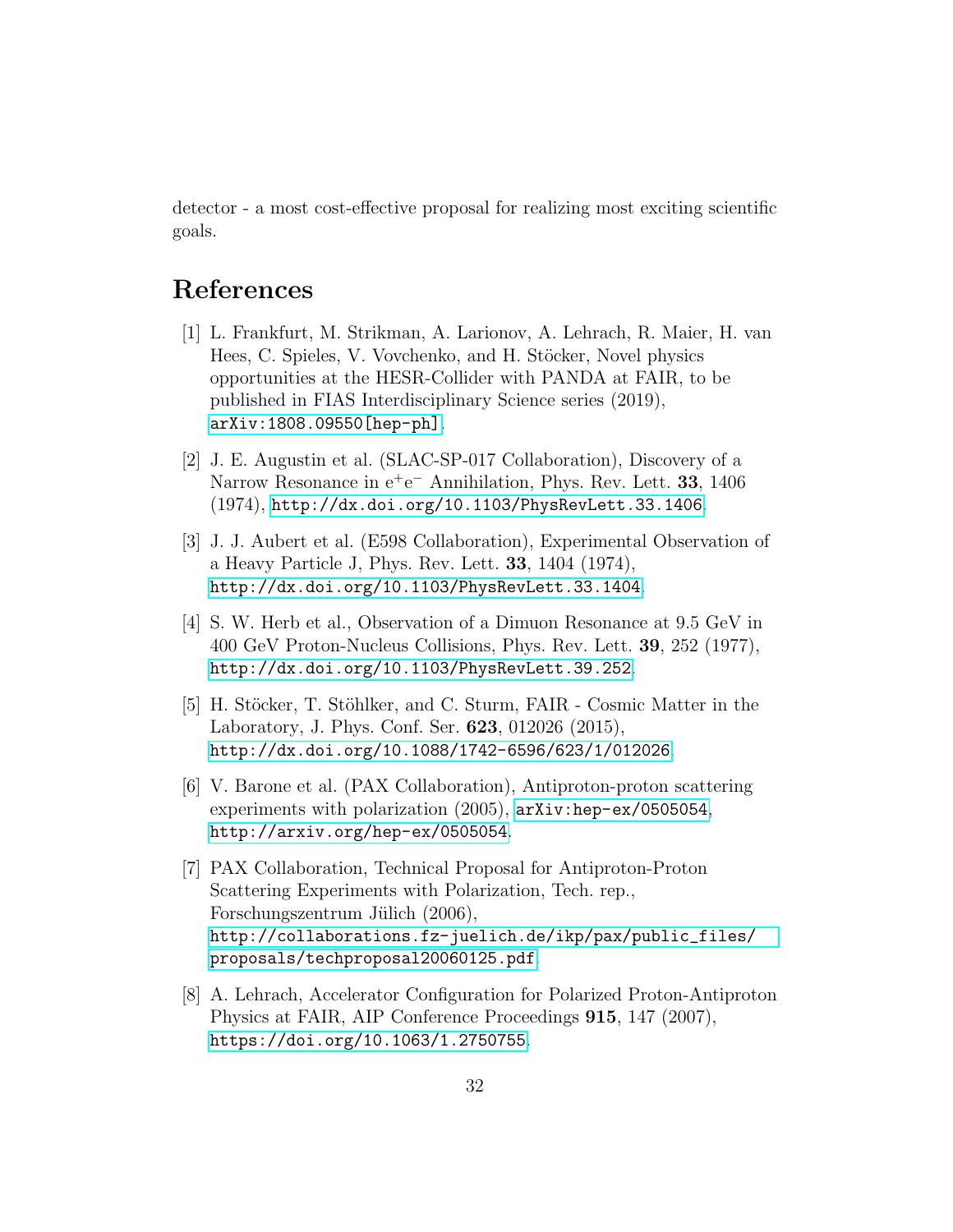- <span id="page-32-0"></span>[9] I. N. Mishustin, L. M. Satarov, J. Schaffner, H. Stöcker, and W. Greiner, Baryon anti-baryon pair production in strong meson fields, J. Phys. G 19, 1303 (1993), <http://dx.doi.org/10.1088/0954-3899/19/9/009>.
- <span id="page-32-1"></span>[10] A. B. Larionov, I. N. Mishustin, L. M. Satarov, and W. Greiner, Dynamical simulation of bound antiproton-nuclear systems and observable signals of cold nuclear compression, Phys. Rev. C 78, 014604 (2008), <http://dx.doi.org/10.1103/PhysRevC.78.014604>.
- <span id="page-32-2"></span>[11] F. Bradamante, I. Koop, A. Otboev, V. Parkhomchuk, V. Reva, P. Shatunov, and Y. Shatunov, Conceptual design for a polarized proton-antiproton collider facility at GSI (2005), [arXiv:physics/0511252](arXiv: physics/0511252), <http://arxiv.org/abs/physics/0511252>.
- <span id="page-32-3"></span>[12] A. Lehrach, O. Boine-Frankenheim, F. Hinterberger, R. Maier, and D. Prasuhn, Beam performance and luminosity limitations in the high-energy storage ring (HESR), Nucl. Instrum. Meth. A **561**, 289 (2006), <http://dx.doi.org/10.1016/j.nima.2006.01.017>.
- <span id="page-32-4"></span>[13] P. Beller, K. Beckert, C. Dimopoulou, A. Dolinsky, F. Nolden, M. Steck, and J. Yang, Layout of an accumulator and decelerator ring for FAIR, Conf. Proc. C 060626, 199 (2006), [http:](http://accelconf.web.cern.ch/AccelConf/e06/PAPERS/MOPCH074.PDF) [//accelconf.web.cern.ch/AccelConf/e06/PAPERS/MOPCH074.PDF](http://accelconf.web.cern.ch/AccelConf/e06/PAPERS/MOPCH074.PDF).
- <span id="page-32-5"></span>[14] V. V. Parkhomchuk, V. B. Reva, A. N. Skrinsky, V. A. Vostrikov, K. Beckert, P. Beller, A. Dolinskii, B. Franzke, F. Nolden, and M. Steck, An Electron Cooling System for the Proposed HESR Antiproton Storage Ring, in 9th European Particle Accelerator Conference (EPAC 2004) Lucerne, Switzerland, July 5-9, 2004 (2004), [http:](http://accelconf.web.cern.ch/AccelConf/e04/PAPERS/WEPLT056.PDF) [//accelconf.web.cern.ch/AccelConf/e04/PAPERS/WEPLT056.PDF](http://accelconf.web.cern.ch/AccelConf/e04/PAPERS/WEPLT056.PDF).
- <span id="page-32-6"></span>[15] D. Reistad et al., Status of the HESR electron cooler design work, Conf. Proc. C 060626, 1648 (2006).
- <span id="page-32-7"></span>[16] V. Kamerdzhiev et al., 2 MeV Electron Cooler for COSY and HESR – First Results, in Proceedings, 5th International Particle Accelerator Conference (IPAC 2014): Dresden, Germany, June 15-20, 2014,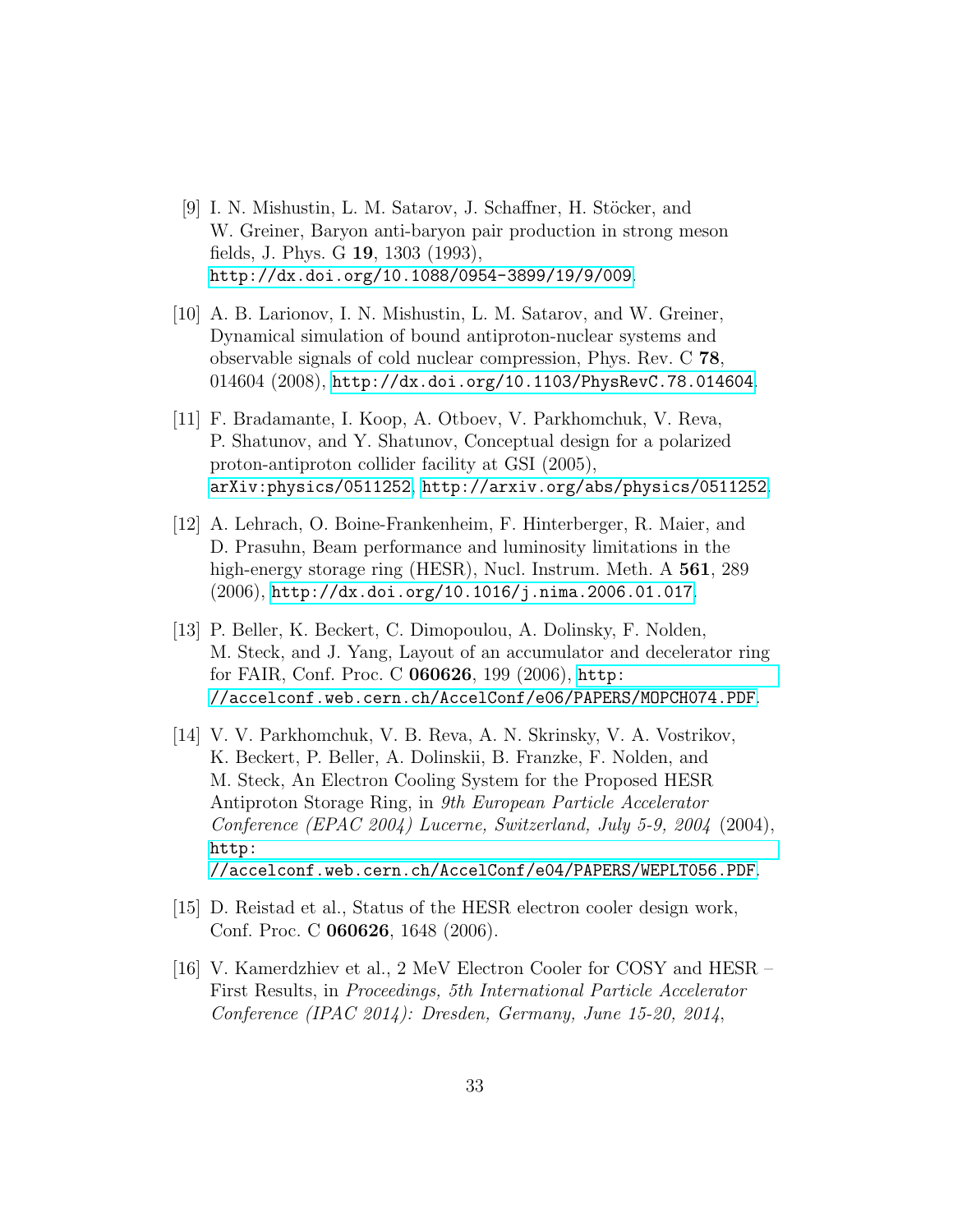MOPRI070 (2014), <http://jacow.org/IPAC2014/papers/mopri070.pdf>.

- <span id="page-33-0"></span>[17] M. Karliner, Heavy exotic quarkonia and doubly heavy baryons, EPJ Web Conf. 96, 01019 (2015), <https://dx.doi.org/10.1051/epjconf/20159601019>.
- <span id="page-33-1"></span>[18] M. Cacciari, P. Nason, and C. Oleari, A Study of heavy flavored meson fragmentation functions in  $e^+e^-$  annihilation, JHEP 04, 006 (2006), <http://dx.doi.org/10.1088/1126-6708/2006/04/006>.
- <span id="page-33-2"></span>[19] M. Beneke, A. P. Chapovsky, M. Diehl, and T. Feldmann, Soft collinear effective theory and heavy to light currents beyond leading power, Nucl. Phys. B 643, 431 (2002), [arXiv:hep-ph/0206152](arXiv: hep-ph/0206152), [http://dx.doi.org.10.1016/S0550-3213\(02\)00687-9](http://dx.doi.org.10.1016/S0550-3213(02)00687-9).
- <span id="page-33-3"></span>[20] M. Cacciari and R. Vogt, private communications.
- <span id="page-33-4"></span>[21] M. Tanabashi et al. (Particle Data Group), The Review of Particle Physics (2018), Phys. Rev. D 98, 030001 (2018), <http://pdg.lbl.gov/>.
- <span id="page-33-5"></span>[22] B. Blok and M. Strikman, Multiparton pp and pA Collisions: From Geometry to Parton–Parton Correlations, Adv.Ser.Direct.High Energy Phys. 29, 63 (2019), <1709.00334>.
- <span id="page-33-6"></span>[23] G. Antchev et al. (TOTEM), First determination of the  $\rho$  parameter at  $\sqrt{s} = 13 \,\text{TeV}$  - probing the existence of a colourless three-gluon bound state (2017), [arXiv:1812.04732\[hep-ex\]](arXiv: 1812.04732 [hep-ex]), <https://arxiv.org/abs/1812.04732>.
- <span id="page-33-7"></span>[24] G. Antchev et al. (TOTEM), Elastic differential cross-section  $d\sigma/dt$  at  $\sqrt{s}$  =2.76 TeV and implications on the existence of a colourless 3-gluon bound state (2018), [arXiv:1812.08610\[hep-ex\]](arXiv: 1812.08610 [hep-ex]), <https://arxiv.org/abs/1812.08610>.
- <span id="page-33-8"></span>[25] L. Lukaszuk and B. Nicolescu, A Possible interpretation of p p rising total cross-sections, Lett. Nuovo Cim. 8, 405 (1973), <https://dx.doi.org/10.1007/BF02824484>.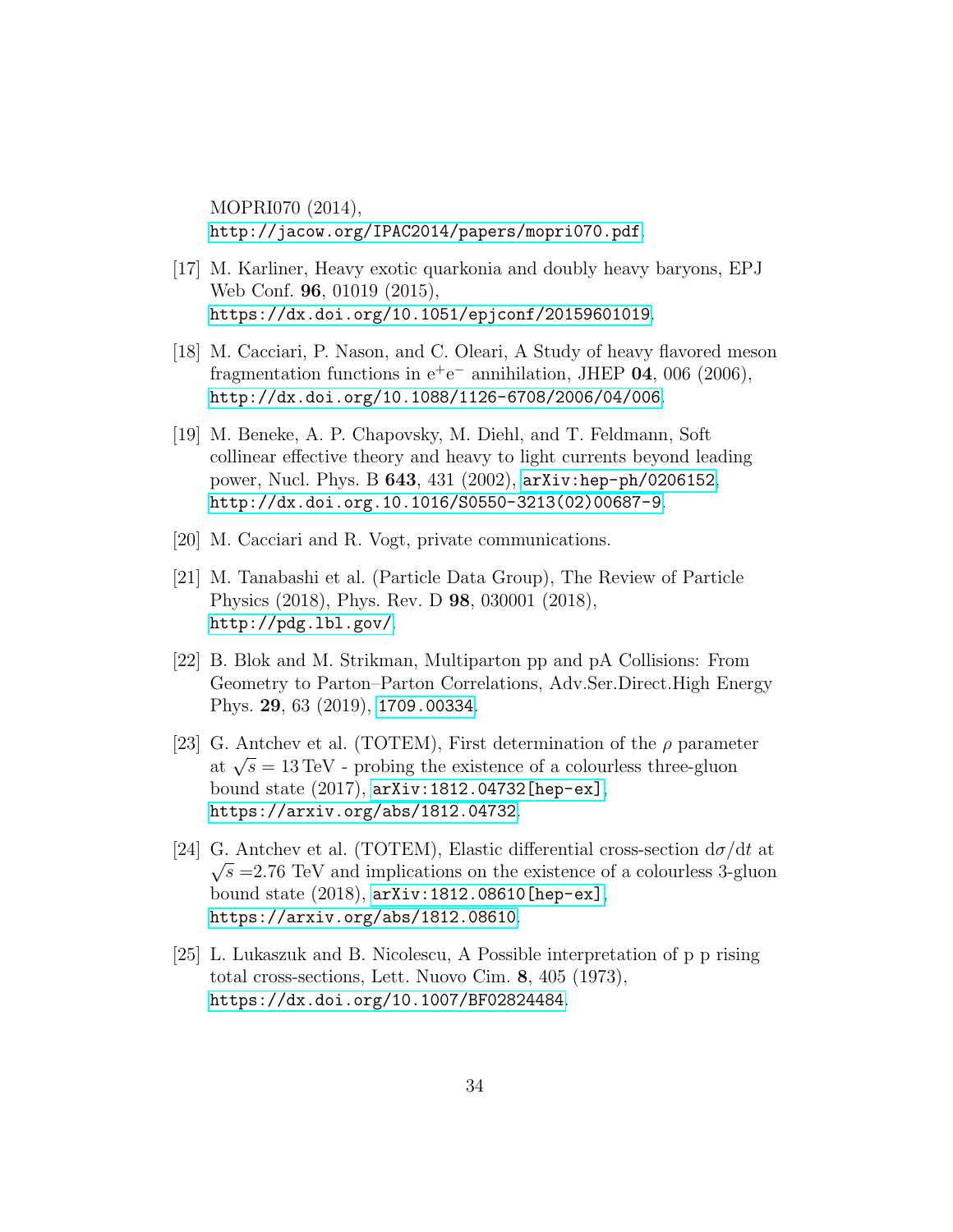- <span id="page-34-0"></span>[26] G. D. Alkhazov, S. L. Belostotsky, and A. A. Vorobev, Scattering of 1-GeV Protons on Nuclei, Phys. Rept. 42, 89 (1978), [http://dx.doi.org/10.1016/0370-1573\(78\)90083-2](http://dx.doi.org/10.1016/0370-1573(78)90083-2).
- <span id="page-34-1"></span>[27] A. B. Larionov and H. Lenske, Elastic scattering, polarization and absorption of relativistic antiprotons on nuclei, Nucl. Phys. A 957, 450 (2017), <http://dx.doi.org/10.1016/j.nuclphysa.2016.10.006>.
- <span id="page-34-2"></span>[28] E. M. Levin and M. I. Strikman, What One May Find Out Investigating the Scattering of Hadrons from He-4?, Sov. J. Nucl. Phys. 23, 216 (1976), [Yad. Fiz.23,412(1976)].
- <span id="page-34-3"></span>[29] I. V. Moskalenko, A. W. Strong, J. F. Ormes, and M. S. Potgieter, Secondary anti-protons and propagation of cosmic rays in the galaxy and heliosphere, Astrophys. J. 565, 280 (2002), <http://dx.doi.org/10.1086/324402>.
- <span id="page-34-4"></span>[30] A. A. Tyapkin, A possible way of establishing the existence of charmed particles, Sov. J. Nucl. Phys. 22, 89 (1976).
- <span id="page-34-5"></span>[31] C. B. Dover and S. H. Kahana, Possibility of Charmed Hypernuclei, Phys. Rev. Lett. 39, 1506 (1977), <http://dx.doi.org/10.1103/PhysRevLett.39.1506>.
- <span id="page-34-6"></span>[32] K. Tsushima and F. C. Khanna, Lambda $(c)$  + and Lambda $(b)$ hypernuclei, Phys. Rev. C 67, 015211 (2003), <http://dx.doi.org/10.1103/PhysRevC.67.015211>.
- <span id="page-34-7"></span>[33] A. B. Larionov and H. Lenske, Distillation of scalar exchange by coherent hypernucleus production in antiproton-nucleus collisions, Phys. Lett. B 773, 470 (2017), <http://dx.doi.org/10.1016/j.physletb.2017.09.007>.
- <span id="page-34-8"></span>[34] R. Shyam and K. Tsushima, Production of  $\Lambda_c^+$  hypernuclei in antiproton - nucleus collisions, Phys. Lett. B 770, 236 (2017), <http://dx.doi.org/10.1016/j.physletb.2017.04.057>.
- <span id="page-34-9"></span>[35] L. Gerland, L. Frankfurt, M. Strikman, H. Stöcker, and W. Greiner,  $J/\psi$  production,  $\chi$  polarization and color fluctuations, Phys. Rev. Lett. 81, 762 (1998), <arXiv:nucl-th/9803034>, <http://dx.doi.org/10.1103/PhysRevLett.81.762>.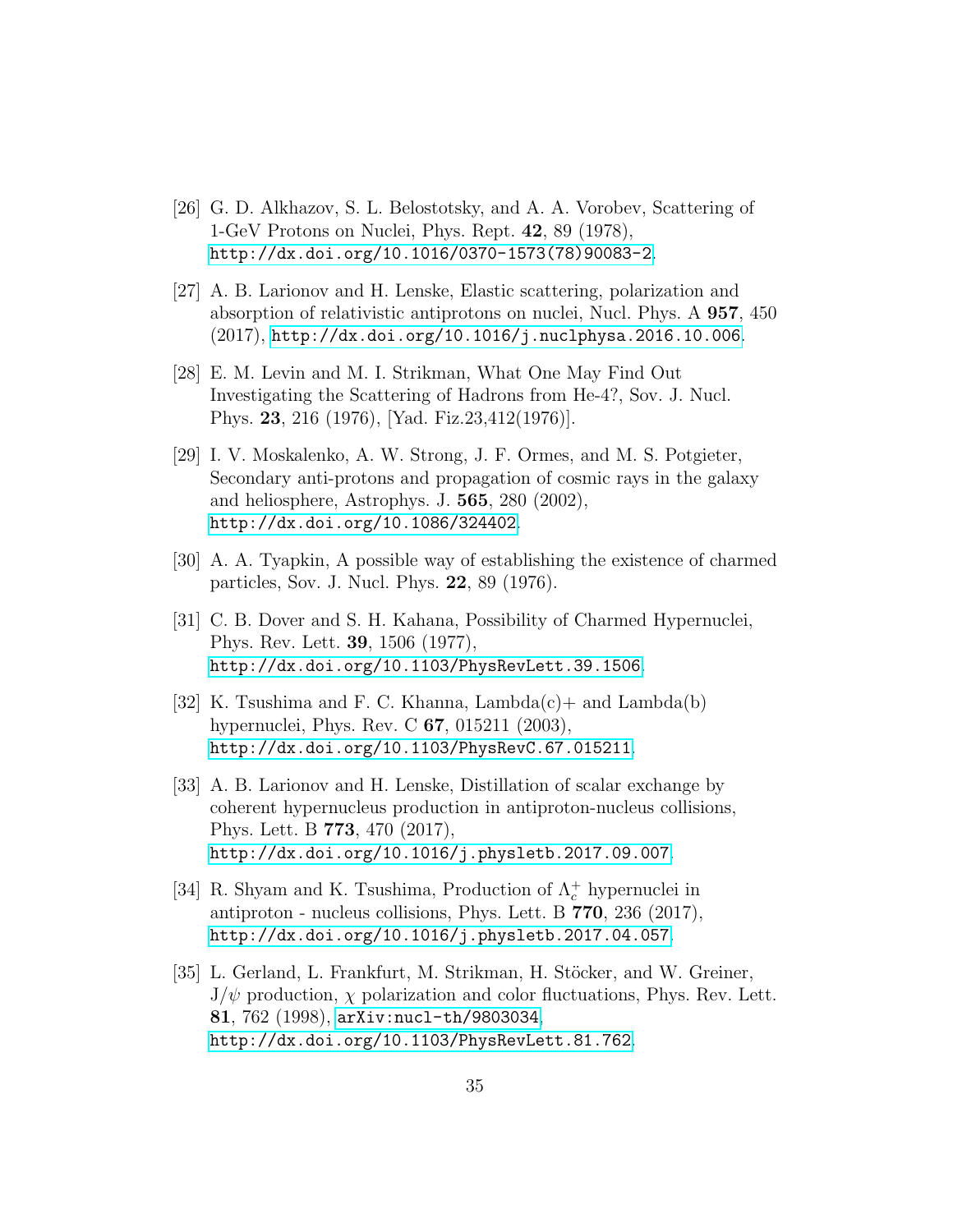- <span id="page-35-0"></span>[36] D. Dutta, K. Hafidi, and M. Strikman, Color Transparency: past, present and future, Prog. Part. Nucl. Phys. 69, 1 (2013), <https://dx.doi.org/10.1016/j.ppnp.2012.11.001>.
- <span id="page-35-1"></span>[37] L. L. Frankfurt and M. I. Strikman, Point-like configurations in hadrons and nuclei and deep inelastic reactions with leptons: EMC and EMC-like effects, Nucl. Phys. B 250, 143 (1985), [http://dx.doi.org/10.1016/0550-3213\(85\)90477-8](http://dx.doi.org/10.1016/0550-3213(85)90477-8).
- <span id="page-35-2"></span>[38] M. Alvioli, B. A. Cole, L. Frankfurt, D. V. Perepelitsa, and M. Strikman, Evidence for x-dependent proton color fluctuations in pA collisions at the CERN Large Hadron Collider, Phys. Rev. C 93, 011902 (2016), <http://dx.doi.org/10.1103/PhysRevC.93.011902>.
- <span id="page-35-3"></span>[39] M. Alvioli, L. Frankfurt, D. Perepelitsa, and M. Strikman, Global analysis of color fluctuation effects in proton– and deuteron–nucleus collisions at RHIC and the LHC, Phys. Rev. D 98, 071502 (2018), <https://dx.doi.org/10.1103/PhysRevD.98.071502>.
- <span id="page-35-4"></span>[40] H. A. Bethe, Nuclear Many-Body Problem, Phys. Rev. 103, 1353 (1956), <https://dx.doi.org/10.1103/PhysRev.103.1353>.
- <span id="page-35-5"></span>[41] J. Goldstone, Derivation of the Brueckner Many-Body Theory, Proc. Roy. Soc. Lond. A 239, 267 (1957), <https://dx.doi.org/10.1098/rspa.1957.0037>.
- <span id="page-35-6"></span>[42] K. A. Brueckner and J. L. Gammel, Properties of Nuclear Matter, Phys. Rev. 109, 1023 (1958), <https://dx.doi.org.10.1103/PhysRev.109.1023>.
- <span id="page-35-7"></span>[43] M. I. Gorenstein and G. M. Zinovev, Cluster Model of Cumulative Particle Production in Hadron-Nucleus Collisions, Phys. Lett. B 67, 100 (1977), [https://dx.doi.org/10.1016/0370-2693\(77\)90817-6](https://dx.doi.org/10.1016/0370-2693(77)90817-6).
- <span id="page-35-8"></span>[44] A. Motornenko and M. I. Gorenstein, Cumulative production of pions by heavy baryonic resonances in proton-nucleus collisions, J. Phys. G 44, 025105 (2017), <https://dx.doi.org/10.1088/1361-6471/aa51f6>.
- <span id="page-35-9"></span>[45] O. Panova, A. Motornenko, M. I. Gorenstein, J. Steinheimer, and H. Stoecker, Backward nucleon production by heavy baryonic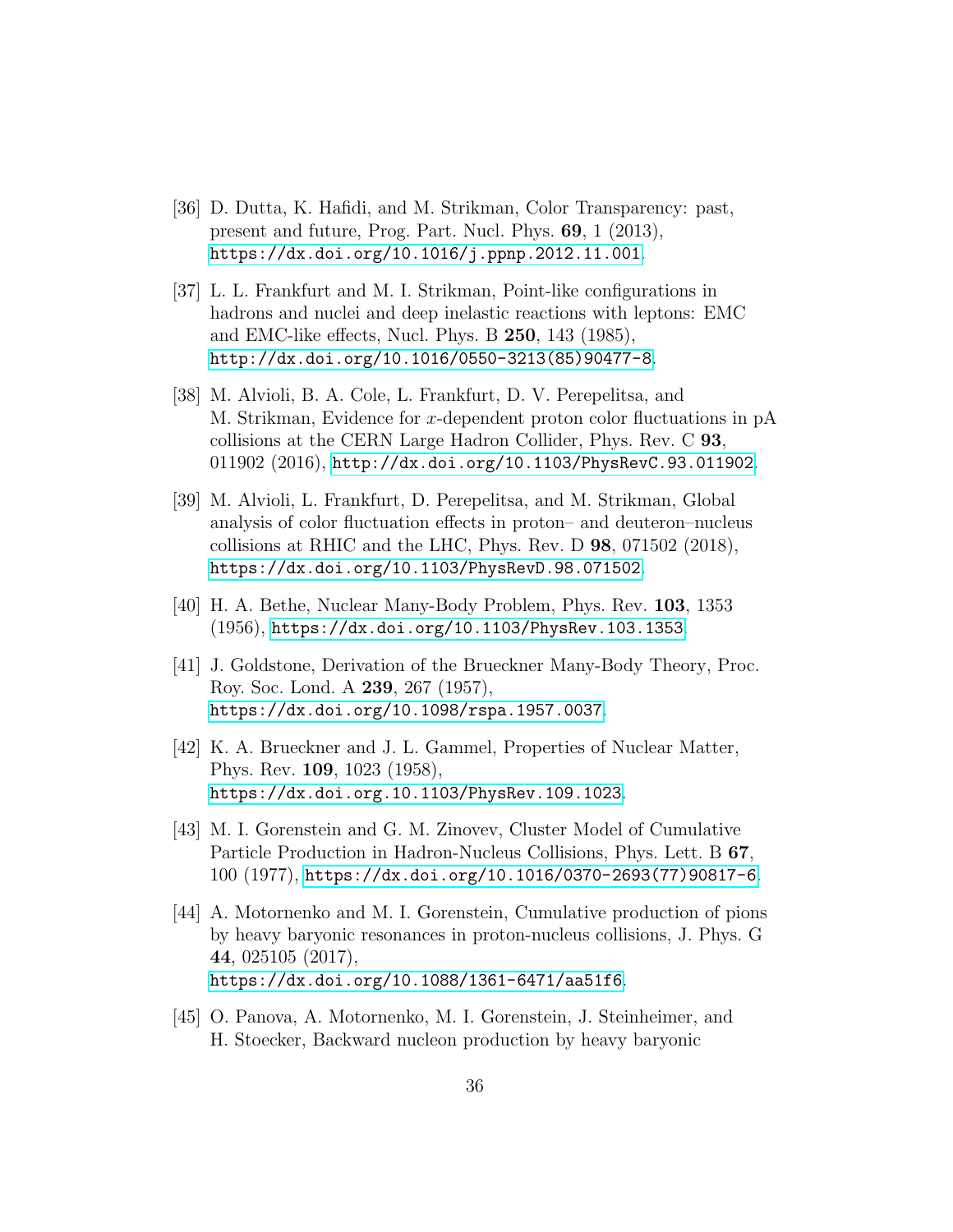resonances in proton-nucleus collisions, Phys. Rev. C 100, 054617 (2019), <https://dx.doi.org/10.1103/PhysRevC.100.054617>.

- <span id="page-36-0"></span>[46] L. L. Frankfurt and M. I. Strikman, How to Treat Short Range Nucleon Correlations in High-Energy Lepton Or Hadron Scattering Off Deuteron Nuclei, Phys. Lett. 69B, 93 (1977), [https://dx.doi.org/10.1016/0370-2693\(77\)90141-1](https://dx.doi.org/10.1016/0370-2693(77)90141-1).
- <span id="page-36-1"></span>[47] L. L. Frankfurt and M. I. Strikman, High-Energy Phenomena, Short Range Nuclear Structure and QCD, Phys. Rept. 76, 215 (1981), [https://dx.doi.org/10.1016/0370-1573\(81\)90129-0](https://dx.doi.org/10.1016/0370-1573(81)90129-0).
- <span id="page-36-2"></span>[48] L. L. Frankfurt, M. I. Strikman, D. B. Day, and M. Sargsian, Evidence for short range correlations from high  $Q^{**}2$  (e, e-prime) reactions, Phys. Rev. C 48, 2451 (1993), <https://dx.doi.org/10.1103/PhysRevC.48.2451>.
- <span id="page-36-3"></span>[49] E. Piasetzky, M. Sargsian, L. Frankfurt, M. Strikman, and J. W. Watson, Evidence for the strong dominance of proton-neutron correlations in nuclei, Phys. Rev. Lett. 97, 162504 (2006), <https://dx.doi.org/10.1103/PhysRevLett.97.162504>.
- <span id="page-36-4"></span>[50] M. Duer et al. (CLAS), Direct Observation of Proton-Neutron Short-Range Correlation Dominance in Heavy Nuclei, Phys. Rev. Lett. 122, 172502 (2019), <https://dx.doi.org/10.1103/PhysRevLett.122.172502>.
- <span id="page-36-5"></span>[51] R. G. Arnold, C. E. Carlson, and F. Gross, Elastic electron-Deuteron Scattering at High-Energy, Phys. Rev. C 21, 1426 (1980), <https://dx.doi.org/10.1103/PhysRevC.21.1426>.
- <span id="page-36-6"></span>[52] T. De Forest, Off-Shell electron Nucleon Cross-Sections. The Impulse Approximation, Nucl. Phys. A 392, 232 (1983), [https://dx.doi.org/10.1016/0375-9474\(83\)90124-0](https://dx.doi.org/10.1016/0375-9474(83)90124-0).
- <span id="page-36-7"></span>[53] M. M. Sargsian, T. V. Abrahamyan, M. I. Strikman, and L. L. Frankfurt, Exclusive electro-disintegration of <sup>3</sup>He at high  $Q^2$ . II. Decay function formalism, Phys. Rev. C 71, 044615 (2005), <https://dx.doi.org/10.1103/PhysRevC.71.044615>.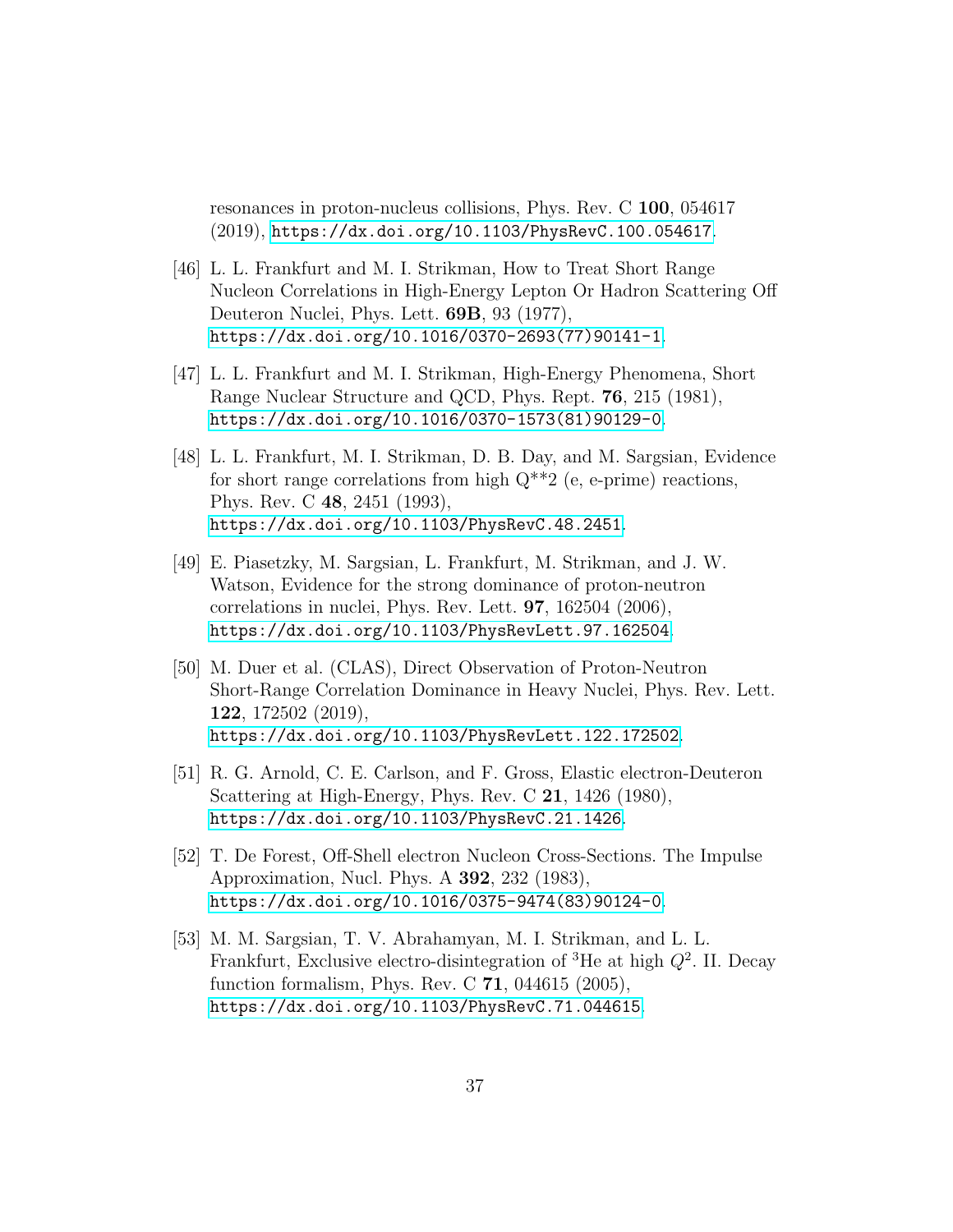- <span id="page-37-0"></span>[54] D. B. Day, L. L. Frankfurt, M. M. Sargsian, and M. I. Strikman, Towards observation of three-nucleon short-range correlations in high  $Q^2A(e, e')X$  reactions (2018),  $arXiv:1803.07629$ [nucl-th], <https://arxiv.org/abs/1803.07629>.
- <span id="page-37-1"></span>[55] L. Van Hove and S. Pokorski, High-Energy Hadron-Hadron Collisions and Internal Hadron Structure, Nucl. Phys. B 86, 243 (1975), [http://dx.doi.org/10.1016/0550-3213\(75\)90443-5](http://dx.doi.org/10.1016/0550-3213(75)90443-5).
- <span id="page-37-2"></span>[56] S. Raha, Dilepton, diphoton and photon production in preequilibrium, Phys. Scripta T32, 180 (1990), <http://dx.doi.org/10.1088/0031-8949/1990/T32/030>.
- <span id="page-37-3"></span>[57] E. V. Shuryak, Two stage equilibration in high-energy heavy ion collisions, Phys. Rev. Lett. 68, 3270 (1992), <http://dx.doi.org/10.1103/PhysRevLett.68.3270>.
- <span id="page-37-4"></span>[58] J. Alam, B. Sinha, and S. Raha, Successive equilibration in quark gluon plasma, Phys. Rev. Lett. 73, 1895 (1994), <https://dx.doi.org/10.1103/PhysRevLett.73.1895>.
- <span id="page-37-5"></span>[59] T. S. Biro, E. van Doorn, B. Muller, M. H. Thoma, and X. N. Wang, Parton equilibration in relativistic heavy ion collisions, Phys. Rev. C 48, 1275 (1993), <http://dx.doi.org/10.1103/PhysRevC.48.1275>.
- <span id="page-37-6"></span>[60] D. M. Elliott and D. H. Rischke, Chemical equilibration of quarks and gluons at RHIC and LHC energies, Nucl. Phys. A 671, 583 (2000), [http://dx.doi.org/10.1016/S0375-9474\(99\)00840-4](http://dx.doi.org/10.1016/S0375-9474(99)00840-4).
- <span id="page-37-7"></span>[61] Z. Xu and C. Greiner, Thermalization of gluons in ultrarelativistic heavy ion collisions by including three-body interactions in a parton cascade, Phys. Rev. C 71, 064901 (2005), <http://dx.doi.org/10.1103/PhysRevC.71.064901>.
- <span id="page-37-8"></span>[62] A. Kurkela and A. Mazeliauskas, Chemical equilibration in weakly coupled QCD, Phys. Rev. D99, 054018 (2019), <1811.03068>.
- <span id="page-37-9"></span>[63] A. Kurkela and A. Mazeliauskas, Chemical Equilibration in Hadronic Collisions, Phys. Rev. Lett. 122, 142301 (2019), <1811.03040>.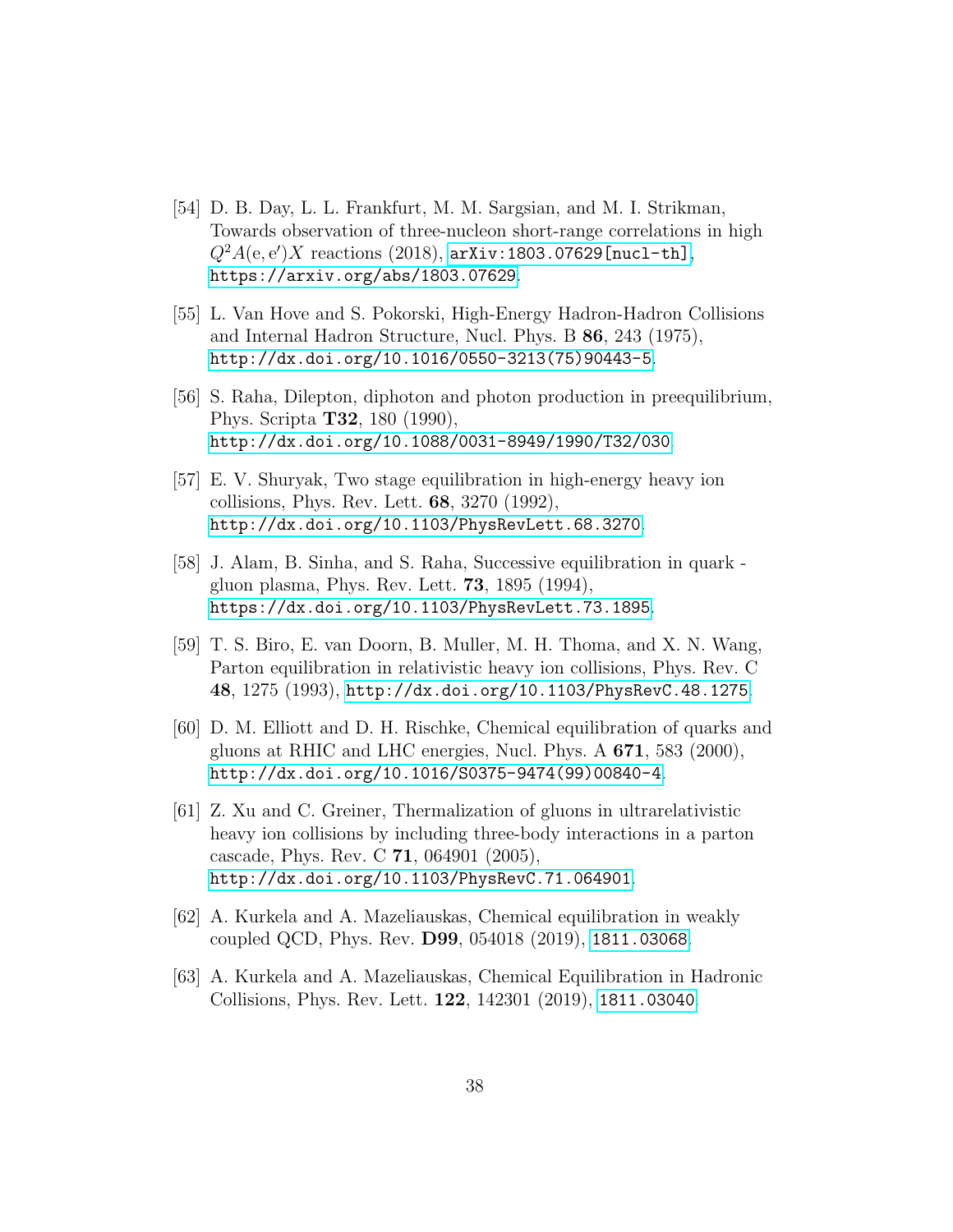- <span id="page-38-0"></span>[64] P. B. Arnold, G. D. Moore, and L. G. Yaffe, Effective kinetic theory for high temperature gauge theories, JHEP 01, 030 (2003), <hep-ph/0209353>.
- <span id="page-38-1"></span>[65] A. Kurkela and Y. Zhu, Isotropization and hydrodynamization in weakly coupled heavy-ion collisions, Phys. Rev. Lett. 115, 182301 (2015), <1506.06647>.
- <span id="page-38-2"></span>[66] M. P. Heller, A. Kurkela, M. Spaliński, and V. Svensson, Hydrodynamization in kinetic theory: Transient modes and the gradient expansion, Phys. Rev. D97, 091503 (2018), <1609.04803>.
- <span id="page-38-3"></span>[67] H. Stöcker et al., Glueballs amass at RHIC and LHC Colliders! - The early quarkless 1st order phase transition at  $T = 270$  MeV - from pure Yang-Mills glue plasma to GlueBall-Hagedorn states, J. Phys. G 43, 015105 (2016), <http://dx.doi.org/10.1088/0954-3899/43/1/015105>.
- <span id="page-38-4"></span>[68] H. Stöcker et al., Under-saturation of quarks at early stages of relativistic nuclear collisions: The hot glue initial scenario and its observable signatures, Astron. Nachr. 336 (2015), <http://dx.doi.org/10.1002/asna.201512252>.
- <span id="page-38-5"></span>[69] S. Borsanyi, G. Endrodi, Z. Fodor, S. D. Katz, and K. K. Szabo, Precision SU(3) lattice thermodynamics for a large temperature range, JHEP 07, 056 (2012), [https://dx.doi.org/10.1007/JHEP07\(2012\)056](https://dx.doi.org/10.1007/JHEP07(2012)056).
- <span id="page-38-6"></span>[70] M. Beitel, C. Greiner, and H. Stöcker, Fast dynamical evolution of a hadron resonance gas via Hagedorn states, Phys. Rev. C 94, 021902 (2016), <http://dx.doi.org/10.1103/PhysRevC.94.021902>.
- <span id="page-38-7"></span>[71] V. Vovchenko, M. I. Gorenstein, L. M. Satarov, I. N. Mishustin, L. P. Csernai, I. Kisel, and H. Stöcker, Entropy production in chemically nonequilibrium quark-gluon plasma created in central Pb+Pb collisions at energies available at the CERN Large Hadron Collider, Phys. Rev. C 93, 014906 (2016), <http://dx.doi.org/10.1103/PhysRevC.93.014906>.
- <span id="page-38-8"></span>[72] V. Vovchenko, I. A. Karpenko, M. I. Gorenstein, L. M. Satarov, I. N. Mishustin, B. Kämpfer, and H. Stöcker, Electromagnetic probes of a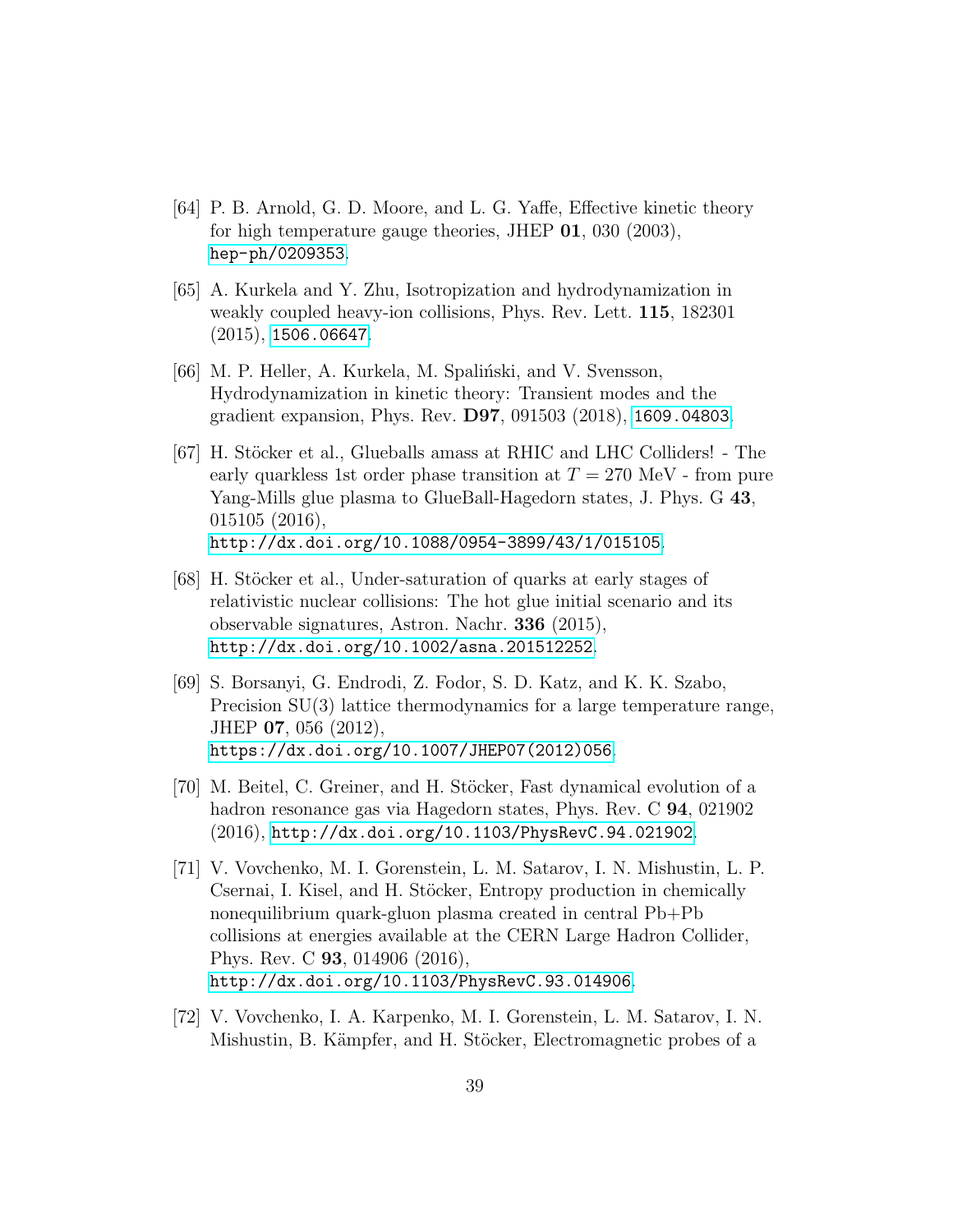pure-glue initial state in nucleus-nucleus collisions at energies available at the CERN Large Hadron Collider, Phys. Rev. C 94, 024906 (2016), <http://dx.doi.org/10.1103/PhysRevC.94.024906>.

- <span id="page-39-0"></span>[73] V. Vovchenko, L.-G. Pang, H. Niemi, I. A. Karpenko, M. I. Gorenstein, L. M. Satarov, I. N. Mishustin, B. Kämpfer, and H. Stöcker, Hydrodynamic modeling of a pure-glue initial scenario in high-energy hadron and heavy-ion collisions, PoS **BORMIO2016**, 039 (2016), <https://doi.org/10.22323/1.272.0039>.
- <span id="page-39-1"></span>[74] I. Karpenko, P. Huovinen, and M. Bleicher, A 3+1 dimensional viscous hydrodynamic code for relativistic heavy ion collisions, Comput. Phys. Commun. 185, 3016 (2014), <http://dx.doi.org/10.1016/j.cpc.2014.07.010>.
- <span id="page-39-2"></span>[75] S. Borsanyi, Z. Fodor, C. Hoelbling, S. D. Katz, S. Krieg, and K. K. Szabo, Full result for the QCD equation of state with 2+1 flavors, Phys. Lett. B 730, 99 (2014), <http://dx.doi.org/10.1016/j.physletb.2014.01.007>.
- <span id="page-39-3"></span>[76] V. Vovchenko, Quantum statistical van der Waals equation and its QCD applications, Ph.D. thesis, Goethe University Frankfurt (2018), [http://publikationen.ub.uni-frankfurt.de/frontdoor/index/](http://publikationen.ub.uni-frankfurt.de/frontdoor/index/index/docId/46301) [index/docId/46301](http://publikationen.ub.uni-frankfurt.de/frontdoor/index/index/docId/46301).
- <span id="page-39-4"></span>[77] R. Rapp and J. Wambach, Low mass dileptons at the CERN SPS: Evidence for chiral restoration?, Eur. Phys. J. A 6, 415 (1999), <http://dx.doi.org/10.1007/s100500050364>.
- <span id="page-39-5"></span>[78] R. Rapp, J. Wambach, and H. van Hees, The Chiral Restoration Transition of QCD and Low Mass Dileptons, Landolt-Börnstein 23, 134 (2010), [http://dx.doi.org/10.1007/978-3-642-01539-7\\_6](http://dx.doi.org/10.1007/978-3-642-01539-7_6).
- <span id="page-39-6"></span>[79] S. Endres, H. van Hees, and M. Bleicher, Photon and dilepton production at the Facility for Proton and Anti-Proton Research and beam-energy scan at the Relativistic Heavy-Ion Collider using coarse-grained microscopic transport simulations, Phys. Rev. C 93, 054901 (2016), <http://dx.doi.org/10.1103/PhysRevC.93.054901>.
- <span id="page-39-7"></span>[80] T. Galatyuk, P. M. Hohler, R. Rapp, F. Seck, and J. Stroth, Thermal Dileptons from Coarse-Grained Transport as Fireball Probes at SIS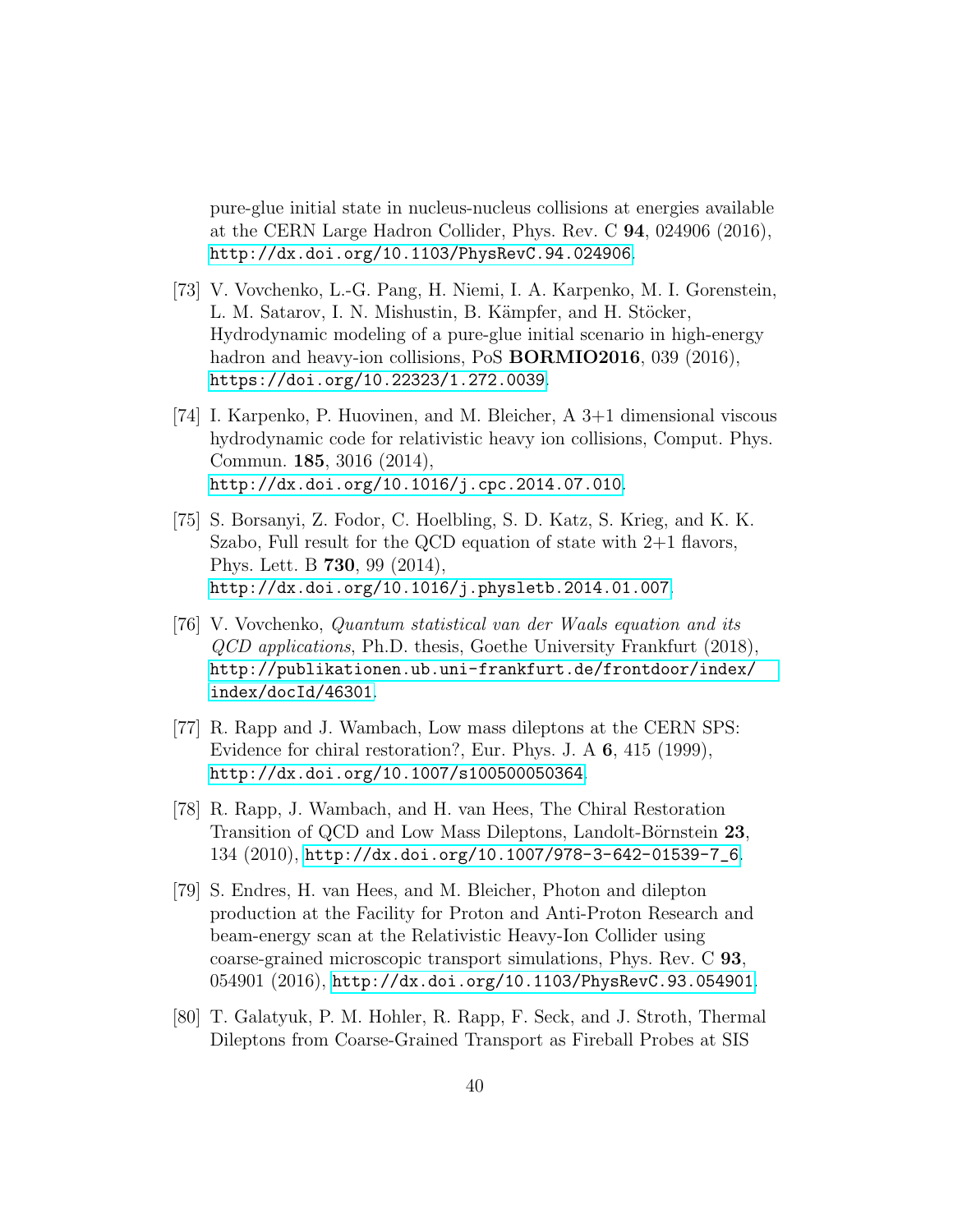Energies, Eur. Phys. J. A 52, 131 (2016), <http://dx.doi.org/10.1140/epja/i2016-16131-1>.

- <span id="page-40-0"></span>[81] J. Staudenmaier, J. Weil, V. Steinberg, S. Endres, and H. Petersen, Dilepton production and resonance properties within a new hadronic transport approach in the context of the GSI-HADES experimental data, Phys. Rev. C 98, 054908 (2018), <http://dx.doi.org/10.1103/PhysRevC.98.054908>.
- <span id="page-40-1"></span>[82] O. Linnyk, E. L. Bratkovskaya, and W. Cassing, Effective QCD and transport description of dilepton and photon production in heavy-ion collisions and elementary processes, Prog. Part. Nucl. Phys. 87, 50 (2016), <http://dx.doi.org/10.1016/j.ppnp.2015.12.003>.
- <span id="page-40-2"></span>[83] S. Dulat, T.-J. Hou, J. Gao, M. Guzzi, J. Huston, P. Nadolsky, J. Pumplin, C. Schmidt, D. Stump, and C.-P. Yuan, New parton distribution functions from a global analysis of quantum chromodynamics, Phys. Rev. D 93, 033006 (2016), <https://doi.org/10.1103/PhysRevD.93.033006>.
- <span id="page-40-3"></span>[84] M. Glück, E. Reya, and I. Schienbein, Pionic parton distributions revisited, Eur. Phys. C 10, 313 (1999), <http://doi.org/10.1007/s100529900124>.
- <span id="page-40-4"></span>[85] C. Spieles, L. Gerland, N. Hammon, M. Bleicher, S. A. Bass, H. Stöcker, W. Greiner, C. Lourenco, and R. Vogt, A Microscopic calculation of secondary Drell-Yan production in heavy ion collisions, Eur. Phys. J. C 5, 349 (1998), <http://dx.doi.org/10.1007/s100520050279>.
- <span id="page-40-5"></span>[86] C. Spieles, L. Gerland, N. Hammon, M. Bleicher, S. A. Bass, H. Stöcker, W. Greiner, C. Lourenco, and R. Vogt, Intermediate mass dileptons from secondary Drell-Yan processes, Nucl. Phys. A 638, 507 (1998), [http://dx.doi.org/10.1016/S0375-9474\(98\)00345-5](http://dx.doi.org/10.1016/S0375-9474(98)00345-5).
- <span id="page-40-6"></span>[87] C. Spieles and M. Bleicher, Secondary Drell-Yan dileptons in heavy-ion reactions, Int. J. Mod. Phys. E 28, 1950047 (2019), <https://doi.org/10.1142/S0218301319500472>.
- <span id="page-40-7"></span>[88] R. Angeles-Martinez et al., Transverse Momentum Dependent (TMD) parton distribution functions: status and prospects, Acta Phys. Polon.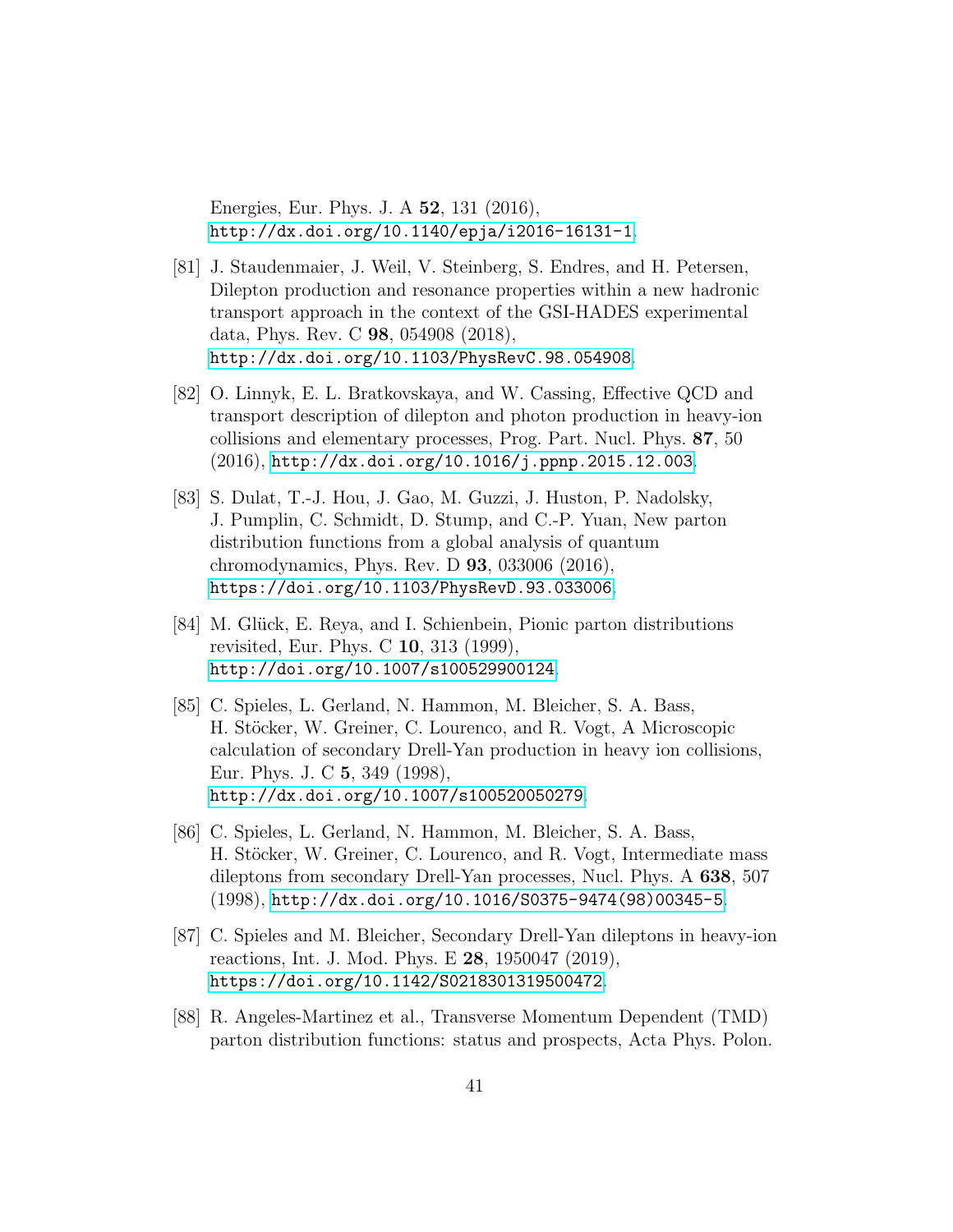B 46, 2501 (2015), <http://dx.doi.org/10.5506/APhysPolB.46.2501>.

- <span id="page-41-0"></span>[89] E. Anassontzis et al., High mass dimuon production in  $\bar{p}n$  and  $\pi^{-}n$ interactions at  $125$ -GeV/c, Phys. Rev. D 38, 1377 (1988), <http://dx.doi.org/10.1103/PhysRevD.38.1377>.
- <span id="page-41-1"></span>[90] F. Eichstaedt, S. Leupold, K. Gallmeister, H. van Hees, and U. Mosel, Description of Fully Differential Drell-Yan Pair Production, PoS BORMIO2011, 042 (2011), [arXiv:1108.5287\[hep-ph\]](arXiv: 1108.5287 [hep-ph]), <https://arxiv.org/abs/1108.5287>.
- <span id="page-41-7"></span>[91] A. D. Martin, W. J. Stirling, R. S. Thorne, and G. Watt, Parton distributions for the LHC, Eur. Phys. J. C 63, 189 (2009), <http://dx.doi.org/10.1140/epjc/s10052-009-1072-5>.
- <span id="page-41-2"></span>[92] J. C. Webb et al. (NuSea Collaboration), Absolute Drell-Yan dimuon cross-sections in 800 GeV/c pp and pd collisions  $(2003)$ , [arXiv:hep-ex/0302019](arXiv: hep-ex/0302019), <https://arxiv.org/abs/hep-ex/0302019>.
- <span id="page-41-3"></span>[93] J. C. Webb, Measurement of continuum dimuon production in 800  $GeV/c$  proton nucleon collisions, Ph.D. thesis, New Mexico State U. (2003), [arXiv:hep-ex/0301031](arXiv: hep-ex/0301031), <http://dx.doi.org/10.2172/1155678>.
- <span id="page-41-4"></span>[94] P. L. McGaughey et al. (E772 Collaboration), Cross-sections for the production of high mass muon pairs from 800-GeV proton bombardment of H-2, Phys. Rev. D 50, 3038 (1994), [Erratum: Phys. Rev.D60,119903(1999)], [http://dx.doi.org/10.1103/PhysRevD.50.](http://dx.doi.org/10.1103/PhysRevD.50.3038, 10.1103/PhysRevD.60.119903) [3038,10.1103/PhysRevD.60.119903](http://dx.doi.org/10.1103/PhysRevD.50.3038, 10.1103/PhysRevD.60.119903).
- <span id="page-41-5"></span>[95] G. Moreno et al., Dimuon production in proton - copper collisions at  $\sqrt{s} = 38.8 \text{ GeV}, \text{Phys. Rev. D } 43, 2815 \text{ (1991)},$ <http://dx.doi.org/10.1103/PhysRevD.43.2815>.
- <span id="page-41-6"></span>[96] A. S. Ito et al., Measurement of the Continuum of Dimuons Produced in High-Energy Proton - Nucleus Collisions, Phys. Rev. D 23, 604 (1981), <http://dx.doi.org/10.1103/PhysRevD.23.604>.